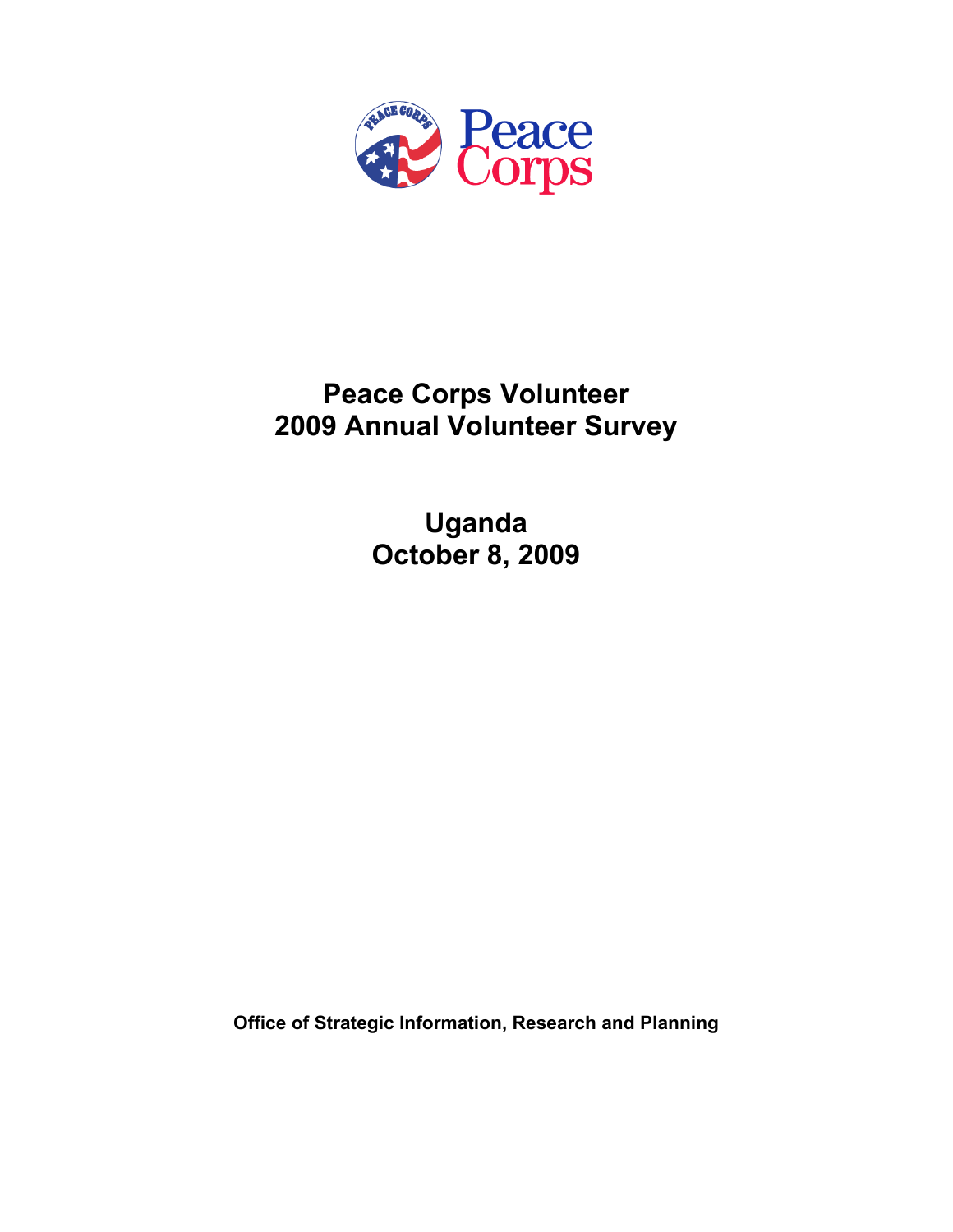# **Table of Contents**

| Introduction to the 2009 Annual Volunteer Survey Report 3 |     |
|-----------------------------------------------------------|-----|
| Overview of the Post's 2009 Volunteer Survey Respondents4 |     |
|                                                           |     |
|                                                           |     |
|                                                           |     |
|                                                           |     |
|                                                           |     |
|                                                           | .26 |
|                                                           |     |
|                                                           |     |
|                                                           |     |
| J. Overall Assessment of Peace Corps Service46            |     |
|                                                           |     |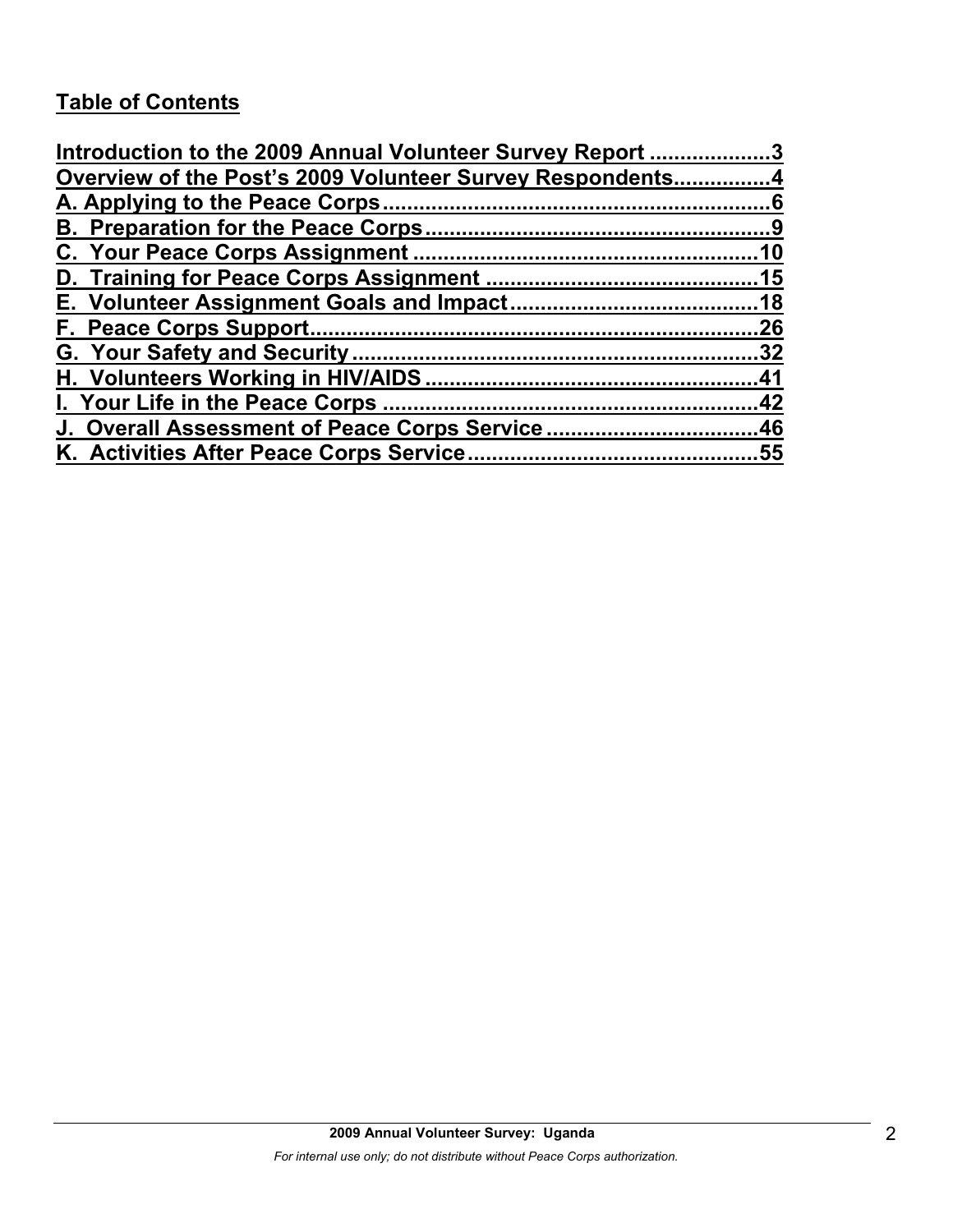# **Introduction to the 2009 Annual Volunteer Survey Report**

This country report contains the tables and charts from the Volunteers in your country who completed the 2009 Annual Volunteer Survey (AVS). The results provide a picture of the activities, experiences and views of Peace Corps Volunteers in 2009. The results show areas where Volunteers' needs are met and identify areas where improvements may be needed. The survey was fielded from May through August 2009.

A core set of questions was asked of all Volunteers. For the first time, Volunteers were also asked a series of questions relevant to their time in country:

- Volunteers in country 8 or less months were asked about applying to and preparing for the Peace Corps.
- Volunteers in country 18 or less months were asked about the effectiveness of their preservice training (PST).
- Volunteers in country 19 or more months were asked about their post-service plans, as well as the Peace Corps' resources for their post-service transition.

Tables and graphs are labeled by survey section and the survey question. The tables show the percent of post respondents that selected each choice and the total number of post respondents that answered the question. The number of responses for each question will vary, depending on:

- whether the question was asked of all Volunteers or only the Volunteers in-country a certain number of months and
- how many of the Volunteers who were "eligible" to answer the question did respond.

Most survey questions asked respondents to select only one from a set of choices. The percentages for the "select one" responses add up to 100 percent. Other questions asked Volunteers to "mark all that apply" in situations, for example, where it is likely that respondents are involved in more than one secondary activity. The percentages of the "mark all that apply" responses will total more than 100 percent; each percentage equals the number of respondents selecting that choice divided by the number of respondents who answered the question.

Posts are encouraged to compare these 2009 results with the 2006 and 2008 survey results to note trends and changes over time. Because questions are revised from one survey to the next, a crosswalk between the 2008 and 2009 questions is posted on the OSIRP intranet page under 2009 AVS Reports "Reference Documents." The earlier 2008 survey global, regional and post reports are also posted on the OSIRP Intranet page.

Volunteers' extensive narrative responses to the 29 open-ended questions on the survey are in the post's 2009 Annual Volunteer Survey Open Ended Reponses report. All Volunteers' narrative responses to key questions will be analyzed for global themes and presented in a later report.

The number of surveys for each post includes surveys submitted online by Volunteers and completed paper surveys sent to the Peace Corps headquarters for hand-entry into the online survey system. The final count may include mostly completed partial surveys added to the final dataset after the survey closed.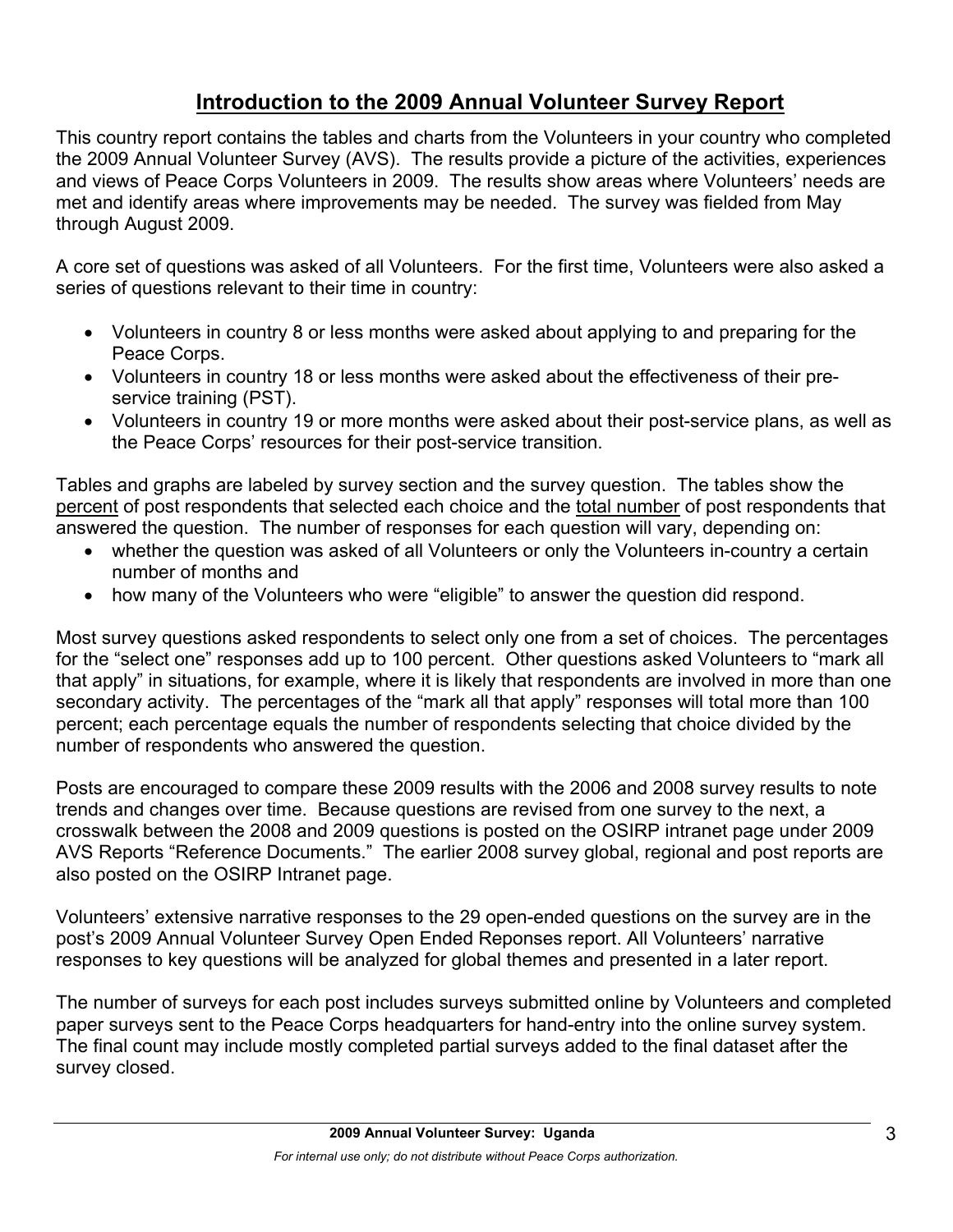# **Overview of the Post's 2009 Volunteer Survey Respondents**

This overview presents basic information about the characteristics of Volunteers who completed the 2009 Annual Volunteer Survey at post.

|            | 8 months or less |         | 9 to 18 months |         | 19 months or more |         | Total  |         |
|------------|------------------|---------|----------------|---------|-------------------|---------|--------|---------|
|            | Number           | Percent | Number         | Percent | Number            | Percent | Number | Percent |
| Months3grp | 10I              | 23%     | 27             | 63%     | 61                | 14%     | 43     | 100%    |

## **Completed Surveys by Months in Country**

#### **L1: What is your age?**

|         | 20-29 | 30-49 | $50+$ | Total |
|---------|-------|-------|-------|-------|
| AGE3grp | 87%   | 5%    | 8%    | 38    |

#### **L2: What is your gender?**

|               | Female | Male | Total |
|---------------|--------|------|-------|
| <b>GENDER</b> | 69%    | 31%  |       |

## **Completed surveys by project.**

|                                                   | Count           | Column N % |
|---------------------------------------------------|-----------------|------------|
| Community Health and Economic Development Project | 30 <sub>l</sub> | 70%        |
| <b>Primary Education Teacher Training</b>         | 6.              | 14%        |
| Other. Please specify                             |                 | 16%        |
| Total                                             | 43              | 100%       |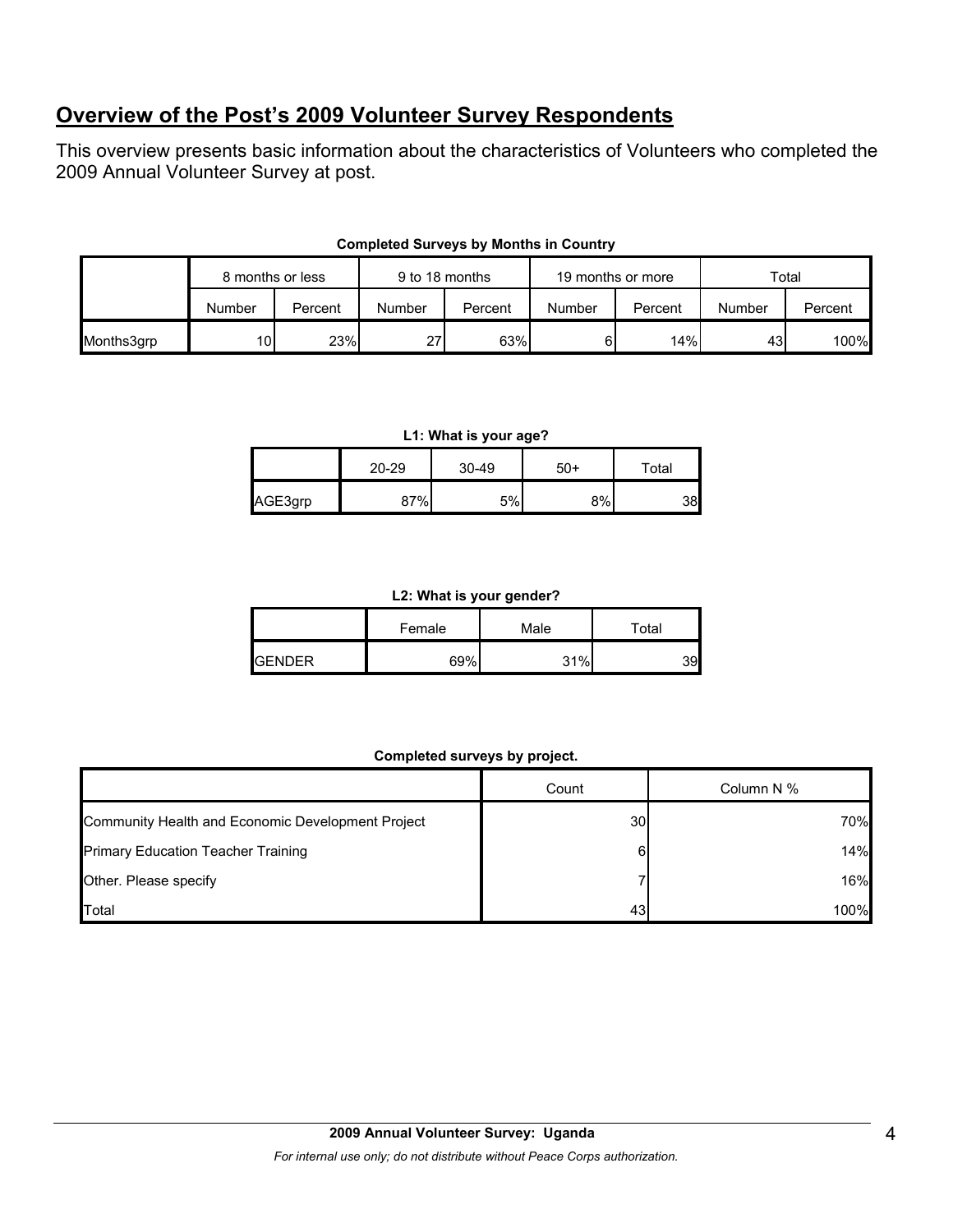|                |                                                 | Percent | Number          |
|----------------|-------------------------------------------------|---------|-----------------|
| C <sub>2</sub> | <b>HIV/AIDS</b>                                 | 14%     | 6               |
|                | NGO development                                 | 14%     | 6               |
|                | Business education/advising                     | 12%     | $5\overline{)}$ |
|                | Health extension                                | 12%     | $5\overline{)}$ |
|                | Other education                                 | 12%     | 5               |
|                | Teacher training                                | 9%      | 4               |
|                | Math/science teaching                           | $9\%$   | 4               |
|                | Community development                           | $9\%$   | 4               |
|                | Youth development                               | $5\%$   | $\overline{a}$  |
|                | Other: Please specify                           | 2%      |                 |
|                | Information & communications technology (ICT)   | 2%      |                 |
|                | Urban & regional planning/municipal development |         |                 |
|                | Water sanitation                                |         |                 |
|                | Forestry/parks                                  |         |                 |
|                | Environmental education                         |         |                 |
|                | English teaching                                |         |                 |
|                | Agroforestry                                    |         |                 |
|                | Agriculture/fish/livestock                      |         |                 |
|                | Total                                           | 100%    | 43              |

## **C2: Which best describes the focus of your primary assignment/work?**

## **C2.TEXT: Which of the following initiatives does your primary work include? Other (specify)**

|                      |                                                | <b>PERCENT</b> | <b>NUMBER</b> |  |
|----------------------|------------------------------------------------|----------------|---------------|--|
| C <sub>2</sub> .TEXT | Open-ended results. Not responsive to request. |                |               |  |
|                      |                                                |                |               |  |
|                      |                                                |                |               |  |
|                      | Total                                          | 100%           | 43            |  |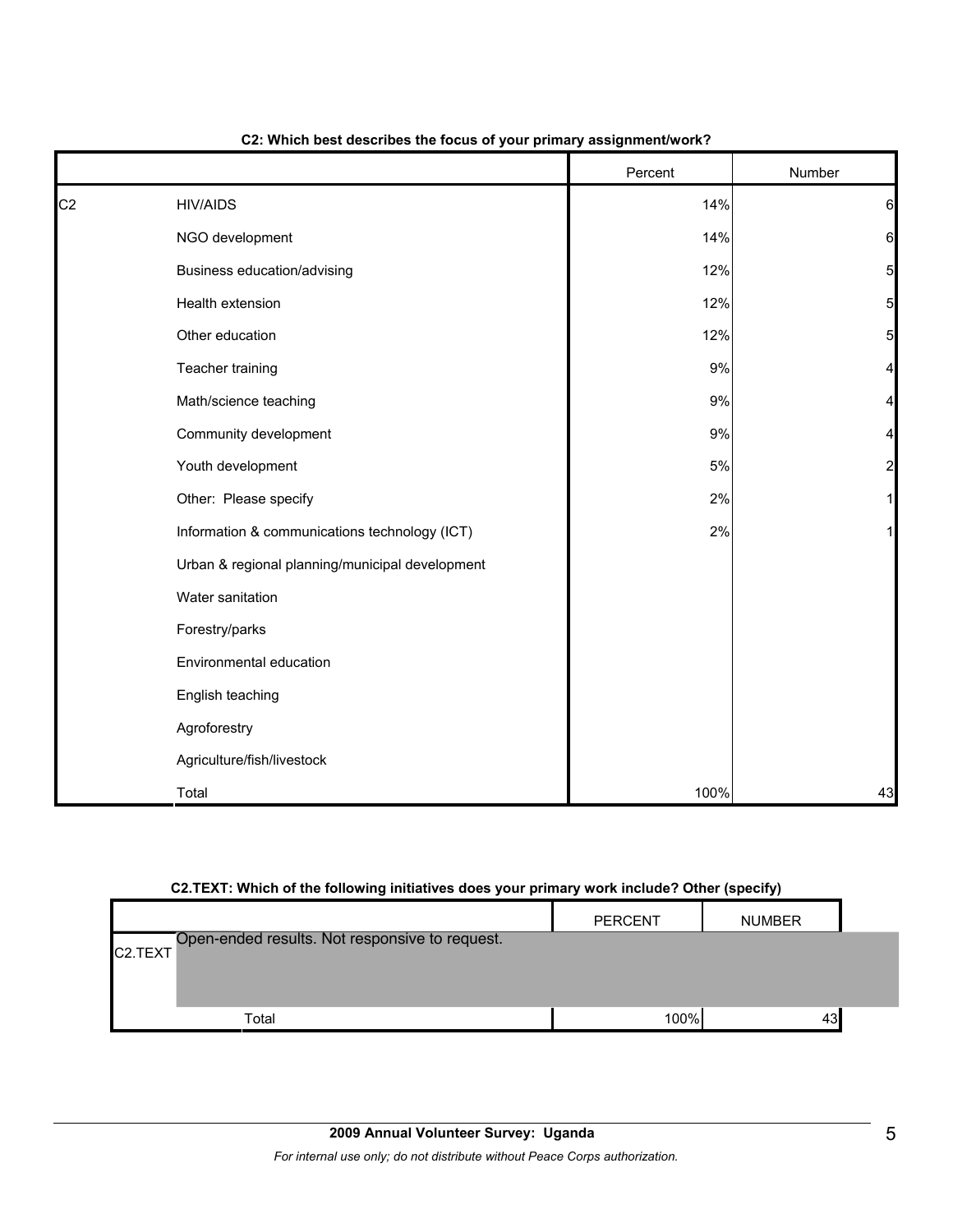# **A. Applying to the Peace Corps**

*This section reports Volunteers' motivations in applying and accepting a Peace Corps assignment.* 

|                             |               | Somewhat  |           |           |                 |
|-----------------------------|---------------|-----------|-----------|-----------|-----------------|
|                             | Not Important | important | Important | <b>NA</b> | Total           |
| Different culture           |               | 10%       | 80%       | 10%       | 10              |
| Work experience             | 10%           | 50%       | 30%       | 10%       | 10              |
| Help others                 |               |           | 100%      |           | 10              |
| International experience    |               | 10%       | 90%       |           | 10              |
| Language                    | 30%           | 30%       | 30%       | 10%       | 10              |
| Personal growth             |               | 20%       | 70%       | 10%       | 10              |
| U. S. job market            | 60%           | 20%       | 10%       | 10%       | 10              |
| Serve my country            | 20%           | 30%       | 40%       | 10%       | 10              |
| Travel/adventure            |               | 20%       | 80%       |           | 10              |
| Other: Please specify below |               |           | 40%       | 60%       | $5\overline{)}$ |

| A1: How important were the following factors in accepting a PC assignment? |  |
|----------------------------------------------------------------------------|--|
|----------------------------------------------------------------------------|--|

## **A1\_OTHER: How important were the following factors in accepting a PC assignment? Other (specify)**

|                                                            | PERCENT | <b>NUMBER</b> |  |
|------------------------------------------------------------|---------|---------------|--|
| Open-ended results. Not responsive to request.<br>A1_OTHER |         |               |  |
| Total                                                      | 100%    | 43            |  |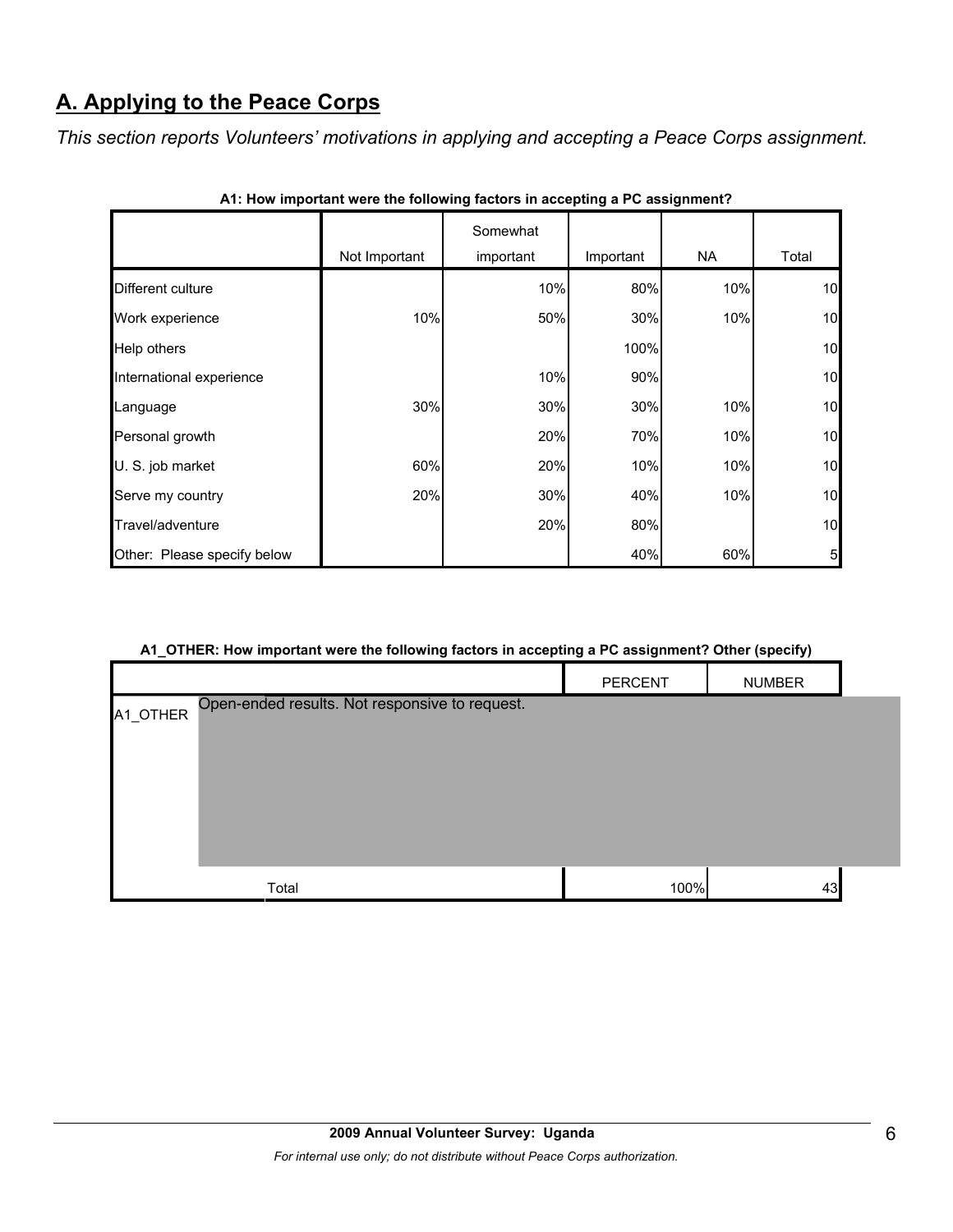|                                     |                                                                                                        | PCV Responses | % Involved in<br>Initiative | <b>Total PCVs</b><br>Responding |
|-------------------------------------|--------------------------------------------------------------------------------------------------------|---------------|-----------------------------|---------------------------------|
| What prompted you to apply to<br>PC | Personal interest in the Peace<br>Corps                                                                | 9             | 90%                         |                                 |
|                                     | <b>Returned Peace Corps</b><br>Volunteer (e.g., someone you<br>met or know personally                  |               | 70%                         |                                 |
|                                     | Article or book about the Peace<br>Corps                                                               | 4             | 40%                         |                                 |
|                                     | Peace Corps website                                                                                    | 4             | 40%                         |                                 |
|                                     | Peace Corps recruiter                                                                                  | 2             | 20%                         |                                 |
|                                     | Peace Corps campus or<br>community information session                                                 | 2             | 20%                         |                                 |
|                                     | <b>Returned Peace Corps</b><br>Volunteer who spoke to your<br>school or group about the<br>Peace Corps |               | 10%                         |                                 |
|                                     | Radio, TV, or print<br>advertisement                                                                   |               | 10%                         |                                 |
|                                     | Peace Corps material in the<br>mail                                                                    |               | 10%                         |                                 |
|                                     | Other: Please specify                                                                                  |               | 10%                         |                                 |
|                                     | Total                                                                                                  |               |                             | 10                              |

## **A2. What prompted you to apply to the PC? Mark all that apply.**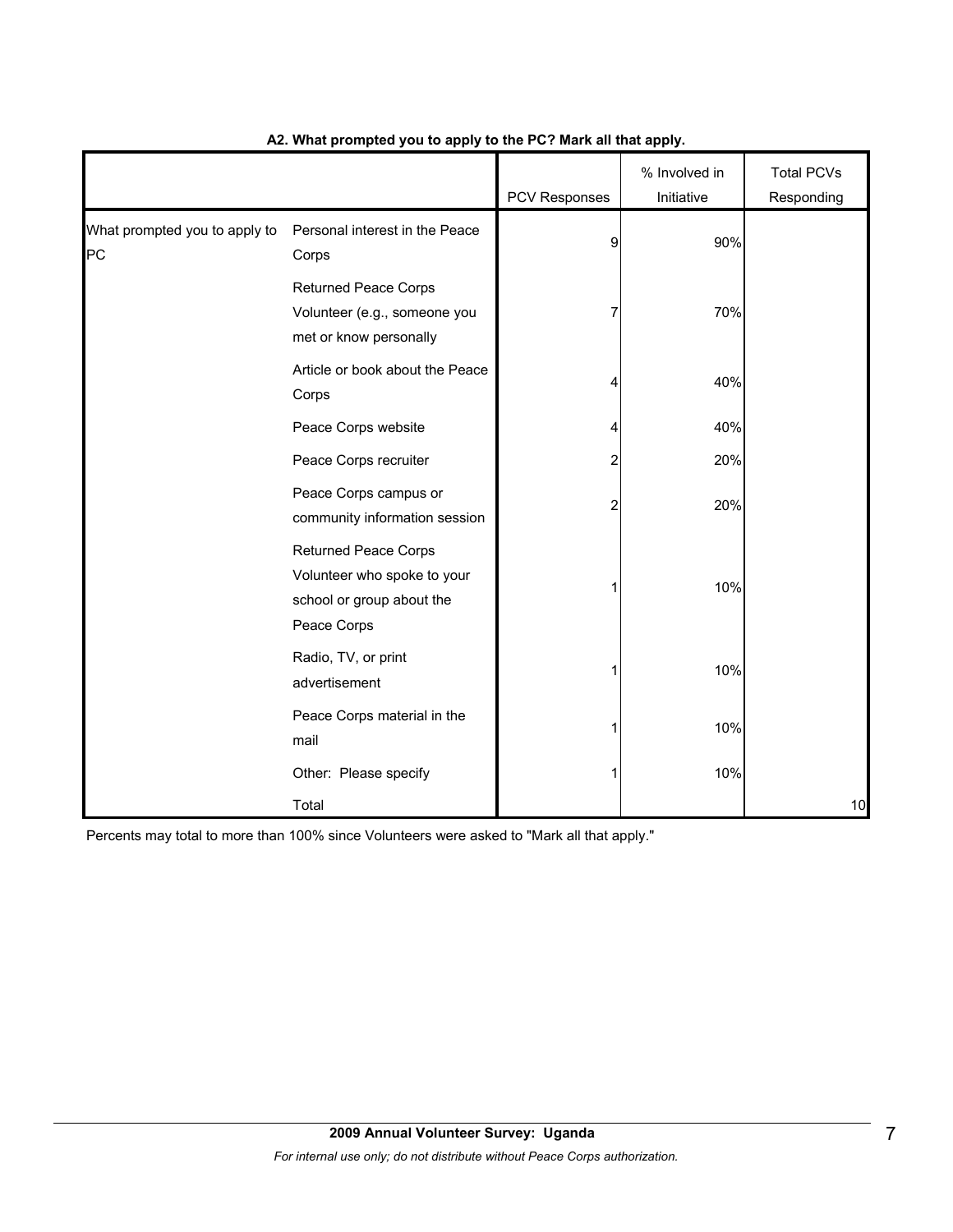|               | $\overline{\phantom{a}}$<br>.                  | $\sim$ $\sim$ $\sim$<br>. . |               |
|---------------|------------------------------------------------|-----------------------------|---------------|
|               |                                                | <b>PERCENT</b>              | <b>NUMBER</b> |
| A2.OTHER.TEXT | Open-ended results. Not responsive to request. |                             |               |
|               |                                                |                             |               |
|               |                                                |                             |               |
|               |                                                |                             |               |
|               |                                                |                             |               |
|               | Total                                          | 100%                        | 43            |

## **A2.OTHER.TEXT: What prompted you to apply to the PC? Other (specify)**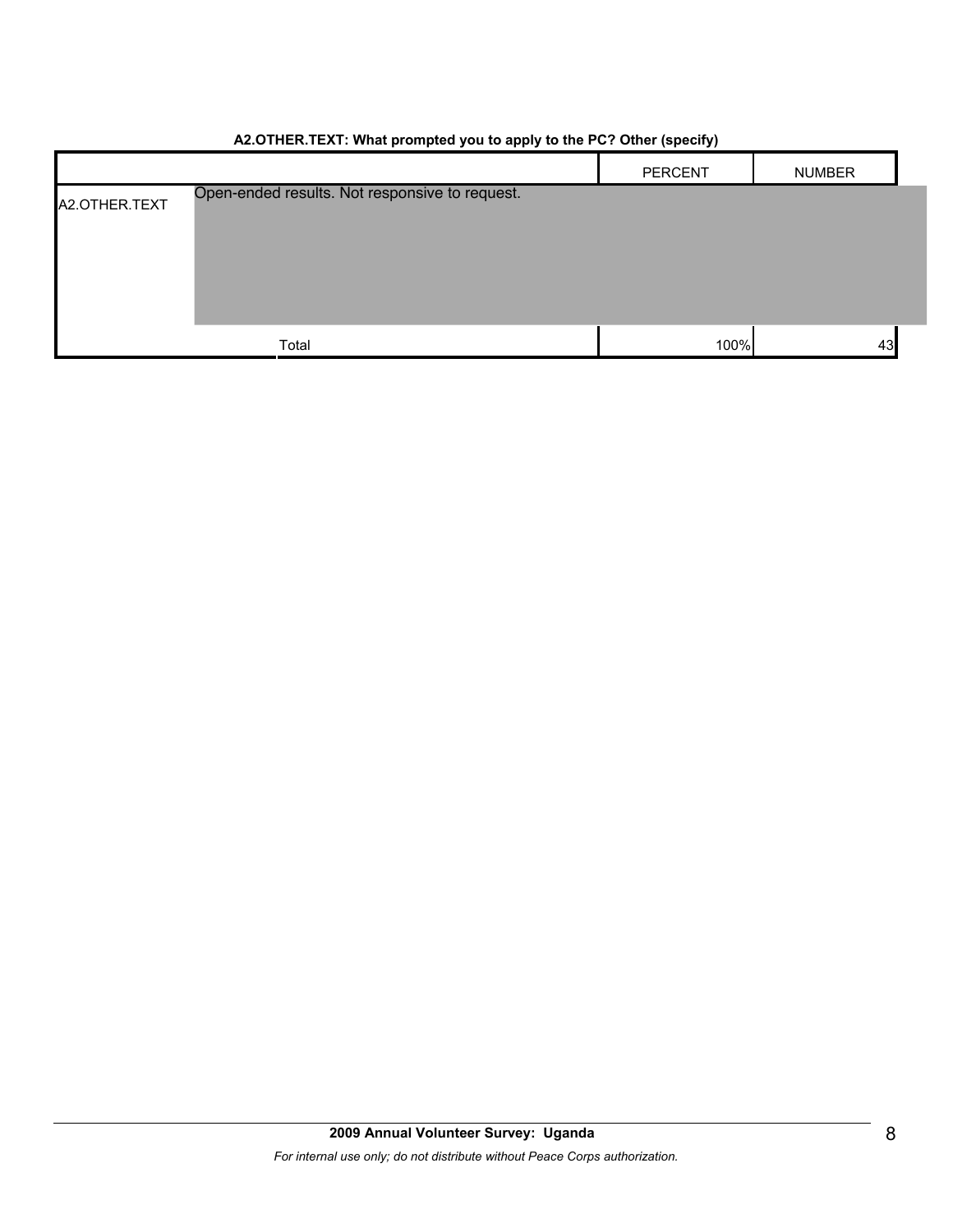## **B. Preparation for the Peace Corps**

*This section reports on Volunteers' assessment of the materials and information available before their service.* 

**B1: How useful was the information on the PC website in preparing you for the realities of living and working as a Volunteer?**

|                 |              |     |     |             | Don't know (did not |       |
|-----------------|--------------|-----|-----|-------------|---------------------|-------|
|                 | Not at all 1 |     |     | Extremely 5 | access information) | Total |
| IB <sub>1</sub> |              | 10% | 80% |             | 10%                 | 10    |

## **B2: How useful were the PC materials about your country in helping you prepare for your service?**

|                |              |     |     |     |             | Don't know (did not |       |
|----------------|--------------|-----|-----|-----|-------------|---------------------|-------|
|                | Not at all 1 |     |     |     | Extremely 5 | access information) | Total |
| B <sub>2</sub> |              | 20% | 60% | 20% |             |                     | 10    |

**B3: How useful were the materials you received from the PC about your primary assignment in helping you prepare for your** 

|                | service?     |     |     |     |             |                     |       |  |  |
|----------------|--------------|-----|-----|-----|-------------|---------------------|-------|--|--|
|                |              |     |     |     |             | Don't know (did not |       |  |  |
|                | Not at all 1 |     |     | 4   | Extremely 5 | access information) | Total |  |  |
| B <sub>3</sub> | 10%          | 40% | 30% | 20% |             |                     | 10    |  |  |

## **B4: How useful were the materials you received from the PC regarding the need for flexibility in adapting to your work?**

|                |              |     |     |     |             | Don't know (did not |       |
|----------------|--------------|-----|-----|-----|-------------|---------------------|-------|
|                | Not at all 1 |     |     |     | Extremely 5 | access information) | Total |
| B <sub>4</sub> |              | 10% | 30% | 30% | 10%         | 20%                 | 10    |

#### **B7: How prepared do you feel to meet the challenges of PC service?**

|                | Not at all 1 |     |     | Exceptionally<br>ັ | Total |
|----------------|--------------|-----|-----|--------------------|-------|
| B <sub>7</sub> |              | 10% | 90% |                    | 10    |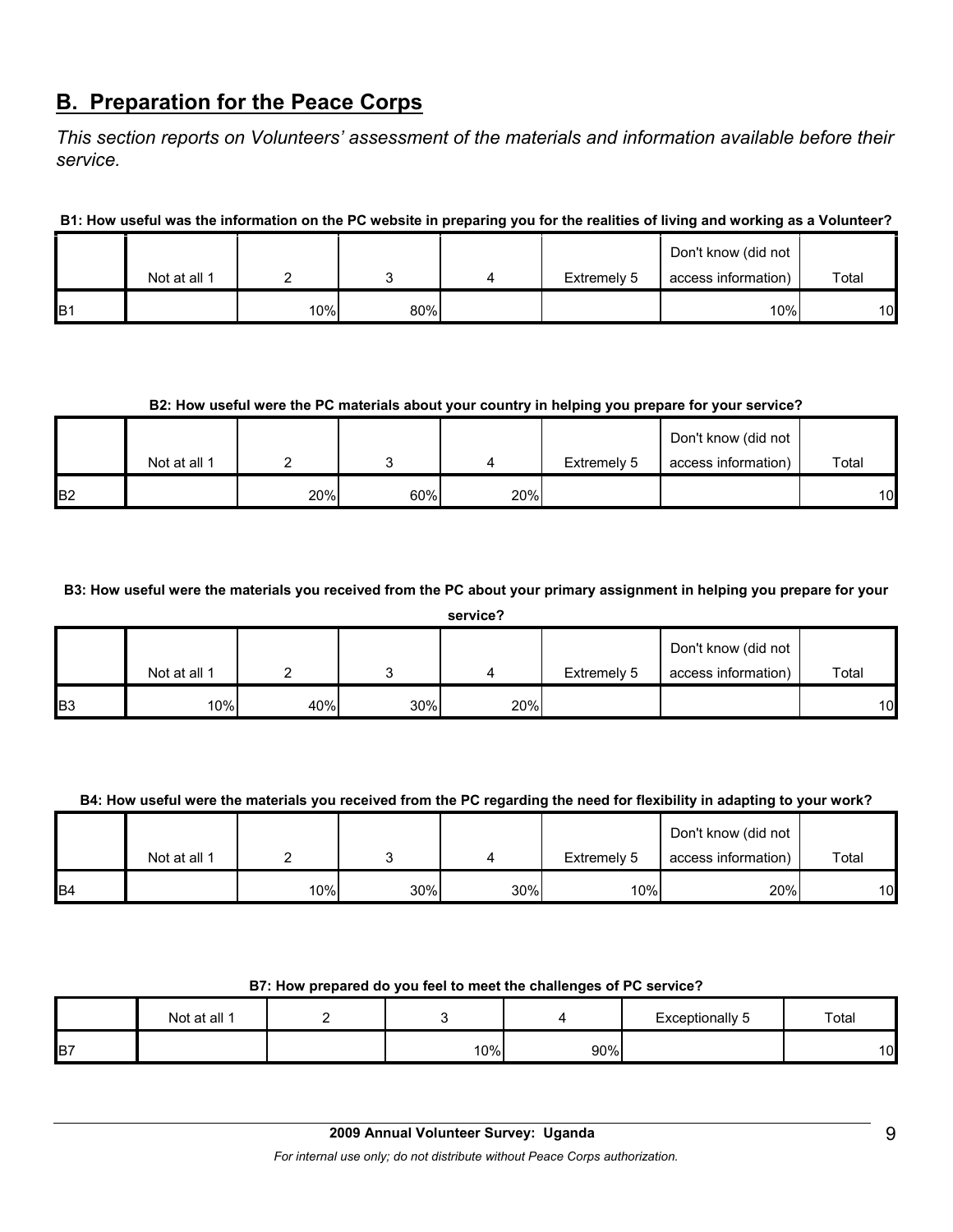# **C. Your Peace Corps Assignment**

*This section reports Volunteers' primary assignment work and secondary activities. The term "primary assignment" refers to the Volunteers' assignment which is part of an overall project plan designed by your host country partners and in-country Peace Corps staff.* 

|            |                                                                                         | PCV Responses | % Involved in Initiative | <b>Total PCVs</b> |
|------------|-----------------------------------------------------------------------------------------|---------------|--------------------------|-------------------|
|            |                                                                                         |               |                          | Responding        |
| \$C3PrmAct | <b>HIV/AIDS</b>                                                                         | 23            | 53%                      |                   |
|            | Working with youth                                                                      | 20            | 47%                      |                   |
|            | Income generation                                                                       | 17            | 40%                      |                   |
|            | Nutrition education                                                                     | 15            | 35%                      |                   |
|            | Working with NGO(s)                                                                     | 15            | 35%                      |                   |
|            | Information and communications<br>technology (ICT)                                      | 11            | 26%                      |                   |
|            | Working with special groups (e.g.,<br>disabled, elderly, ethnic minorities,<br>orphans) | 11            | 26%                      |                   |
|            | Girls' education                                                                        | 10            | 23%                      |                   |
|            | <b>Business advertising</b>                                                             | 9             | 21%                      |                   |
|            | Water and sanitation                                                                    | 9             | 21%                      |                   |
|            | Child survival                                                                          | 8             | 19%                      |                   |
|            | Mobilize host country nationals (HCNs)<br>to volunteer                                  | 8             | 19%                      |                   |
|            | English teaching                                                                        | 7             | 16%                      |                   |
|            | Sports/fitness                                                                          | 6             | 14%                      |                   |
|            | WID/GAD                                                                                 | 6             | 14%                      |                   |
|            | World Wise Schools/ Correspondence<br>Match                                             | 6             | 14%                      |                   |
|            | Rural development                                                                       | 5             | 12%                      |                   |
|            | Arts                                                                                    | 4             | $9\%$                    |                   |
|            | Community food security<br>(production/marketing)                                       | 4             | 9%                       |                   |
|            | Household food security                                                                 |               | $9\%$                    |                   |

#### **C3: Which of the following activities does your primary assignment/work include? Mark all that apply.**

**2009 Annual Volunteer Survey: Uganda** 

*For internal use only; do not distribute without Peace Corps authorization.*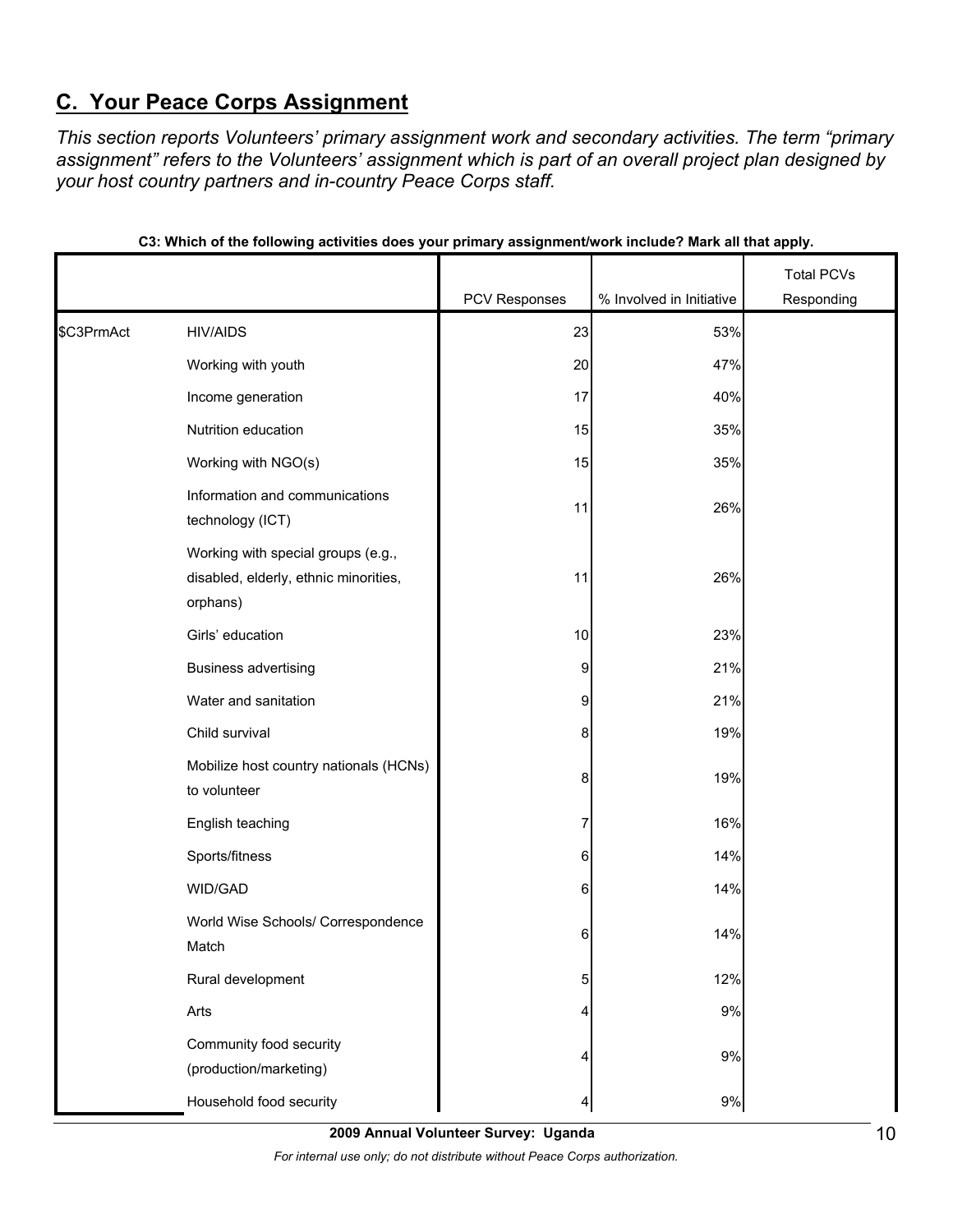| Library development                        | 9% |    |
|--------------------------------------------|----|----|
| Literacy                                   | 9% |    |
| Other: Please specify                      | 9% |    |
| Microenterprise development                | 7% |    |
| Natural resources management               | 7% |    |
| Urban development/municipal<br>development | 7% |    |
| <b>Environment work</b>                    | 5% |    |
| Biodiversity conservation                  | 2% |    |
| Total                                      |    | 43 |

Percents may total to more than 100% since Volunteers were asked to "Mark all that apply."

## **C3: Which of the following activities does your primary assignment/work include? Other (specify)**

|                                                              | Column N % | Count | Row N % |  |
|--------------------------------------------------------------|------------|-------|---------|--|
| C3.OTHER.TEXT Open-ended results. Not responsive to request. |            |       |         |  |
|                                                              |            |       |         |  |
|                                                              |            |       |         |  |
|                                                              |            |       |         |  |
|                                                              |            |       |         |  |
|                                                              |            |       |         |  |
| Total                                                        |            | 43    | 100%    |  |

## **C4: Hours Spent on Primary Assignment During Average Work Week**

|           | None | I-10 hrs | 11-20 hrs | 21-30 hrs | 31-40 hrs | More than 40 hrs | Total |
|-----------|------|----------|-----------|-----------|-----------|------------------|-------|
| C4Hrs6grp |      | 21%      | 24%       | 26%       | 14%       | 14%              | 42    |

## **C4: How many hours do you spend on your primary assignment during an average work week?**

|    | All Volunteers | Average | Lowest reported | Highest reported | Did not answer |
|----|----------------|---------|-----------------|------------------|----------------|
| C4 | - ن            | 26.1    |                 | 70.              |                |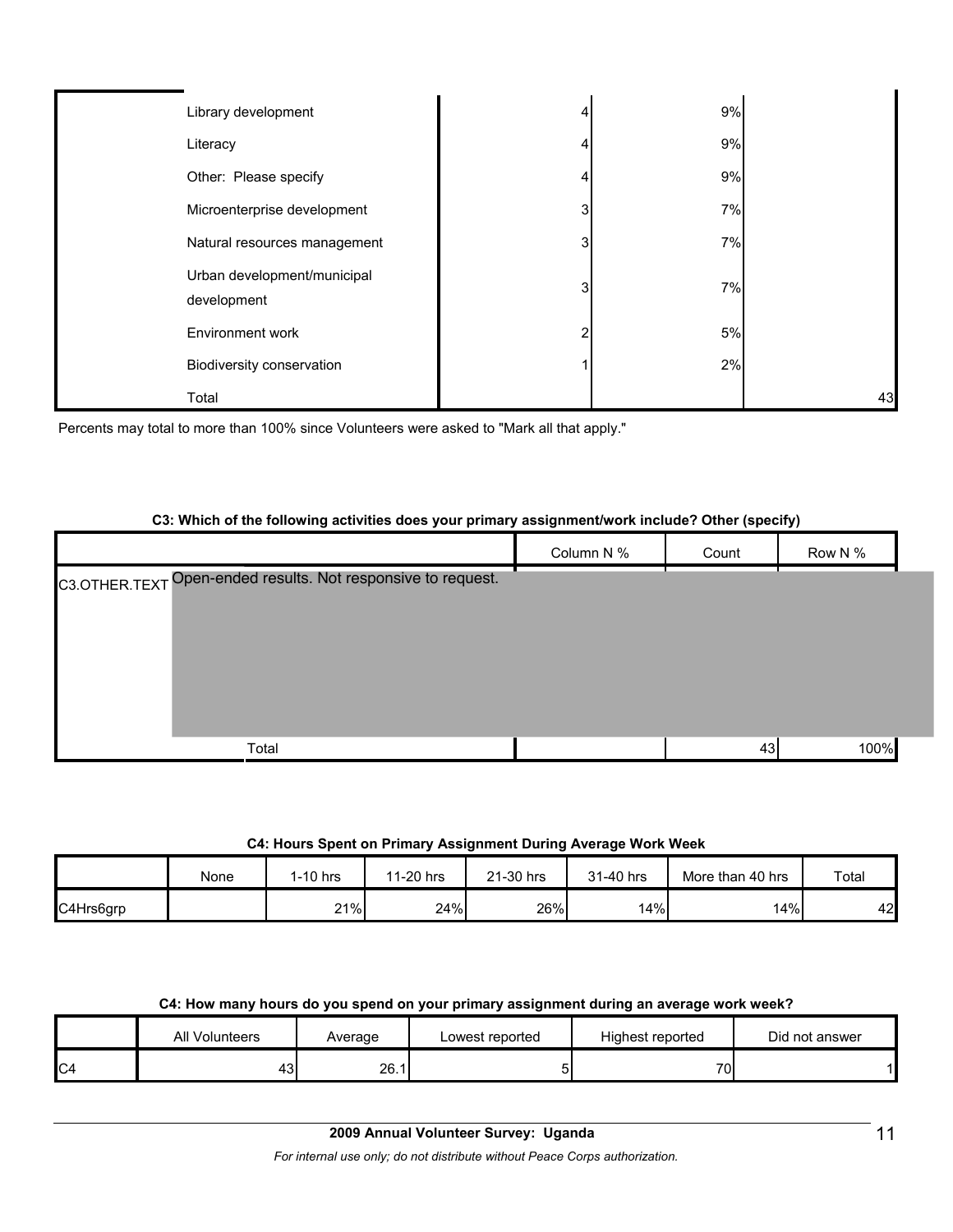|            |                                                                                         |                      |                          | <b>Total PCVs</b> |
|------------|-----------------------------------------------------------------------------------------|----------------------|--------------------------|-------------------|
|            |                                                                                         | <b>PCV Responses</b> | % Involved in Initiative | Responding        |
| \$C5SecAct | <b>HIV/AIDS</b>                                                                         | 12                   | 38%                      |                   |
|            | Income generation                                                                       | 11                   | 34%                      |                   |
|            | Working with youth                                                                      | 11                   | 34%                      |                   |
|            | Girls' education                                                                        | 9                    | 28%                      |                   |
|            | Sports/fitness                                                                          | 8                    | 25%                      |                   |
|            | Nutrition education                                                                     | 7                    | 22%                      |                   |
|            | Water and sanitation                                                                    | 7                    | 22%                      |                   |
|            | Working with special groups (e.g.,<br>disabled, elderly, ethnic minorities,<br>orphans) | 7                    | 22%                      |                   |
|            | World Wise Schools/ Correspondence<br>Match                                             | 6                    | 19%                      |                   |
|            | Other: Please specify                                                                   | 6                    | 19%                      |                   |
|            | Arts                                                                                    | 5                    | 16%                      |                   |
|            | <b>Business advertising</b>                                                             | 5                    | 16%                      |                   |
|            | English teaching                                                                        | 5                    | 16%                      |                   |
|            | Library development                                                                     | 5                    | 16%                      |                   |
|            | Child survival                                                                          | 4                    | 12%                      |                   |
|            | Information and communications<br>technology (ICT)                                      | 4                    | 12%                      |                   |
|            | Literacy                                                                                | 4                    | 12%                      |                   |
|            | Working with NGO(s)                                                                     | 4                    | 12%                      |                   |
|            | Household food security                                                                 | 2                    | 6%                       |                   |
|            | Mobilize host country nationals (HCNs)<br>to volunteer                                  | 2                    | 6%                       |                   |
|            | Urban development/municipal<br>development                                              | 2                    | 6%                       |                   |
|            | WID/GAD                                                                                 | $\mathbf{2}$         | $6\%$                    |                   |

**C5: Which of the following do your secondary activities (other than your primary assignment work) include? Mark all that apply.**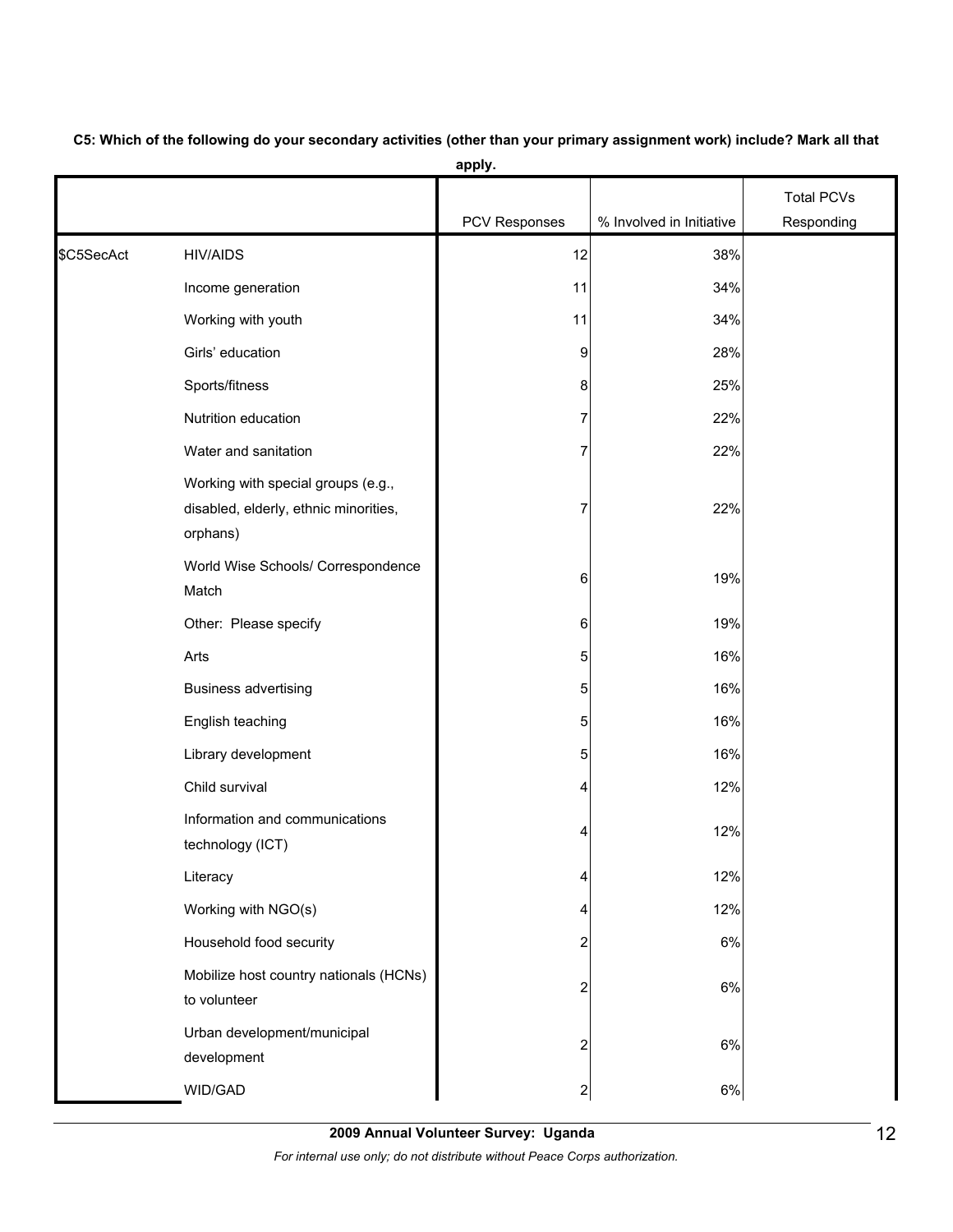| Environment work                                  | 3% |    |
|---------------------------------------------------|----|----|
| Microenterprise development                       | 3% |    |
| Natural resources management                      | 3% |    |
| Rural development                                 | 3% |    |
| Biodiversity conservation                         |    |    |
| Community food security<br>(production/marketing) |    |    |
| Total                                             |    | 32 |

Percents may total to more than 100% since Volunteers were asked to "Mark all that apply."

## **C5: Which of the following do your secondary activities include? Other (specify)**

|               |                                                |            | $\cdot$ .<br>$\sim$ $\sim$ |         |
|---------------|------------------------------------------------|------------|----------------------------|---------|
|               |                                                | Column N % | Count                      | Row N % |
| C5.OTHER.TEXT | Open-ended results. Not responsive to request. |            |                            |         |
|               | Total                                          |            | 43                         | 100%    |

## **C5: No Secondary Activities**

|         |                                     | Percent | Number |
|---------|-------------------------------------|---------|--------|
| C5.NONE | No                                  | 77%     | 33     |
|         | Yes, I have no secondary activities | 23%     | 10     |
|         | Total                               | 100%    | 43     |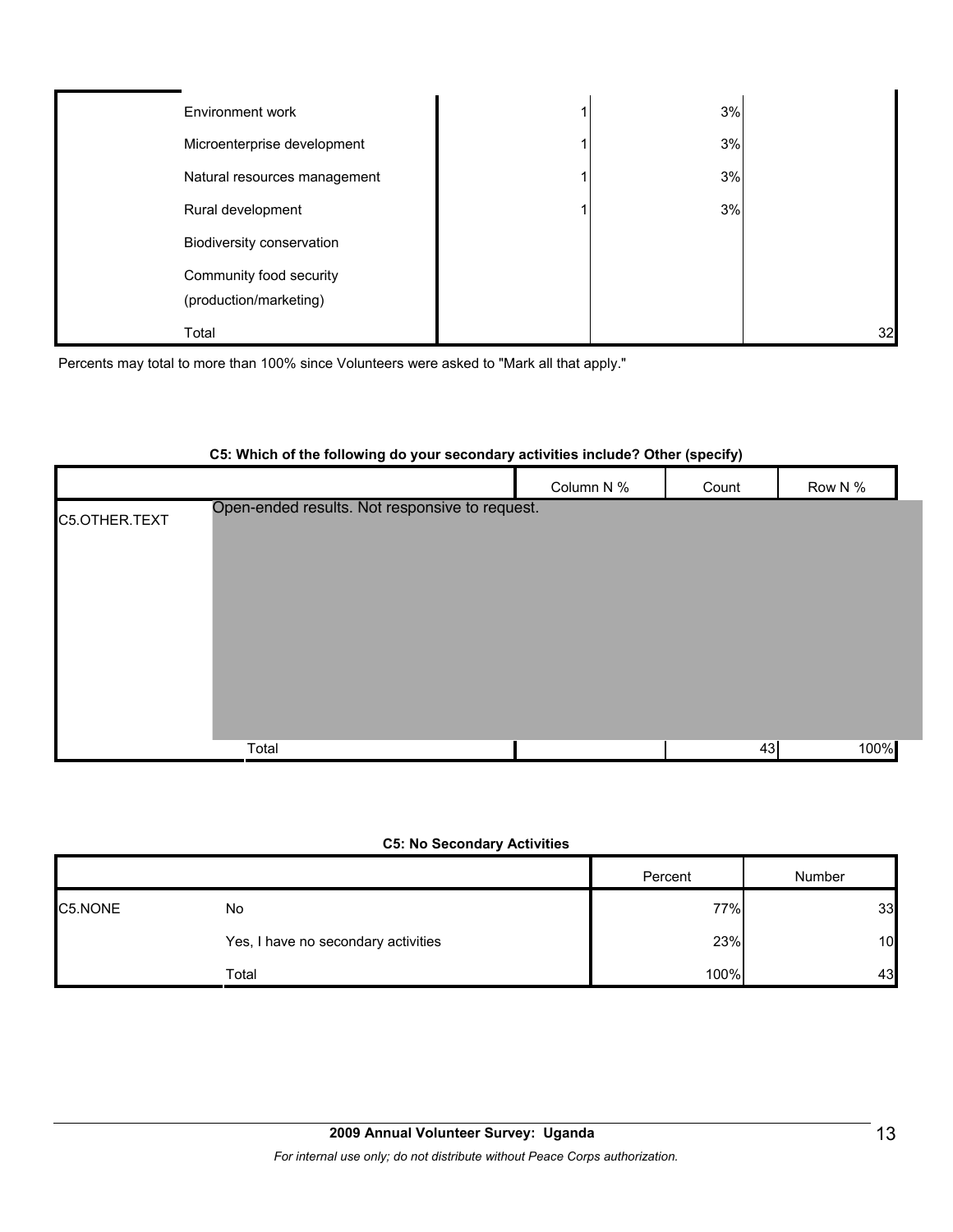**C6: Hours Spent on Secondary Activities During Average Work Week**

|           | None | 1-10 hrs | 11-20 hrs | 21-30 hrs | 31-40 hrs | More than 40 hrs | Total |
|-----------|------|----------|-----------|-----------|-----------|------------------|-------|
| C6Hrs6grp |      | 65%      | 18%       | 12%       | 5%        |                  | 40    |

#### **C6. How many hours do you spend on secondary activities during an average work week?**

|    | All Volunteers | Average     | Lowest reported | Highest reported | Did not answer |
|----|----------------|-------------|-----------------|------------------|----------------|
| C6 | ∽<br>- ن       | ' 4<br>1.4" |                 | 40               |                |

**C7: How personally satisfying is your--?**

|                              | Not at all 1 |     |     |     | Exceptionally 5 | Total |
|------------------------------|--------------|-----|-----|-----|-----------------|-------|
| <b>Primary assignment</b>    | 12%          | 16% | 28% | 28% | 16%             | 43    |
| Secondary project/activities | 11%          | 3%  | 17% | 37% | 31%             | 35    |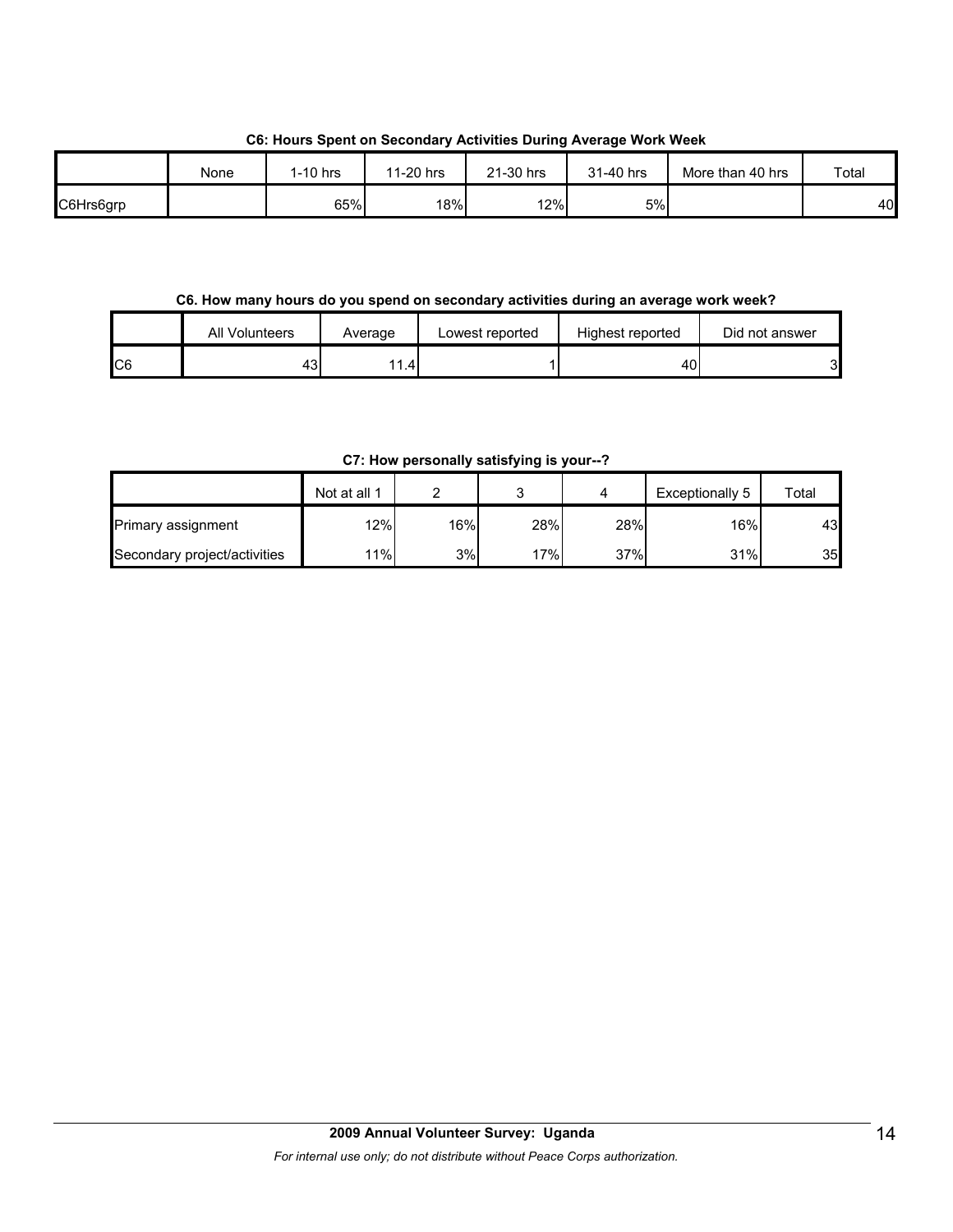# **D. Training for Peace Corps Assignment**

*This section reports Volunteers' assessments of the effectiveness of their Pre-Service Training and In-Service Training at post. In-Service Training (IST) includes: Reconnect; Technical IST; Mid-Service and Close of Service conferences; project management/leadership conferences; and other post-sponsored training sessions.* 

|                                                                       | Not effective | Poor | Adequate | Effective | Very Effective | NA/No training | Total |
|-----------------------------------------------------------------------|---------------|------|----------|-----------|----------------|----------------|-------|
| Manage cultural differences                                           | 3%            | 11%  | 35%      | 38%       | 14%            |                | 37    |
| Deal with adjustment issues                                           | 8%            | 11%  | 33%      | 39%       | 8%             |                | 36    |
| Work with<br>counterparts/community<br>partners                       | 19%           | 30%  | 38%      | 8%        | 3%             | 3%             | 37    |
| Use language needed in<br>work and social interactions                | 11%           | 38%  | 24%      | 16%       | 11%            |                | 37    |
| Perform technical aspects of<br>your work                             | 24%           | 32%  | 32%      |           | 8%             | 3%             | 37    |
| Work on your project goals<br>and objectives                          | 22%           | 30%  | 24%      | 14%       | 3%             | 8%             | 37    |
| Conduct a participatory<br>community needs<br>assessment (e.g., PACA) | 16%           | 19%  | 30%      | 22%       | 11%            | 3%             | 37    |
| Monitor your project goals<br>and outcomes                            | 22%           | 32%  | 27%      | 8%        | 3%             | 8%             | 37    |
| Maintain your physical health                                         | 3%            | 8%   | 22%      | 14%       | 46%            | 8%             | 37    |
| Maintain your<br>mental/emotional health                              | 6%            | 14%  | 25%      | 28%       | 17%            | 11%            | 36    |
| Maintain your personal safety<br>and security                         | 3%            | 8%   | 38%      | 24%       | 24%            | 3%             | 37    |

**D1: (PCVs at post 18 months or less) How effective was your Pre-Service Training (PST) in preparing you to--**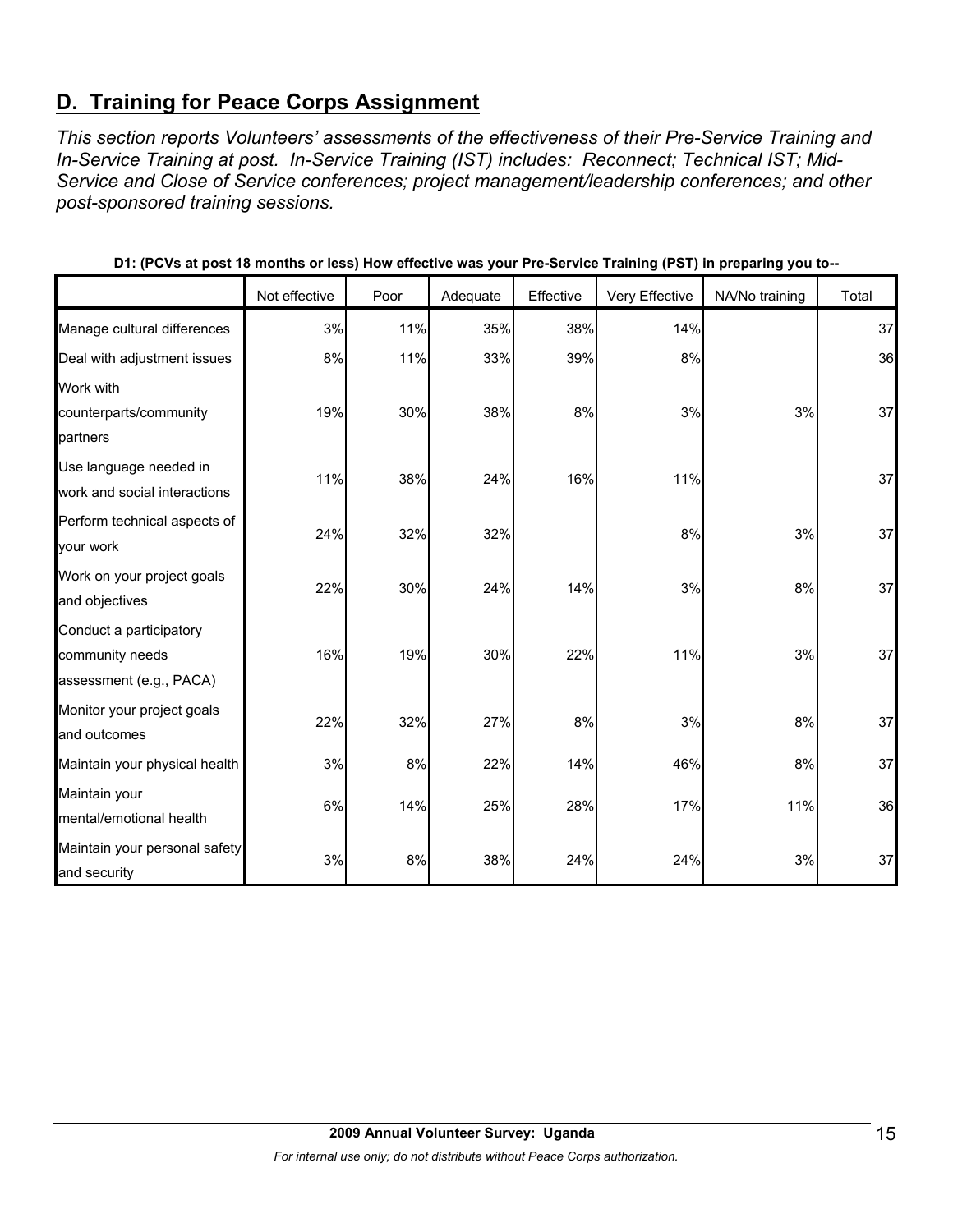|                                                                                          | Not effective | Poor | Adequate | Effective | Very Effective | NA/No training | Total |
|------------------------------------------------------------------------------------------|---------------|------|----------|-----------|----------------|----------------|-------|
| Manage cultural differences                                                              | 6%            | 19%  | 36%      | 28%       | 3%             | 8%             | 36    |
| Deal with adjustment issues                                                              | 3%            | 14%  | 42%      | 31%       | $6\%$          | 6%             | 36    |
| Build and strengthen working<br>relationships with<br>counterparts/community<br>partners | 8%            | 17%  | 36%      | 28%       | 11%            |                | 36    |
| Use language needed in<br>work and social interactions                                   | 14%           | 25%  | 33%      | 14%       | 6%             | 8%             | 36    |
| Perform technical aspects of<br>your work                                                | 8%            | 25%  | 36%      | 14%       | 11%            | 6%             | 36    |
| Work on your project goals<br>and objectives                                             | 3%            | 23%  | 37%      | 20%       | 14%            | 3%             | 35    |
| Conduct a participatory<br>community needs<br>assessment (e.g., PACA)                    | 22%           | 11%  | 25%      | 22%       | 3%             | 17%            | 36    |
| Monitor project goals and<br>outcomes                                                    | 3%            | 25%  | 39%      | 19%       | 6%             | 8%             | 36    |
| Maintain your physical health                                                            |               | 3%   | 28%      | 42%       | 11%            | 17%            | 36    |
| Maintain your<br>mental/emotional health                                                 |               | 8%   | 36%      | 31%       | 8%             | 17%            | 36    |
| Maintain your personal safety<br>and security                                            | 3%            | 17%  | 25%      | 36%       | $8\%$          | 11%            | 36    |

## **D5: How effective was your In-Service Training (IST) in preparing you to--**

## **D8: Did you have this skill before joining the Peace Corps?**

|                                               | No/ No answer | Yes             | Total |
|-----------------------------------------------|---------------|-----------------|-------|
| Skills specific to my assignment              | 12            | 31              | 43    |
| Assessing community needs                     | 27            | 16 <sub>1</sub> | 43    |
| Organizing/implementing community activities  | 20            | 23              | 43    |
| Building capacity of local organizations      | 31            | 12              | 43    |
| Monitoring, reporting, and evaluating my work | 9             | 34              | 43    |
| Designing and implementing training sessions  | 25            | 18              | 43    |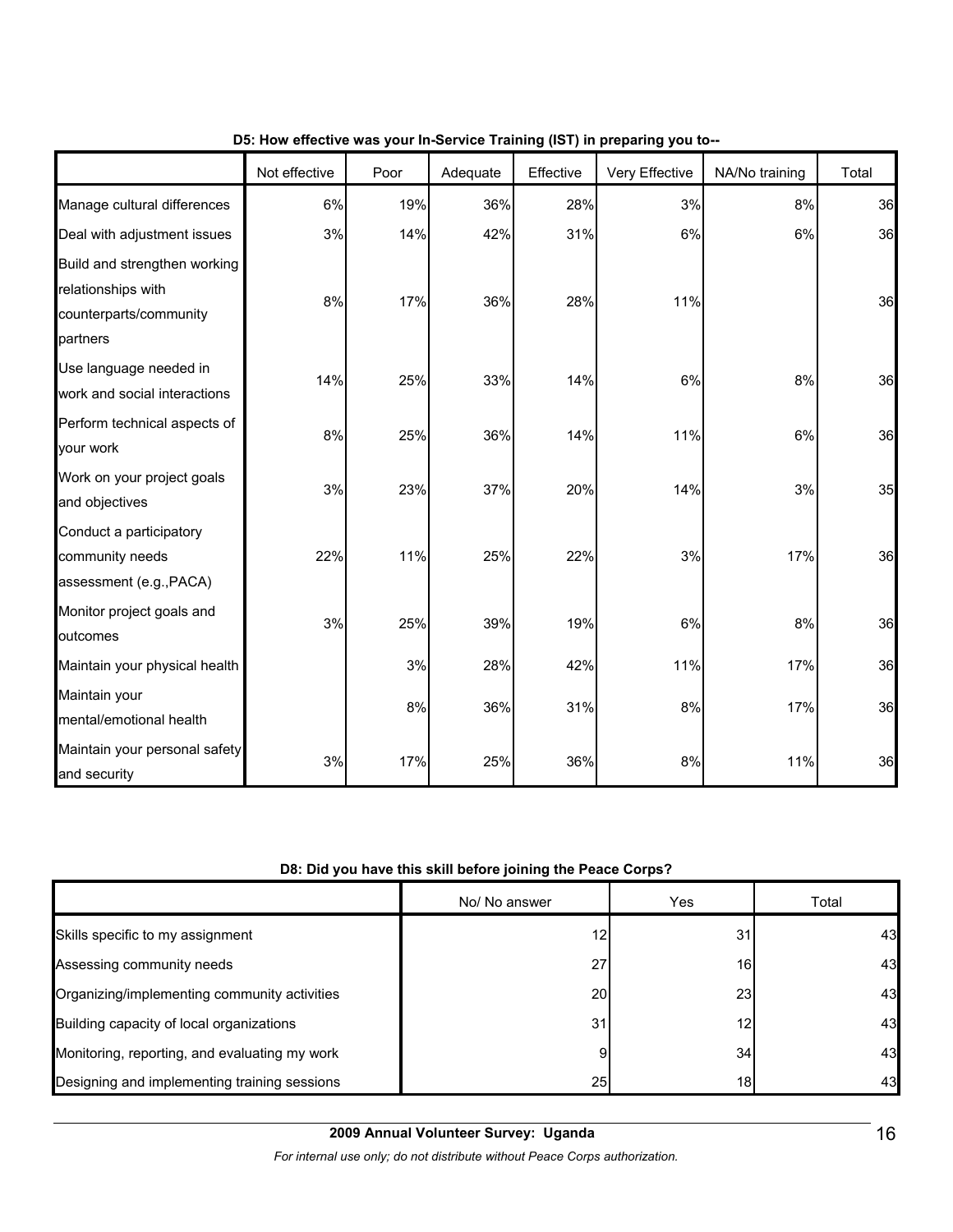|                                               | No/ No answer | Yes             | Total |
|-----------------------------------------------|---------------|-----------------|-------|
| Skills specific to my assignment              |               | 41              | 41    |
| Assessing community needs                     | 6             | 36I             | 42    |
| Organizing/implementing community activities  | 8             | 34              | 42    |
| Building capacity of local organizations      | 12            | 30I             | 42    |
| Monitoring, reporting, and evaluating my work | ◠             | 40I             | 42    |
| Designing and implementing training sessions  |               | 35 <sub>l</sub> | 42    |

## **D8: Is the skill needed for your Peace Corps work?**

## **D8: Have you had adequate Peace Corps training to acquire the skill?**

|                                               | No/ No answer   | Yes | Total |
|-----------------------------------------------|-----------------|-----|-------|
| Skills specific to my assignment              | 20              |     | 28    |
| Assessing community needs                     | 12              | 25  | 37    |
| Organizing/implementing community activities  | 16              | 18  | 34    |
| Building capacity of local organizations      | 22              | 12  | 34    |
| Monitoring, reporting, and evaluating my work | 10              | 27  | 37    |
| Designing and implementing training sessions  | 14 <sub>1</sub> | 19  | 33    |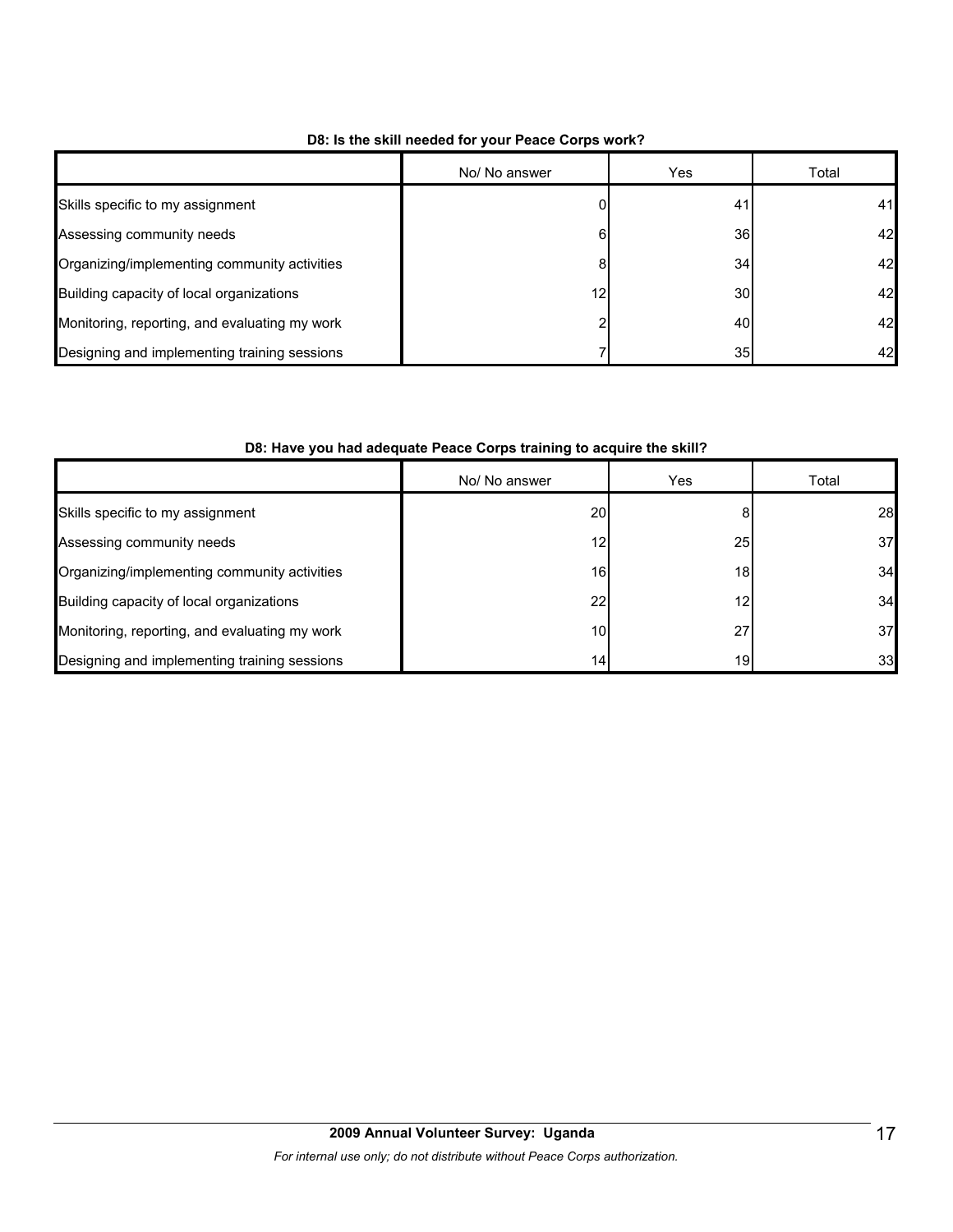# **E. Volunteer Assignment Goals and Impact**

*This section reports Volunteers' self-assessments of their impact on the individuals and organizations in the communities in which they serve. At the end of this section, Volunteers' third goal activities, participation in Coverdell World Wise School/Correspondence Match (CWWS/CM) and use of Peace Corps resources to support their work are reported in questions.* 

|                                                                                                       | Not at all 1 | $\overline{2}$ | 3   | 4   | Exceptionally 5 | <b>NA</b> | Total |
|-------------------------------------------------------------------------------------------------------|--------------|----------------|-----|-----|-----------------|-----------|-------|
| Meets the objectives of the<br>project plan                                                           | 5%           | 7%             | 46% | 27% | 10%             | 5%        | 41    |
| Builds local capacity for<br>sustainability                                                           | 5%           | 17%            | 24% | 40% | 12%             | 2%        | 42    |
| Involves local people in<br>planning and implementing<br>activities                                   | 2%           | 10%            | 36% | 33% | 19%             |           | 42    |
| Complements other local<br>development activities                                                     | 2%           | 14%            | 31% | 31% | 17%             | 5%        | 42    |
| Transfers skills to host country<br>individuals and organizations                                     | 2%           | 7%             | 36% | 26% | 26%             | 2%        | 42    |
| Mobilizes host country<br>nationals (HCNs) to volunteer                                               | 24%          | 24%            | 17% | 12% | 17%             | 5%        | 41    |
| Helps promote a better<br>understanding of Americans<br>on the part of the peoples<br>served (goal 2) | 5%           | 14%            | 14% | 40% | 24%             | 2%        | 42    |
| Helps promote a better<br>understanding of other<br>peoples on the part of<br>Americans (goal 3)      | 7%           | 10%            | 17% | 33% | 31%             | 2%        | 42    |

**E1: To what extent does your Volunteer work assignment address the following?**

|                                          | Not at all 1 | ົ |     | 4   | Exceptionally 5 | <b>NA</b> | Total |
|------------------------------------------|--------------|---|-----|-----|-----------------|-----------|-------|
| Need the assistance that you<br>provided |              |   | 17% | 50% | 33%             |           | 6     |
| Want the assistance that you<br>provided |              |   |     | 33% | 67%             |           | 6     |

**2009 Annual Volunteer Survey: Uganda** 

*For internal use only; do not distribute without Peace Corps authorization.*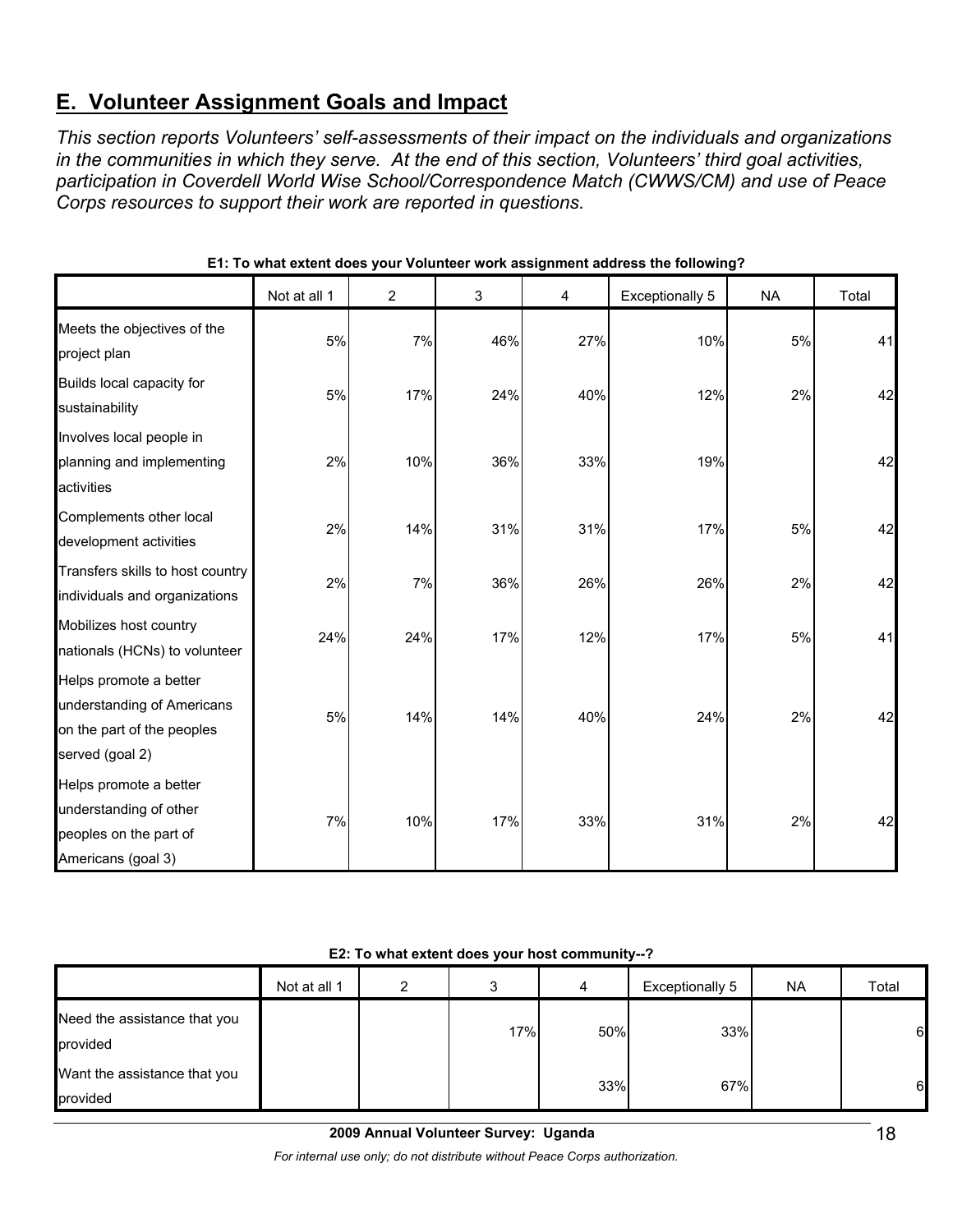|                                                                  | None 1 | $\overline{2}$ | 3   | 4   | Exceptional 5 | <b>NA</b> | Total |
|------------------------------------------------------------------|--------|----------------|-----|-----|---------------|-----------|-------|
| Ability to access information<br>(e.g., library, Internet, etc.) | 7%     | 28%            | 21% | 19% | 14%           | 12%       | 43    |
| Leadership skills                                                | 5%     | 9%             | 26% | 42% | 14%           | 5%        | 43    |
| Planning and management                                          | 2%     | 14%            | 16% | 49% | 14%           | 5%        | 43    |
| Problem solving/critical thinking                                | 5%     | 19%            | 19% | 40% | 14%           | 5%        | 43    |
| Self-esteem                                                      | 7%     | 9%             | 23% | 33% | 19%           | 9%        | 43    |
| <b>Technical skills</b>                                          | 2%     | 17%            | 22% | 37% | 15%           | 7%        | 41    |
| Use of local resources                                           | 5%     | 16%            | 28% | 33% | 12%           | 7%        | 43    |
| Use of external resources (e.g.,<br>grants, international NGOs)  | 7%     | 23%            | 30% | 21% | 7%            | 12%       | 43    |
| Better understanding of<br>Americans                             | 2%     | 21%            | 16% | 26% | 35%           |           | 43    |
| Other: Please specify below                                      | 7%     |                |     |     |               | 93%       | 15    |

#### **E3: How much impact does your assignment have on the capacities of your host counterparts/community partners?**

## **E3: How much impact does your assignment have on the capacities of your host counterparts/community**

**partners? Other (specify)**

|          | Column N % | Count | Row N % |
|----------|------------|-------|---------|
| E3_OTHER | 100%       | 43    |         |
| Total    |            | 43    | 100%    |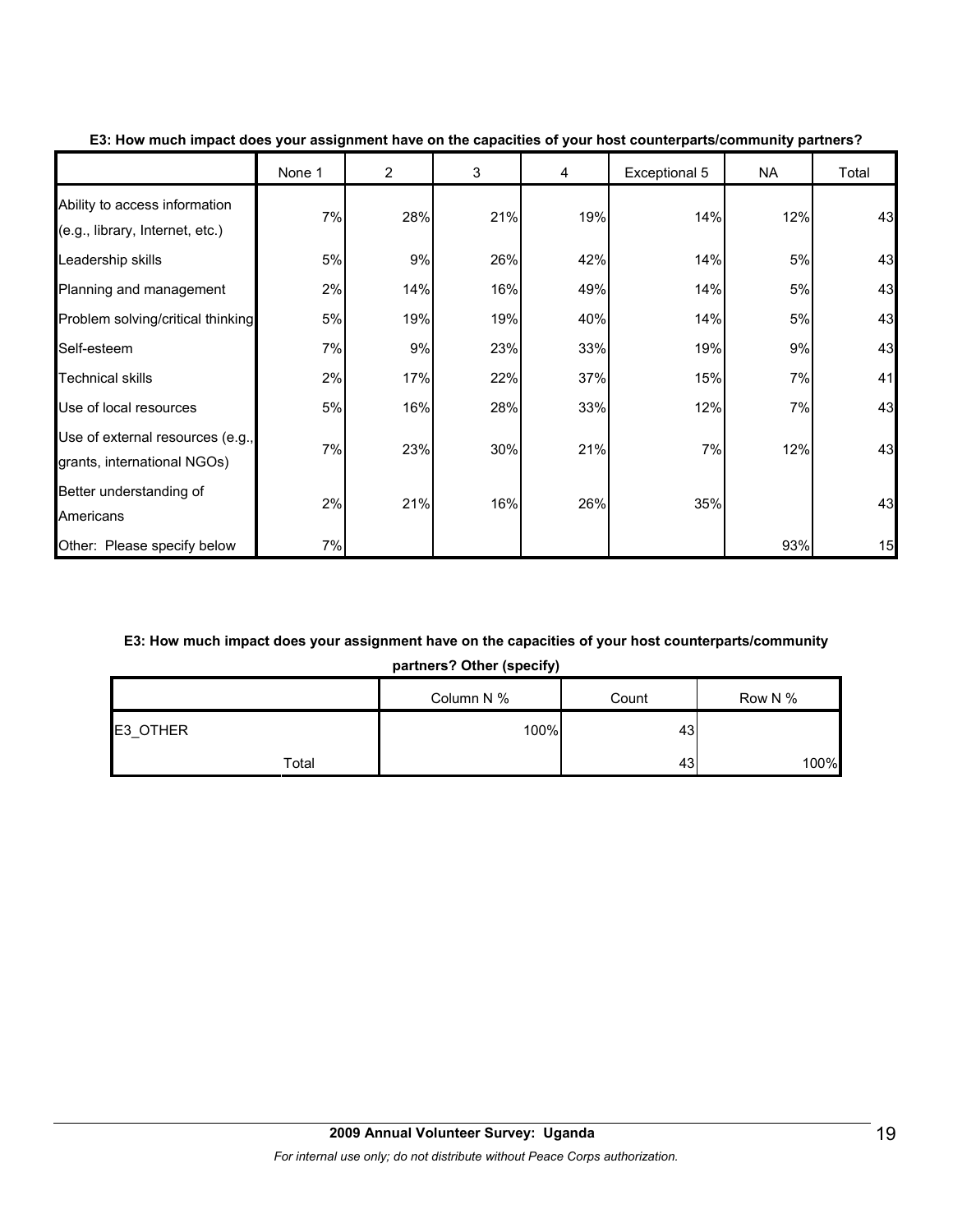|                                                                  | None 1 | $\overline{2}$ | 3   | 4   | Exceptional 5 | NA  | Total |
|------------------------------------------------------------------|--------|----------------|-----|-----|---------------|-----|-------|
| Ability to access information<br>(e.g., library, Internet, etc.) | 10%    | 21%            | 26% | 12% | 19%           | 12% | 42    |
| Leadership skills                                                | 7%     | 12%            | 26% | 38% | 12%           | 5%  | 42    |
| Planning and management                                          | 7%     | 21%            | 19% | 36% | 5%            | 12% | 42    |
| Problem solving/critical thinking                                | 7%     | 10%            | 26% | 36% | 17%           | 5%  | 42    |
| Self-esteem                                                      | 5%     | 2%             | 26% | 40% | 17%           | 10% | 42    |
| <b>Technical skills</b>                                          | 10%    | 14%            | 29% | 29% | 14%           | 5%  | 42    |
| Use of local resources                                           | 7%     | 10%            | 45% | 24% | 7%            | 7%  | 42    |
| Use of external resources (e.g.,<br>grants, international NGOs)  | 24%    | 14%            | 29% | 17% | 2%            | 14% | 42    |
| Better understanding of<br>Americans                             |        | 19%            | 10% | 33% | 36%           | 2%  | 42    |
| Other: Please specify below                                      | 7%     |                |     | 7%  |               | 87% | 15    |

#### **E4: How much impact does your assignment have on the capacities of your host individuals with whom you work?**

## **E4: How much impact does your assignment have on the capacities of your host individuals with whom you**

**work? Other (specify)**

|          |                                                | Column N % | Count | Row N % |
|----------|------------------------------------------------|------------|-------|---------|
| E4_OTHER | Open-ended results. Not responsive to request. |            |       |         |
|          |                                                |            |       |         |
|          |                                                |            |       |         |
|          | Total                                          |            | 43    | 100%    |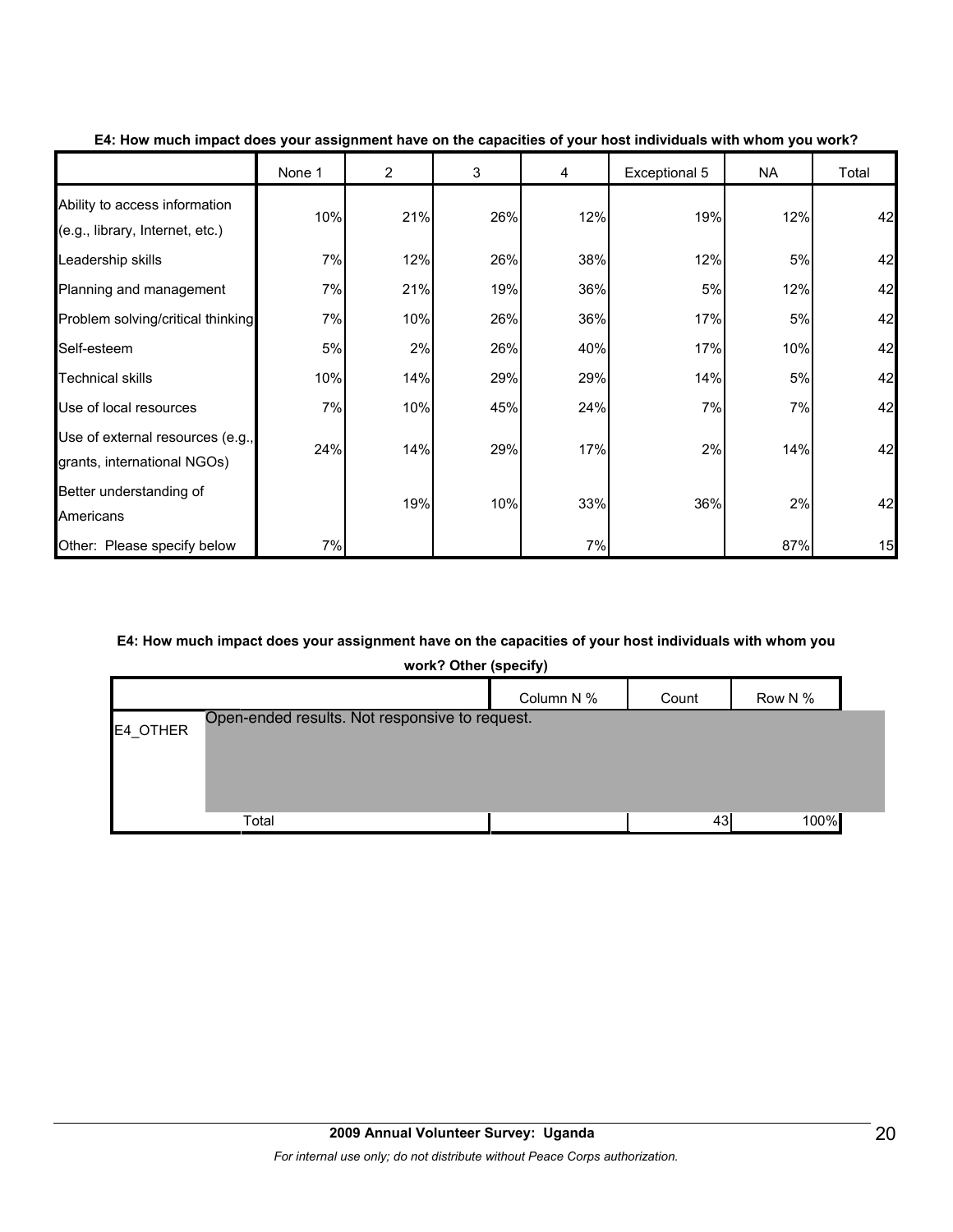|                                                              | None 1 | $\overline{2}$ | 3   | 4   | Exceptional 5 | <b>NA</b> | Total |
|--------------------------------------------------------------|--------|----------------|-----|-----|---------------|-----------|-------|
| Identifying and prioritizing<br>organizational needs         | 12%    | 7%             | 21% | 31% | 19%           | 10%       | 42    |
| Leadership                                                   | 10%    | 17%            | 21% | 31% | 14%           | 7%        | 42    |
| Management                                                   | 12%    | 7%             | 29% | 33% | 12%           | 7%        | 42    |
| Monitoring and evaluation                                    | 10%    | 17%            | 24% | 29% | 12%           | 7%        | 41    |
| Planning and implementing<br>organizational activities       | 7%     | 12%            | 21% | 31% | 21%           | 7%        | 42    |
| Teamwork/participatory<br>decision-making                    | 10%    | 10%            | 24% | 33% | 19%           | 5%        | 42    |
| Use of local resources                                       | 10%    | 19%            | 26% | 26% | 10%           | 10%       | 42    |
| Ability to mobilize, manage,<br>and sustain local volunteers | 20%    | 12%            | 24% | 17% | 15%           | 12%       | 41    |
| Other: Please specify below                                  | 9%     |                |     |     | 9%            | 82%       | 11    |

#### **E5: To what extent does your assignment enhance the capacities of organizations with whom you work?**

#### **E5: To what extent does your assignment enhance the capacities of organizations with whom you work? Other (specify)**

|          |                                                | Column N % | Count | Row N % |
|----------|------------------------------------------------|------------|-------|---------|
| E5_OTHER | Open-ended results. Not responsive to request. |            |       |         |
|          | Total                                          |            | 43    | 100%    |

#### **E6: How effective have you been in transferring knowledge and skills to help the following persons or groups build their**

| capacities?                           |              |                |     |     |                        |           |       |  |
|---------------------------------------|--------------|----------------|-----|-----|------------------------|-----------|-------|--|
|                                       | Not at all 1 | $\overline{2}$ | 3   | 4   | <b>Exceptionally 5</b> | <b>NA</b> | Total |  |
| Your counterpart/community<br>partner | 12%          | 7%             | 31% | 26% | 12%                    | 12%       | 42    |  |
| Another institution/organization      | 10%          | 14%            | 31% | 19% | 10%                    | 17%       | 42    |  |
| Members of your host<br>community     | 5%           | 7%             | 38% | 24% | 17%                    | 10%       | 42    |  |
| Other: Please specify below           | 15%          |                |     |     | 8%                     | 77%       | 13    |  |

*For internal use only; do not distribute without Peace Corps authorization.*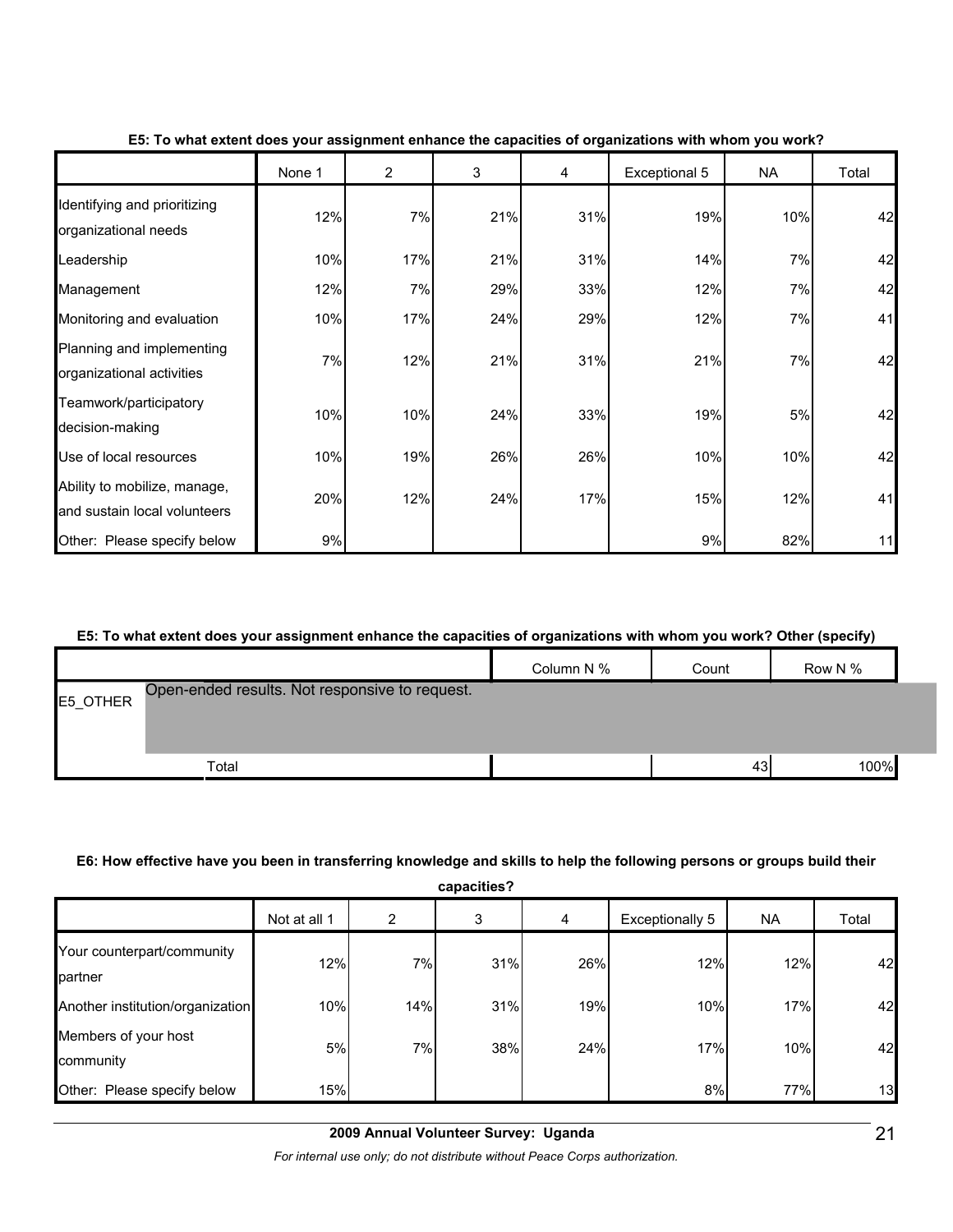|              | Not at all | Minimally | Moderately | Considerably | Exceptionally | Too early to tell  | Tota <sub>i</sub> |
|--------------|------------|-----------|------------|--------------|---------------|--------------------|-------------------|
| --<br>-<br>∟ | 0%         | 9%        | 21%        | 47%          | 16%           | $7\%$ <sub>1</sub> | 43                |

### **E7: To what extent have HC individuals gained a better understanding of Americans? Excludes "Too early to tell."**

|    | Not at all | Minimally | Moderately | Considerably | Exceptionally | Total |
|----|------------|-----------|------------|--------------|---------------|-------|
| E7 |            | $10\%$    | 22%        | 50%          | <b>8%</b>     | 40    |

## **E9. In which of the following third goal activities have you participated during your PC service?**

|               |                                                              |               |              | <b>Total PCVs</b> |
|---------------|--------------------------------------------------------------|---------------|--------------|-------------------|
|               |                                                              | PCV Responses | % Doing This | Responding        |
| \$E9Goal3Acts | Electronic updates                                           | 37            | 92%          |                   |
|               | Hosting American visitors                                    | 24            | 60%          |                   |
|               | Hard copy/paper update                                       | 22            | 55%          |                   |
|               | Enrollment in the CWWS/CMS<br>program                        | 15            | 38%          |                   |
|               | Personal website or blog                                     | 15            | 38%          |                   |
|               | Pen pal program/letter exchange                              | 5             | 12%          |                   |
|               | While on home leave, spoke at a<br>school or community group | 5             | 12%          |                   |
|               | Other please specify                                         | 4             | 10%          |                   |
|               | Podcasted/created a slide show or<br>video posted online     | 2             | 5%           |                   |
|               | Peace Corps Week activities                                  |               |              |                   |
|               | Total                                                        |               |              | 40                |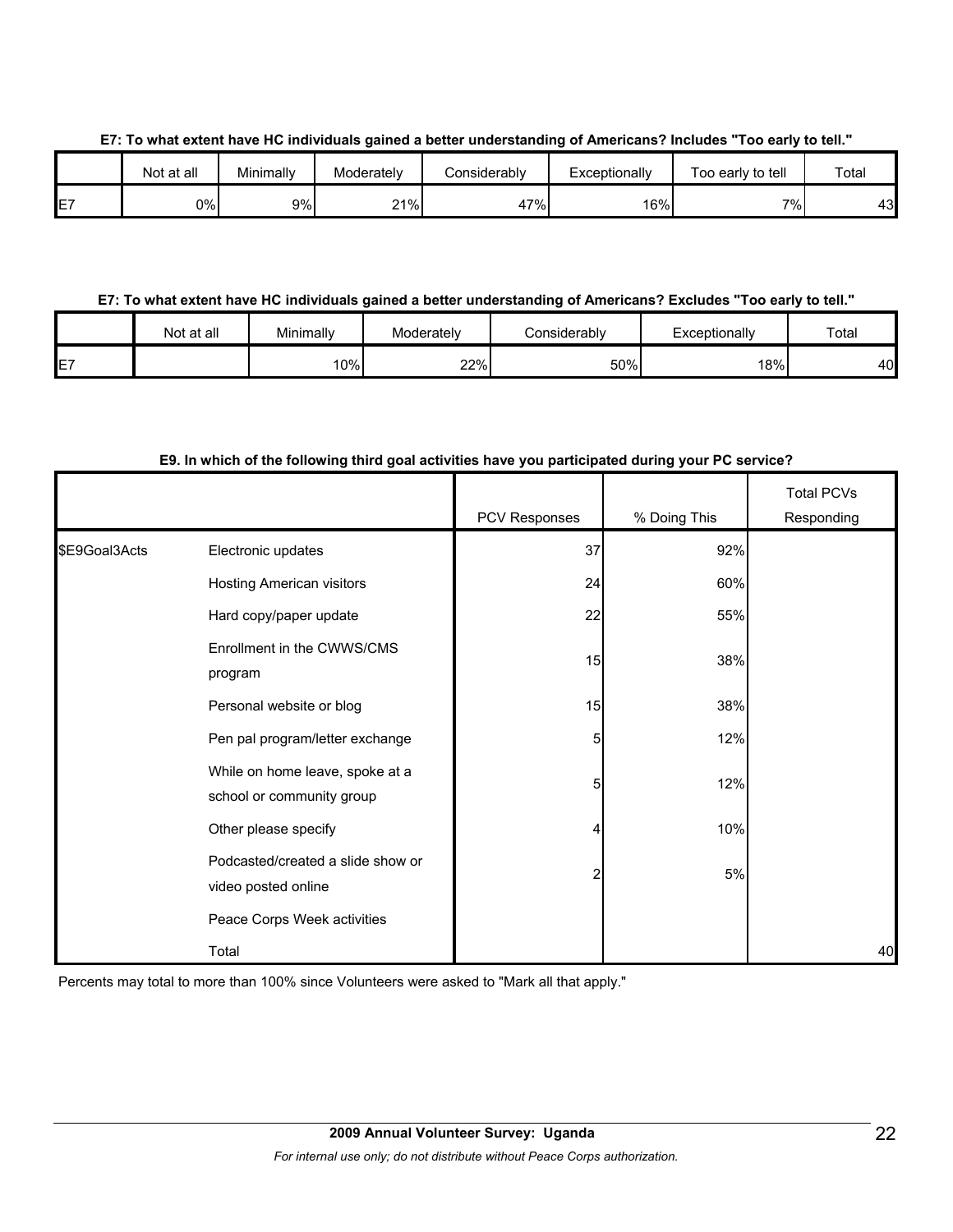|                                                                                                                                                                                                                                                                              | Have done third goal activities | No third goal activities | Total |
|------------------------------------------------------------------------------------------------------------------------------------------------------------------------------------------------------------------------------------------------------------------------------|---------------------------------|--------------------------|-------|
| Peace Corps' third goal is to "help promote a<br>better understanding of other peoples on the part<br>of Americans." In which of the following third goal<br>activities, including your contact with family and<br>friends, have you participated during your Peace<br>Corps | 98%                             | 2%                       | 43    |

**E9: When asked about third goal activities, Volunteer answered "No involvement in third goal activities."** 

## **E10: Would you recommend participation in the CWWS CMS to other Volunteers?**

|             | I have not participated in | I have participated in<br>CWWS/CM & would | I have participated in<br>CWWS/CM and would NOT | Total |  |
|-------------|----------------------------|-------------------------------------------|-------------------------------------------------|-------|--|
|             | CWWS/CM.                   | recommend it                              | recommend it                                    |       |  |
| <b>IE10</b> | 58%                        | 42%                                       |                                                 | 38    |  |

**E11: To what extent have Americans gained a better understanding of HCNs? Includes "Too early to tell."**

|     | Not at all | Minimally | Moderately | Considerably | Exceptionally | Too early to tell | Total     |
|-----|------------|-----------|------------|--------------|---------------|-------------------|-----------|
| E11 | 0%         | ا%12      | 34%        | 34%          | $10\%$        | 10%               | 41<br>T I |

## **E11: To what extent have Americans gained a better understanding of HCNs? Excludes "Too early to tell."**

|                   | Not at all | Minimally | Moderately | onsiderablyٽ | Exceptionally | Total |
|-------------------|------------|-----------|------------|--------------|---------------|-------|
| E44<br><u>. I</u> |            | 4%ا       | 38%        | 38%          | 11%           | 37    |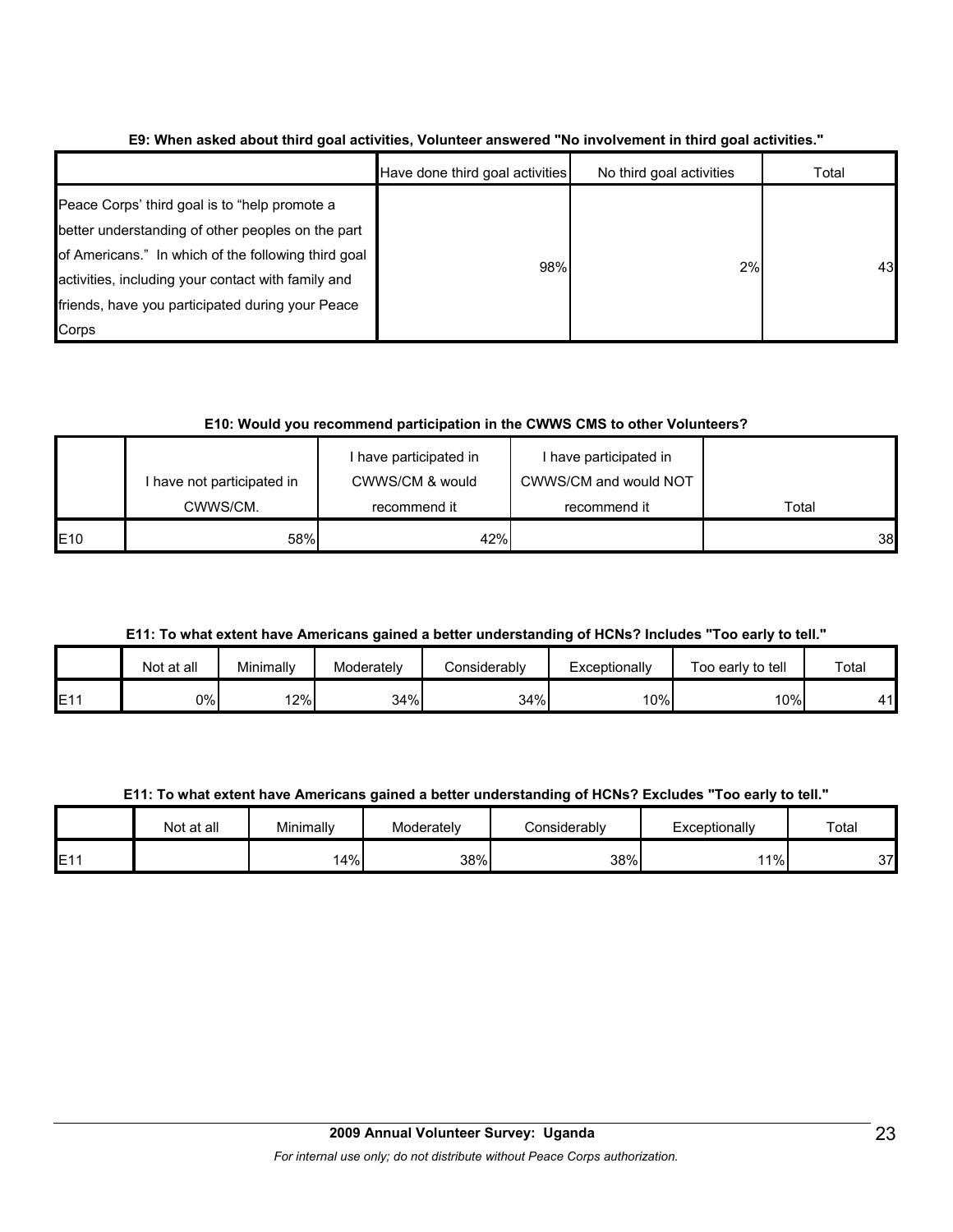|                                                                                | Yes |
|--------------------------------------------------------------------------------|-----|
| Coverdell World Wise Schools staff (Useful)                                    |     |
| Contact with other Peace Corps staff in Washington, D.C. (Useful)              |     |
| Information at staging (Useful)                                                | 16  |
| Information from your post sent to you before departure (Useful)               | 16  |
| Internet (Useful)                                                              | 31  |
| Invitation kits (Useful)                                                       | 17  |
| Material in staging packet (Useful)                                            | 18  |
| Peace Corps staff at post (e.g., World Wise School contact) (Useful)           | 11  |
| Recruiting (Useful)                                                            | 10  |
| Resources available from Coverdell World Wise Schools (Useful)                 | 5   |
| Resources available on Peace Corps website (e.g., third goal section) (Useful) | 14  |
| Training on third goal (Useful)                                                |     |

## **E12: Which of the following resources have been useful to you in your third goal activities?**

## **E12: Which of the following resources would/will be helpful to you in your third goal activities?**

|                                                                                          | Yes |
|------------------------------------------------------------------------------------------|-----|
| Coverdell World Wise Schools staff (Would be helpful)                                    | 17  |
| Contact with other Peace Corps staff in Washington, D.C. (Would be helpful)              | 14  |
| Information at staging (Would be helpful)                                                | 10  |
| Information from your post sent to you before departure (Would be helpful)               | 11  |
| Internet (Would be helpful)                                                              | 7   |
| Invitation kits (Would be helpful)                                                       |     |
| Material in staging packet (Would be helpful)                                            | 5   |
| Peace Corps staff at post (e.g., World Wise School contact) (Would be helpful)           | 10  |
| Recruiting (Would be helpful)                                                            | 8   |
| Resources available from Coverdell World Wise Schools (Would be helpful)                 | 13  |
| Resources available on Peace Corps website (e.g., third goal section) (Would be helpful) | 11  |
| Training on third goal (Would be helpful)                                                | 15  |
| Other: Please specify below (Would/will be helpful)                                      |     |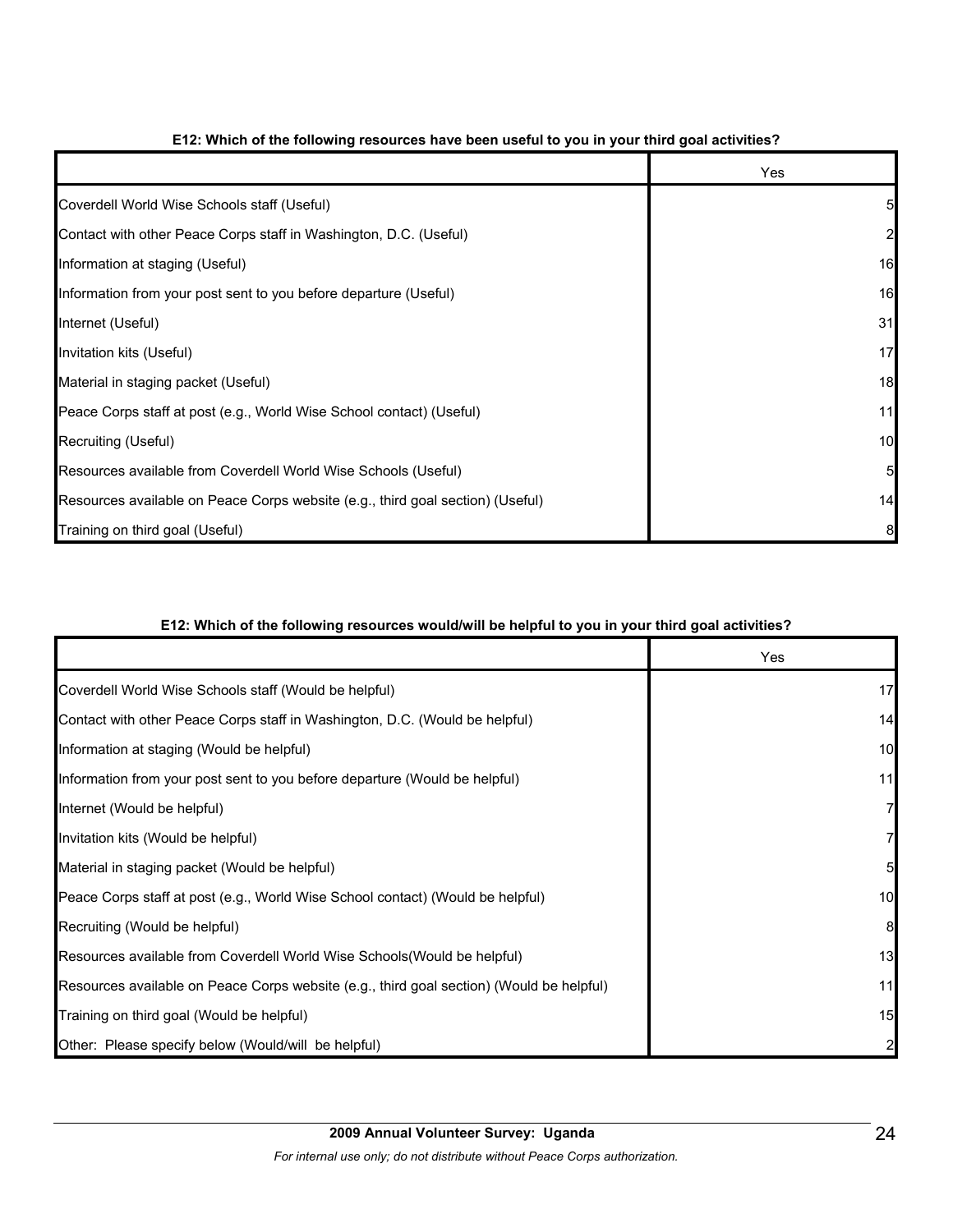|                                                             | Column N % | Count | Row N % |  |
|-------------------------------------------------------------|------------|-------|---------|--|
| Open-ended results. Not responsive to request.<br>E12_OTHER |            |       |         |  |
| Total                                                       |            | 43    | 100%    |  |

## **E12: Other useful/helpful resources? Other (specify)**

## **E13: Do you know about the Peace Corps Partnership Program (PCPP)?**

|                 | No  | Yes, but I haven't used it. | Yes, I have used it. | Total |
|-----------------|-----|-----------------------------|----------------------|-------|
| E <sub>13</sub> | 41% | 51%                         | 7%                   |       |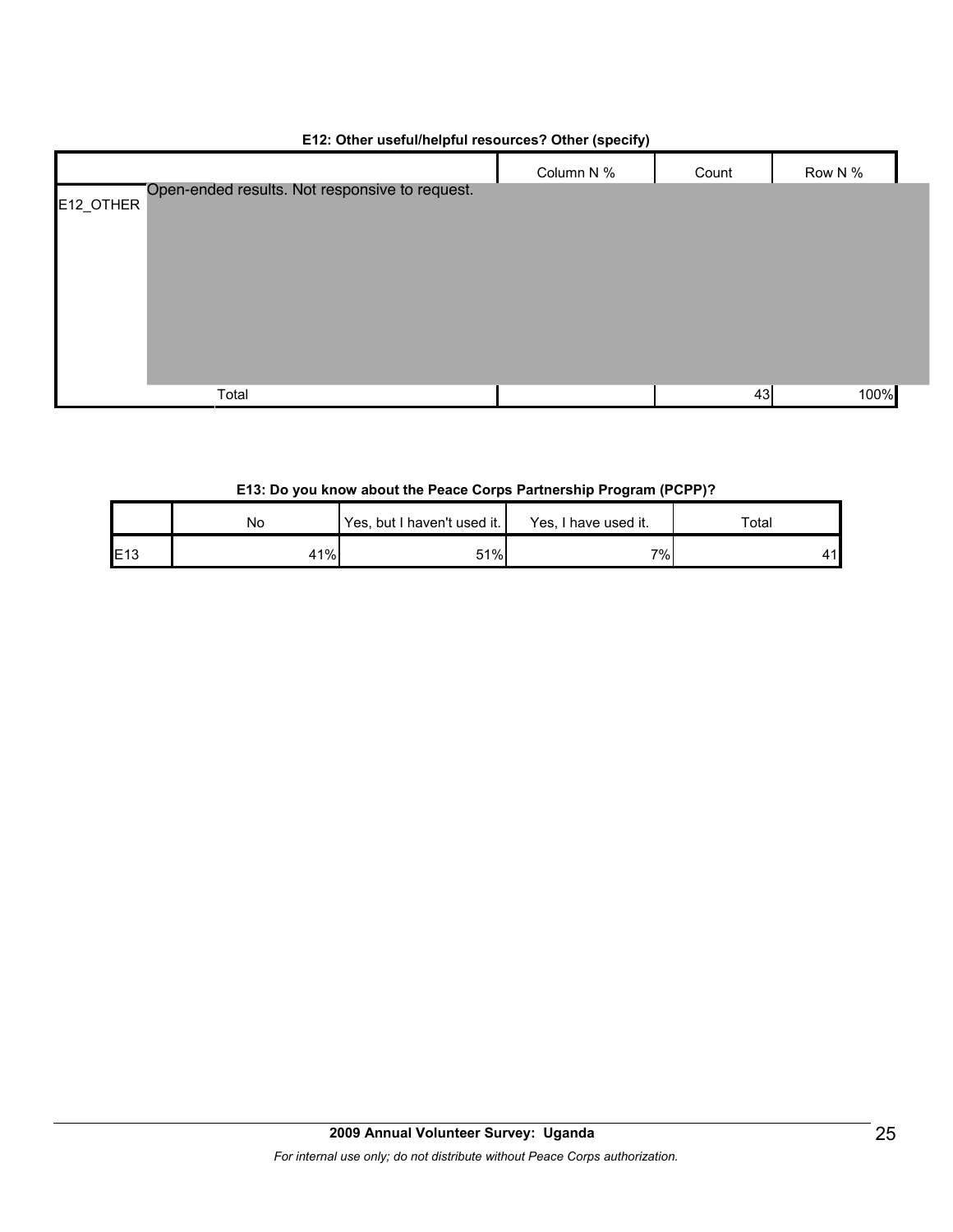# **F. Peace Corps Support**

*This section reports Volunteers' assessments of in-country Peace Corps.* 

|     | Not at all | Poorly | Adequately | Well | Very well | Total |
|-----|------------|--------|------------|------|-----------|-------|
| IF1 |            | 22%    | 33%        | 44%  |           | 9     |



**F1 (PCVs at post 9+ months): How prepared for your arrival were the host people with whom you work?**

F1: When you arrived at your community, how prepared for your arrival were the host people with whom you work?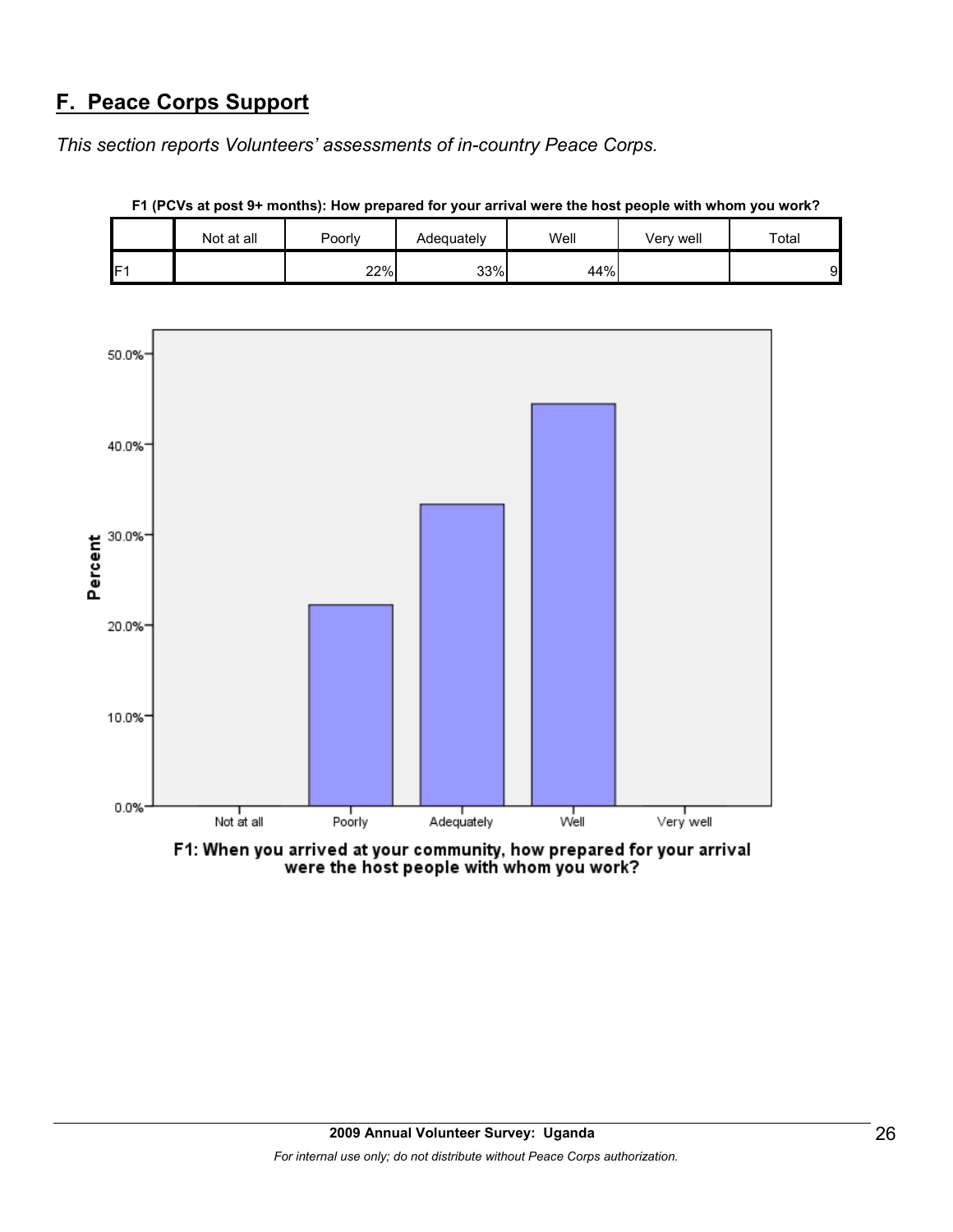|     | Not at all | Minimally | Adequately | Considerably | Exceptionally | Not Used | $\tau$ otal |
|-----|------------|-----------|------------|--------------|---------------|----------|-------------|
| IF2 |            | $7\%$     |            | 26%          | 67%           |          | 42          |

**F2: How satisfied are you with the health care you received from your PCMO(s)?**

**F3: How satisfied are you with the following support provided by in-country PC staff?**

|                             | Not at all 1 | $\overline{2}$ | 3   | 4   | Completely 5 | NA  | Total |
|-----------------------------|--------------|----------------|-----|-----|--------------|-----|-------|
| Administrative/logistical   |              | 17%            | 31% | 31% | 21%          |     | 42    |
| Cross-cultural              |              | 24%            | 31% | 29% | 14%          | 2%  | 42    |
| Emotional                   | 10%          | 14%            | 21% | 38% | 14%          | 2%  | 42    |
| Feedback on my work reports | 17%          | 5%             | 14% | 36% | 17%          | 12% | 42    |
| Job assignment              | 17%          | 29%            | 21% | 24% | 10%          |     | 42    |
| Language learning           | 12%          | 24%            | 31% | 24% | 10%          |     | 42    |
| Medical                     |              | 5%             |     | 24% | 71%          |     | 42    |
| Safety and security         | 7%           | 19%            | 31% | 31% | 12%          |     | 42    |
| Site selection/preparation  | 26%          | 40%            | 26% | 7%  |              |     | 42    |
| <b>Technical skills</b>     | 21%          | 21%            | 38% | 17% |              | 2%  | 42    |

## **F4: How satisfied are you with the Peace Corps allocation of time and resources to mental health/adjustment issues?**

| <b>IIGAILIIAUJUSUIIGIIL ISSUES !</b> |                      |  |  |  |             |       |  |
|--------------------------------------|----------------------|--|--|--|-------------|-------|--|
|                                      | Not at all satisfied |  |  |  | Completely  |       |  |
|                                      |                      |  |  |  | satisfied 5 | Total |  |
|                                      |                      |  |  |  |             |       |  |

**F5: What level of PC support have you received to help cope with stress from issues such as HIV/AIDS, food insecurity, etc. in your community? (Including PCVs w/no need for support)**

F4 5% 29% 36% 24% 7% 42

|     | No support |     | Minimal support   Adequate support | Considerable<br>support | Exceptional<br>support | NA/I have no<br>need for support | Total |
|-----|------------|-----|------------------------------------|-------------------------|------------------------|----------------------------------|-------|
| IF5 | 2%         | 21% | 31%                                | 7%I                     | 10%                    | 29%                              | 42    |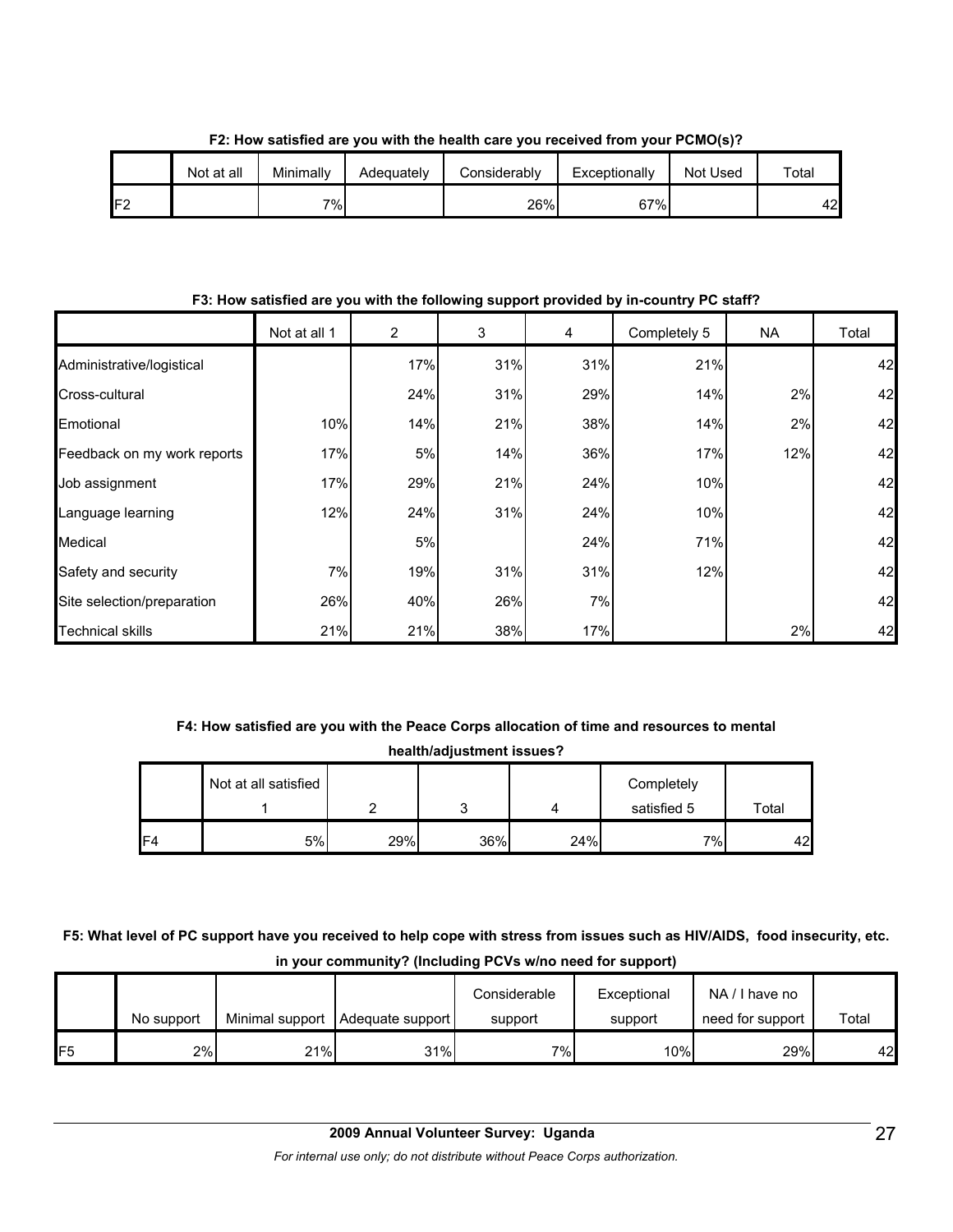## **F5: What level of PC support have you received to help cope with stress from issues such as HIV/AIDS, food insecurity, etc. in your community? (Excluding PCVs w/no need for support)**

|                 | No support | Minimal support | Adequate support | Considerable support Exceptional support |     | Totai |
|-----------------|------------|-----------------|------------------|------------------------------------------|-----|-------|
| IF <sub>5</sub> | 3%         | 30%             | 43%              | 10%I                                     | 13% | 30    |

## **F6: How would you rate your interaction with the Country Director in terms of the following?**

|                                    | Not adequate | Adequate | Total |
|------------------------------------|--------------|----------|-------|
| Responsiveness to my issues        | 8%           | 92%      | 40    |
| Informative content                | 5%           | 95%      | 40    |
| My comfort level discussing issues | 8%           | 92%      | 40    |
| Adequacy of visits                 | 23%          | 77%      | 39    |

## **F6b: How would you rate your interaction with the PTO/SRPTC in terms of the following?**

|                                    | Not adequate | Adequate | Total |
|------------------------------------|--------------|----------|-------|
| Responsiveness to my issues        | 23%          | 77%      | 35    |
| Informative content                | 31%          | 69%      | 35    |
| My comfort level discussing issues | 29%          | 71%      | 34    |
| Adequacy of visits                 | 23%          | 77%      | 30    |

## **F6c: How would you rate your interaction with the APCD/Program Manager in terms of the following?**

|                                    | Not adequate | Adequate | Total |
|------------------------------------|--------------|----------|-------|
| Responsiveness to my issues        | 22%          | 78%      | 41    |
| Informative content                | 22%          | 78%      | 41    |
| My comfort level discussing issues | 22%          | 78%      | 41    |
| Adequacy of visits                 | 24%          | 76%      | 41    |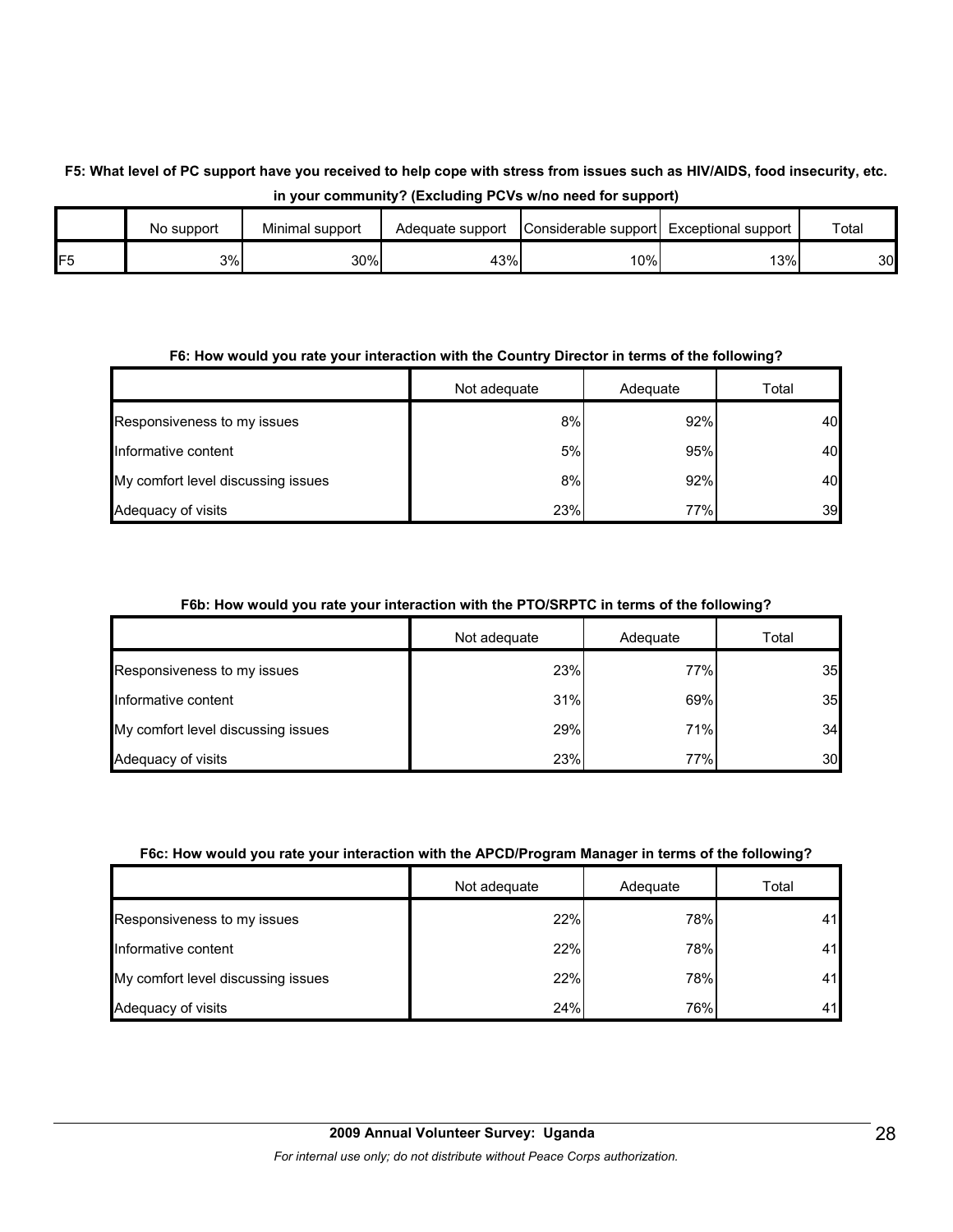|                                    | Not adequate | Adequate | Total |
|------------------------------------|--------------|----------|-------|
| Responsiveness to my issues        | 2%           | 98%      | 41    |
| Informative content                | 0%           | 100%     | 41    |
| My comfort level discussing issues | 2%           | 98%      | 40    |
| Adequacy of visits                 | 8%           | 92%      | 36    |

## **F6d: How would you rate your interaction with the PCMO in terms of the following?**

## **F6e: How would you rate your interaction with the Safety and Security Coordinator in terms of the**

**following?**

|                                    | Not adequate | Adequate | Total |
|------------------------------------|--------------|----------|-------|
| Responsiveness to my issues        | 19%          | 81%      | 37    |
| Informative content                | 28%          | 72%      | 36    |
| My comfort level discussing issues | 21%          | 79%      | 34    |
| Adequacy of visits                 | 36%          | 64%      | 33    |

## **F6f: How would you rate your interaction with the Training Manager in terms of the following?**

|                                    | Not adequate | Adequate | Total |
|------------------------------------|--------------|----------|-------|
| Responsiveness to my issues        | 26%          | 74%      | 35    |
| Informative content                | 20%          | 80%      | 35    |
| My comfort level discussing issues | 20%          | 80%      | 35    |
| Adequacy of visits                 | 21%          | 79%      | 29    |

## **F6g: How would you rate your interaction with administrative staff in terms of the following?**

|                                    | Not adequate | Adequate | Total |
|------------------------------------|--------------|----------|-------|
| Responsiveness to my issues        | 11%          | 89%      | 35    |
| Informative content                | 8%           | 92%      | 36    |
| My comfort level discussing issues | 11%          | 89%      | 35    |
| Adequacy of visits                 | 19%          | 81%      | 32    |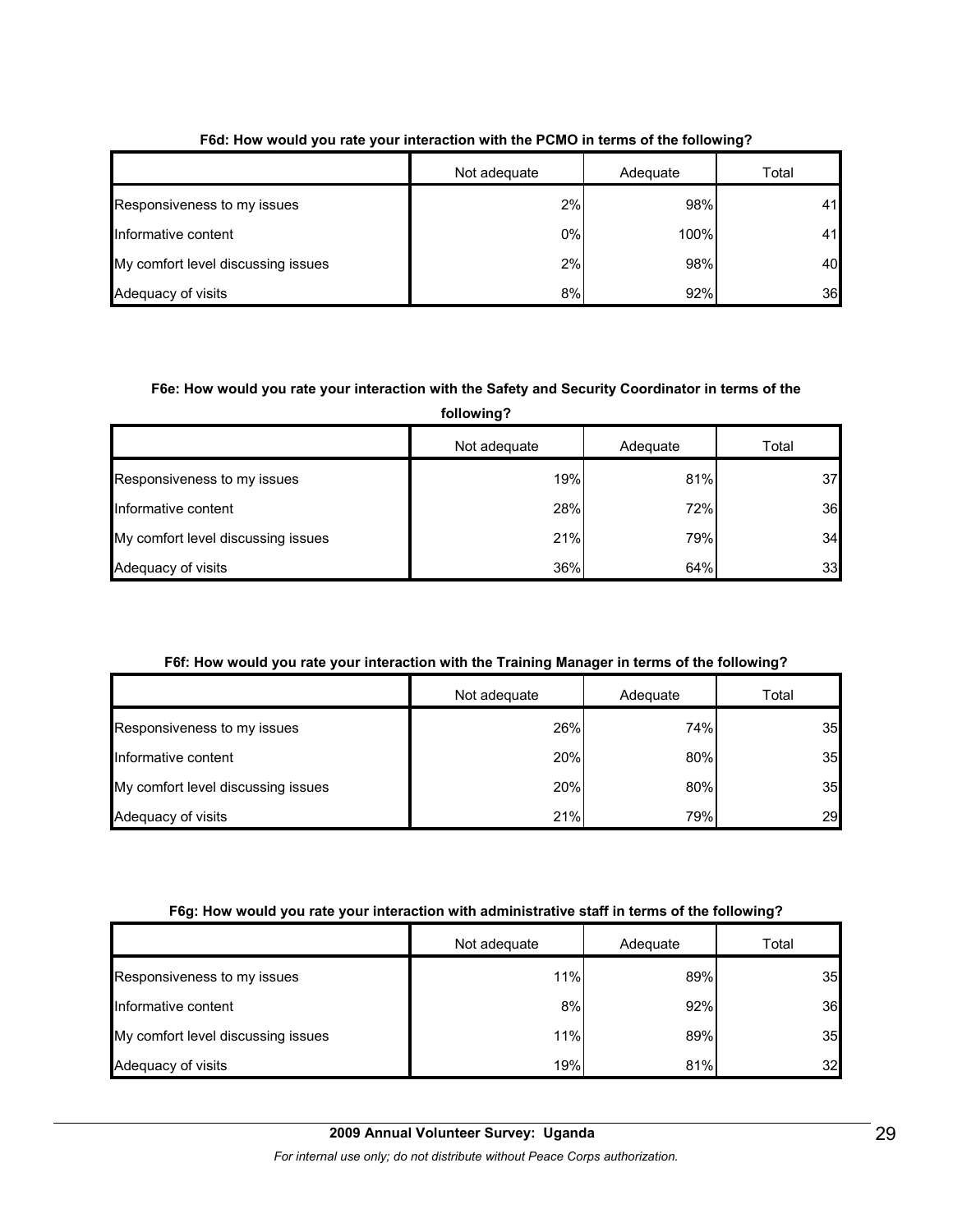|                                    | Not adequate | Adequate | Total |
|------------------------------------|--------------|----------|-------|
| Responsiveness to my issues        | 20%          | 80%      | 51    |
| Informative content                | 17%          | 83%      | 6     |
| My comfort level discussing issues | 25%          | 75%      | 4     |
| Adequacy of visits                 | 40%          | 60%      | 5     |

## **F6h: How would you rate your interaction with other post staff (please specify) in terms of the following?**

## **F7: To what extent is your CD aware of Volunteer issues and concerns through interactions with**

**Volunteers?**

|                 | Not at all | Minimally | Adequately | Considerably | Completely | Total |
|-----------------|------------|-----------|------------|--------------|------------|-------|
| IF <sub>7</sub> |            |           | 10%        | 46%          | 44%        | 11    |

|                | - -                                |      |                 |
|----------------|------------------------------------|------|-----------------|
| Most effective | Cellphone (voice)                  | 52%  | 22              |
|                | Text messaging                     | 29%  | 12              |
|                | In-person visits                   | 14%  | $6\phantom{.}6$ |
|                | Email/ Internet                    | 5%   | $\overline{2}$  |
|                | Other. Please specify              |      |                 |
|                | Telephone not at residence or work |      |                 |
|                | Telephone at residence or work     |      |                 |
|                | Letters                            |      |                 |
|                | CB radio                           |      |                 |
|                | Total                              | 100% | 42              |

#### **F8: What is the most effective way you use to communicate with PC staff?**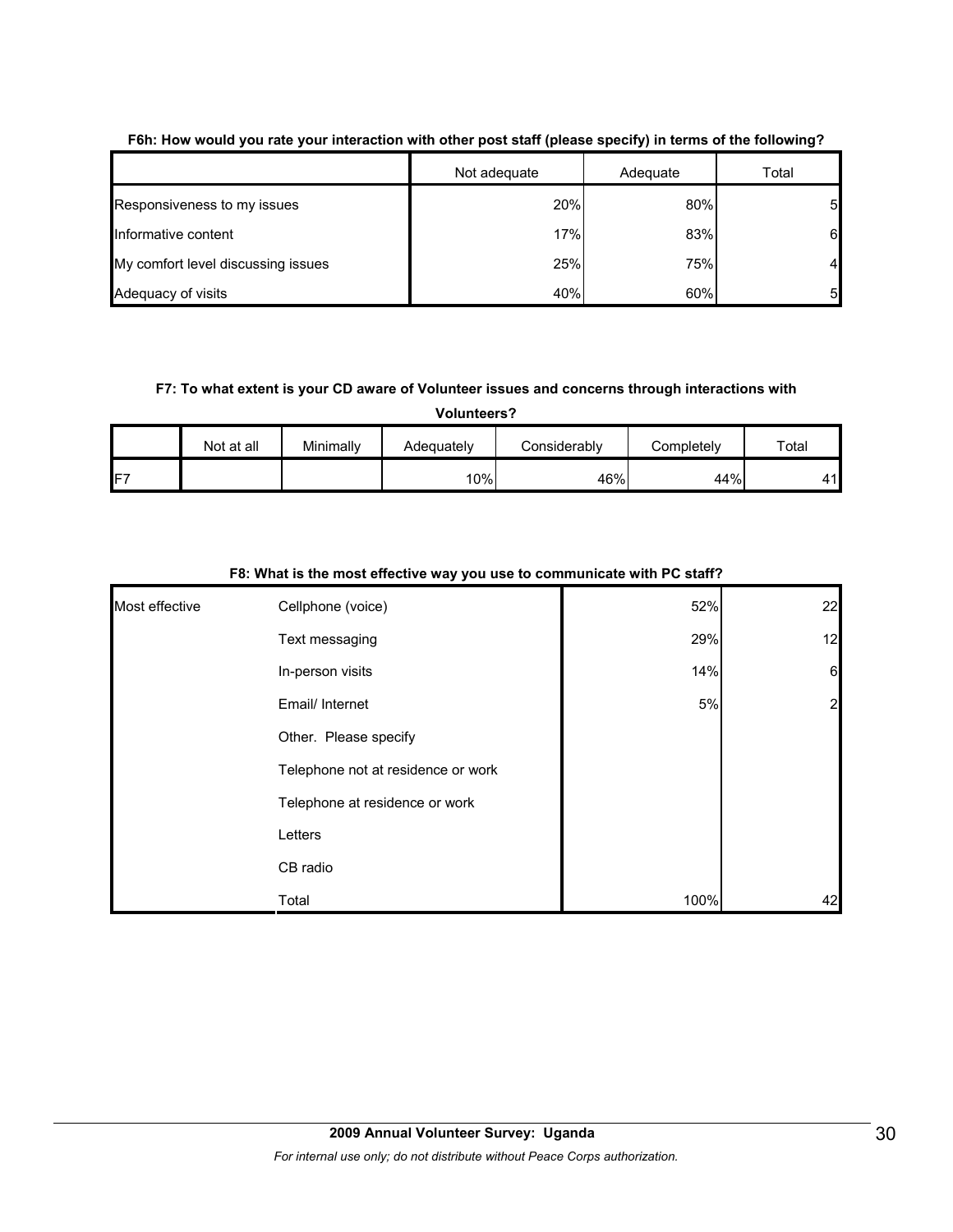| Second most effective | Email/ Internet                    | 35%  | 14                      |
|-----------------------|------------------------------------|------|-------------------------|
|                       | Cellphone (voice)                  | 28%  | 11                      |
|                       | Text messaging                     | 25%  | 10                      |
|                       | In-person visits                   | 10%  | $\overline{\mathbf{4}}$ |
|                       | Telephone at residence or work     | 2%   | $\mathbf{1}$            |
|                       | Other. Please specify              |      |                         |
|                       | Telephone not at residence or work |      |                         |
|                       | Letters                            |      |                         |
|                       | CB radio                           |      |                         |
|                       | Total                              | 100% | 40                      |

#### **F8: What is the second most effective way you use to communicate with PC staff?**

## **F8: What is the third most effective way you use to communicate with PC staff?**

| (C11_THREE) Third most effective | Email/ Internet                    | 38%  | 15               |
|----------------------------------|------------------------------------|------|------------------|
|                                  | In-person visits                   | 30%  | 12               |
|                                  | Text messaging                     | 20%  | $\boldsymbol{8}$ |
|                                  | Cellphone (voice)                  | 12%  | $5\overline{a}$  |
|                                  | Other. Please specify              |      |                  |
|                                  | Telephone not at residence or work |      |                  |
|                                  | Telephone at residence or work     |      |                  |
|                                  | Letters                            |      |                  |
|                                  | CB radio                           |      |                  |
|                                  | Total                              | 100% | 40               |

#### **F9: How do you rate the effectiveness of your communication resources for contacting in-country PC staff?**

|     | Very poor | Poor | Adequate | Good | Excellent | Total |
|-----|-----------|------|----------|------|-----------|-------|
| IF9 | 2%        |      | 26%      | 38%  | 33%       | 42    |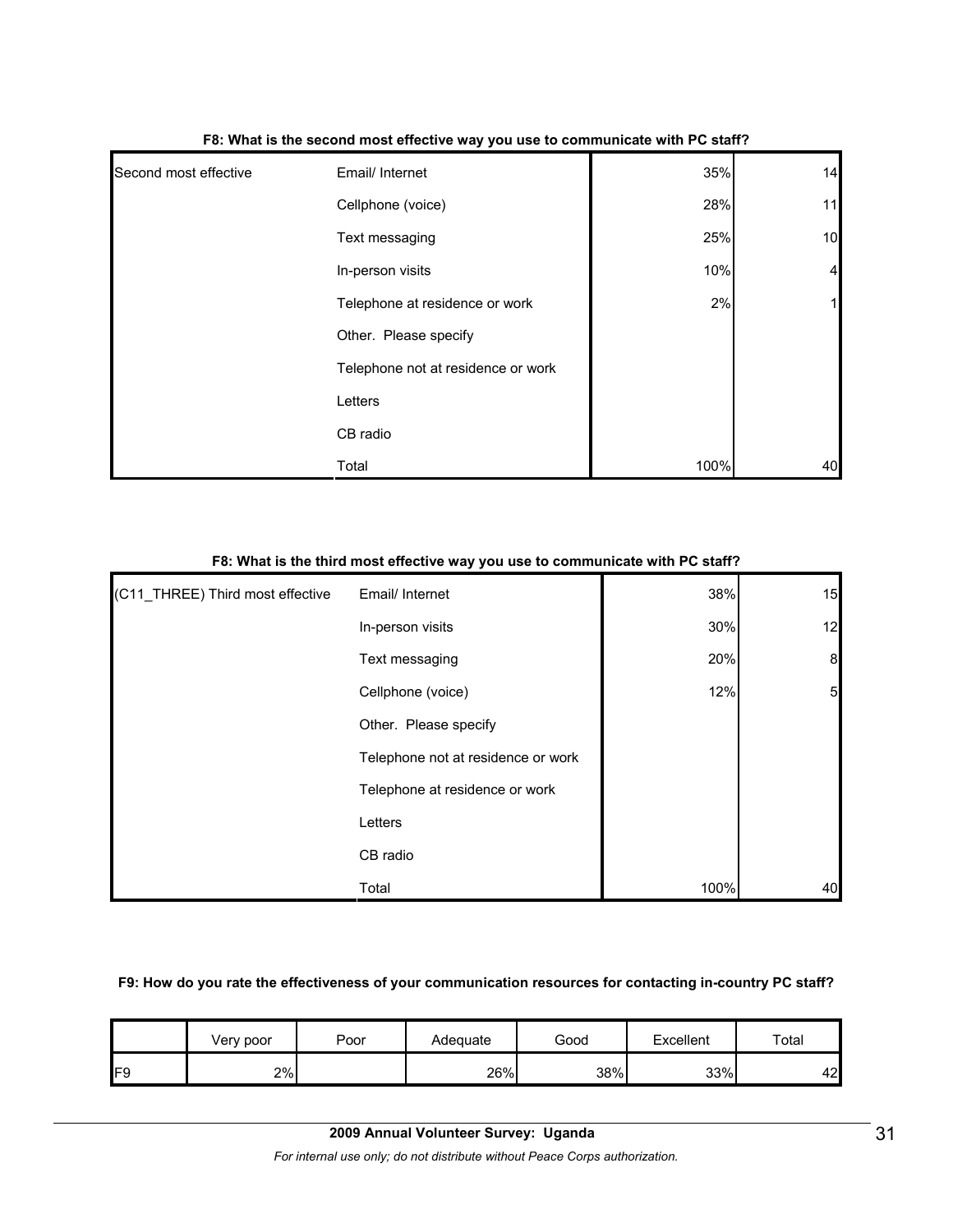# **G. Your Safety and Security**

*This section reports on how safe and informed about their safety Volunteers feel. Their experiences with reported and unreported crimes are summarized.* 

|                                                  |                 |            | Adequately |              |           |       |
|--------------------------------------------------|-----------------|------------|------------|--------------|-----------|-------|
|                                                  | Not at All Safe | Often Safe | Safe       | Usually Safe | Very Safe | Total |
| Where you live                                   |                 | 7%         | 10%        | 40%          | 43%       | 42    |
| Where you work                                   |                 | 2%         | 7%         | 33%          | 57%       | 42    |
| When you travel in-country                       | 2%              | 14%        | 40%        | 33%          | 10%       | 42    |
| City where main Peace Corps<br>office is located |                 | 10%        | 40%        | 38%          | 12%       | 42    |

## **G1: How safe do you feel...?**

| G2: Please indicate the number of times you experienced the following types of discrimination/harassment. |  |
|-----------------------------------------------------------------------------------------------------------|--|
|                                                                                                           |  |

|                    | Never  | Once  | 2-5 times | 6-10 times | 11-25 times | 26+ times | Total |
|--------------------|--------|-------|-----------|------------|-------------|-----------|-------|
| Age                | 78.1%  |       | 3.1%      | 9.4%       | 3.1%        | 6.2%      | 32    |
| Anti-American      | 66.7%  | 12.1% | 12.1%     | 3.0%       | 3.0%        | 3.0%      | 33    |
| <b>Disability</b>  | 100.0% |       |           |            |             |           | 30    |
| Gender             | 43.8%  | 3.1%  | 12.5%     | 18.8%      | 6.2%        | 15.6%     | 32    |
| Racial/color       | 50.0%  |       |           | 6.7%       | 6.7%        | 36.7%     | 30    |
| Religious          | 75.0%  | 3.1%  | 12.5%     | 3.1%       |             | 6.2%      | 32    |
| Sexual (verbal)    | 46.9%  | 3.1%  | 6.2%      | 18.8%      |             | 25.0%     | 32    |
| Sexual (physical)  | 83.9%  | 3.2%  | 9.7%      |            |             | 3.2%      | 31    |
| Sexual orientation | 90.3%  |       | 3.2%      | 3.2%       | 3.2%        |           | 31    |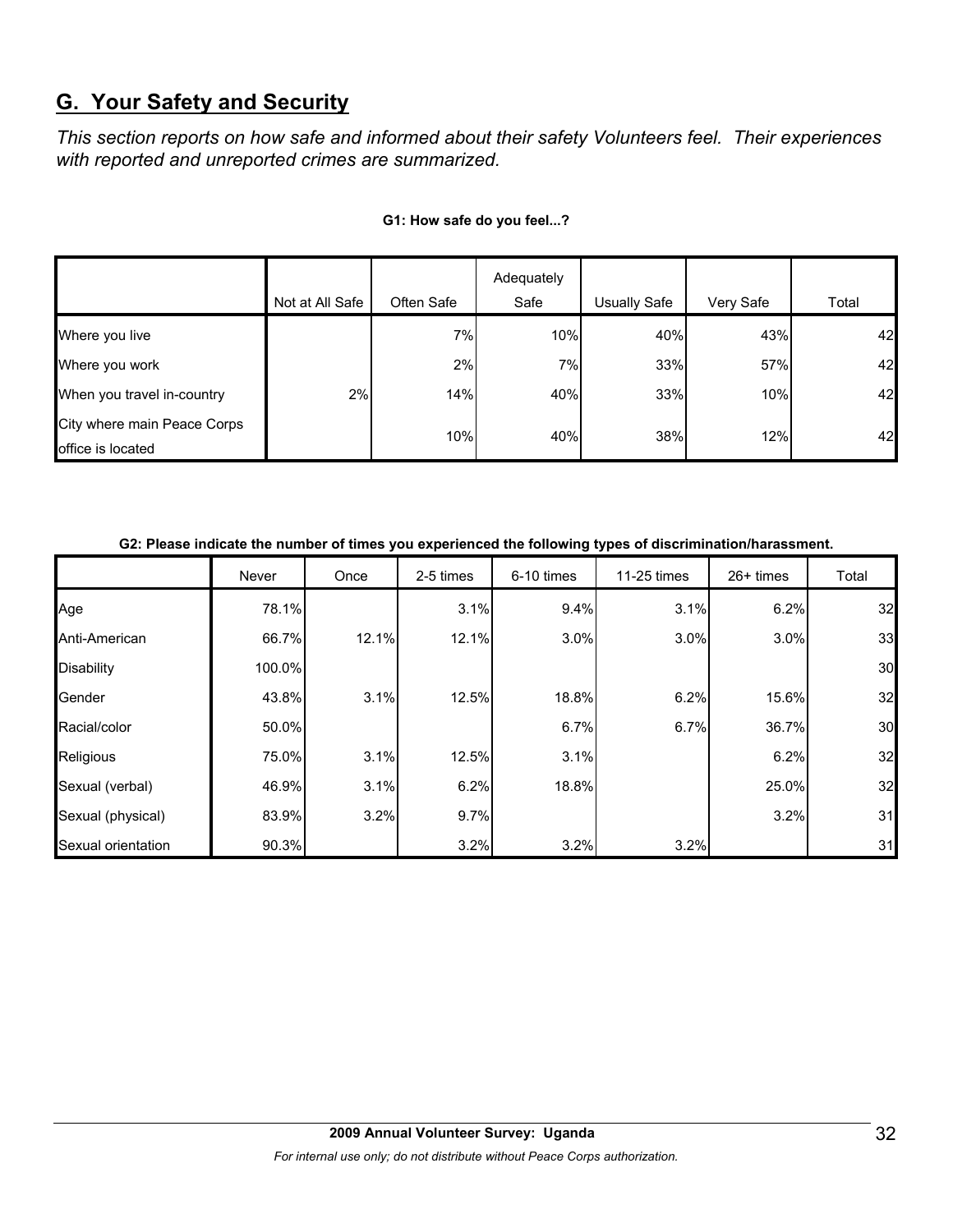|                    | Never  | Once  | 2-5 times | 6-10 times | 11-25 times | 26+ times | Total            |
|--------------------|--------|-------|-----------|------------|-------------|-----------|------------------|
| Age                | 100.0% |       |           |            |             |           | $6\phantom{.}6$  |
| Anti-American      | 87.5%  |       | 12.5%     |            |             |           | $\boldsymbol{8}$ |
| <b>Disability</b>  | 100.0% |       |           |            |             |           |                  |
| Gender             | 85.7%  | 14.3% |           |            |             |           | 14               |
| Racial/color       | 100.0% |       |           |            |             |           | 12               |
| Religious          | 100.0% |       |           |            |             |           | $\boldsymbol{8}$ |
| Sexual (verbal)    | 75.0%  | 16.7% |           |            |             | 8.3%      | 12               |
| Sexual (physical)  | 100.0% |       |           |            |             |           | 3                |
| Sexual orientation | 50.0%  | 50.0% |           |            |             |           |                  |

### **G2: Please indicate the number of times you reported discrimination/harassment events to PC.**

## **G3: Please indicate the number of times you experienced the following types of crimes.**

|                    | Never  | Once  | 2-5 times | 6-10 times | 11-25 times | $26+$ times | Total |
|--------------------|--------|-------|-----------|------------|-------------|-------------|-------|
| <b>Burglary</b>    | 85.7%  | 8.6%  | 5.7%      |            |             |             | 35    |
| <b>Theft</b>       | 54.1%  | 24.3% | 21.6%     |            |             |             | 37    |
| Robbery            | 94.1%  | 5.9%  |           |            |             |             | 34    |
| Physical assault   | 97.0%  | 3.0%  |           |            |             |             | 33    |
| Aggravated assault | 100.0% |       |           |            |             |             | 33    |
| Sexual assault     | 94.1%  | 2.9%  |           | 2.9%       |             |             | 34    |
| Rape               | 97.0%  | 3.0%  |           |            |             |             | 33    |

### **G3: Please indicate the number of times you reported the following crimes to Peace Corps.**

|                  | Never  | Once   | 2-5 times | 6-10 times | 11-25 times | 26+ times | Total          |
|------------------|--------|--------|-----------|------------|-------------|-----------|----------------|
| <b>Burglary</b>  | 33.3%  | 33.3%  | 33.3%     |            |             |           | $\overline{3}$ |
| Theft            | 35.7%  | 50.0%  | 14.3%     |            |             |           | 14             |
| Robbery          |        | 100.0% |           |            |             |           | $\mathbf{1}$   |
| Physical assault | 100.0% |        |           |            |             |           | $\mathbf{1}$   |
| Sexual assault   | 100.0% |        |           |            |             |           | $\mathbf{1}$   |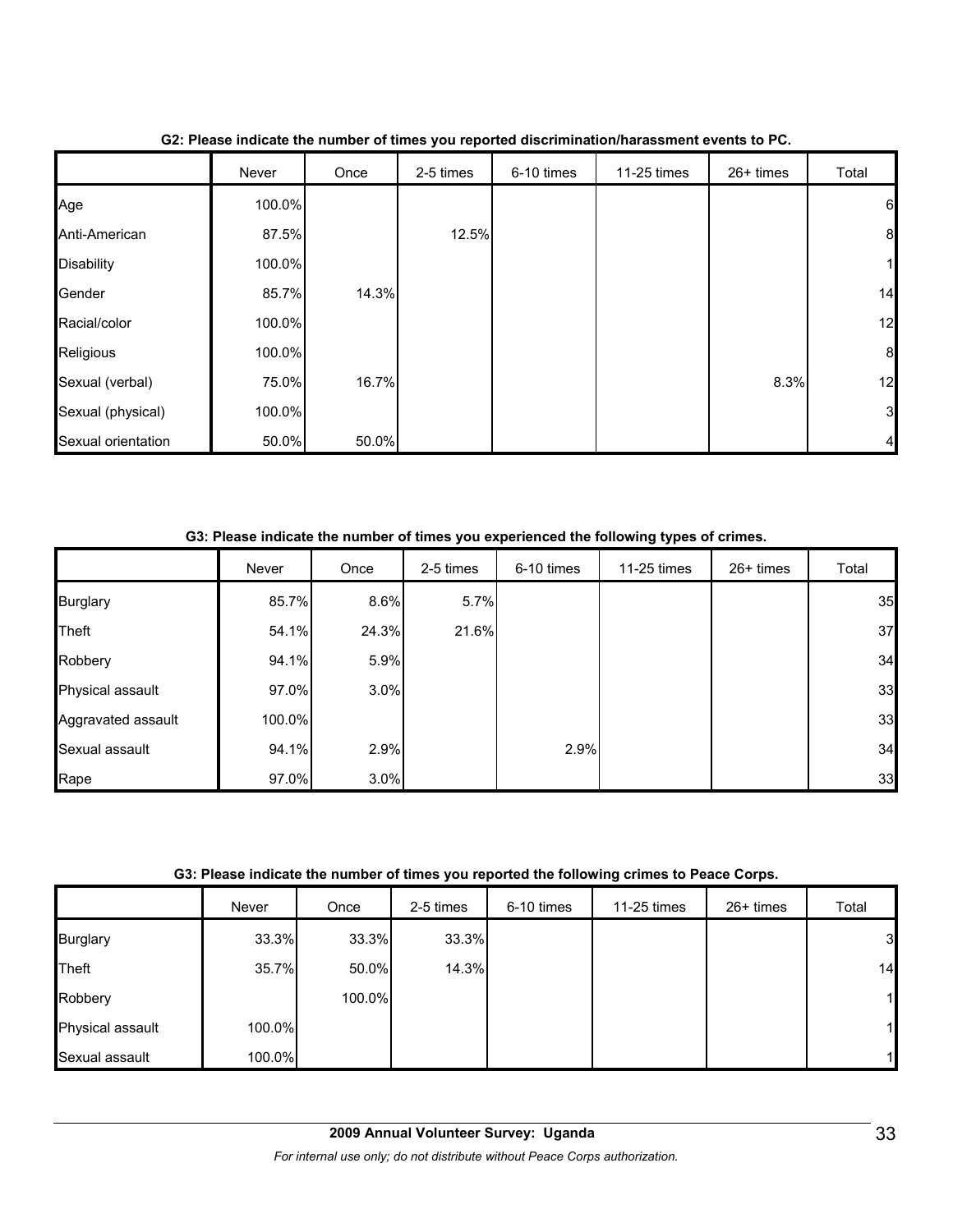|            |                                                             | .             | $\mathbf{v}$      |                                 |
|------------|-------------------------------------------------------------|---------------|-------------------|---------------------------------|
|            |                                                             | PCV Responses | % Reason Not Rptd | <b>Total PCVs</b><br>Responding |
| \$NoRpBurg | I felt it was too minor or common to<br>report              | 3             | 75%               |                                 |
|            | I did not think the PC could help                           |               | 25%               |                                 |
|            | I believed it could result in changing<br>sites             |               | 25%               |                                 |
|            | Concerns of a possible breach in<br>confidentiality         |               |                   |                                 |
|            | Reporting might result in disciplinary<br>action against me |               |                   |                                 |
|            | It might hurt my relationship with the<br>community         |               |                   |                                 |
|            | Other                                                       |               |                   |                                 |
|            | Total                                                       |               |                   | 4                               |

## **G4a: If you did not report your experience with burglary, please your reason(s) for not reporting.**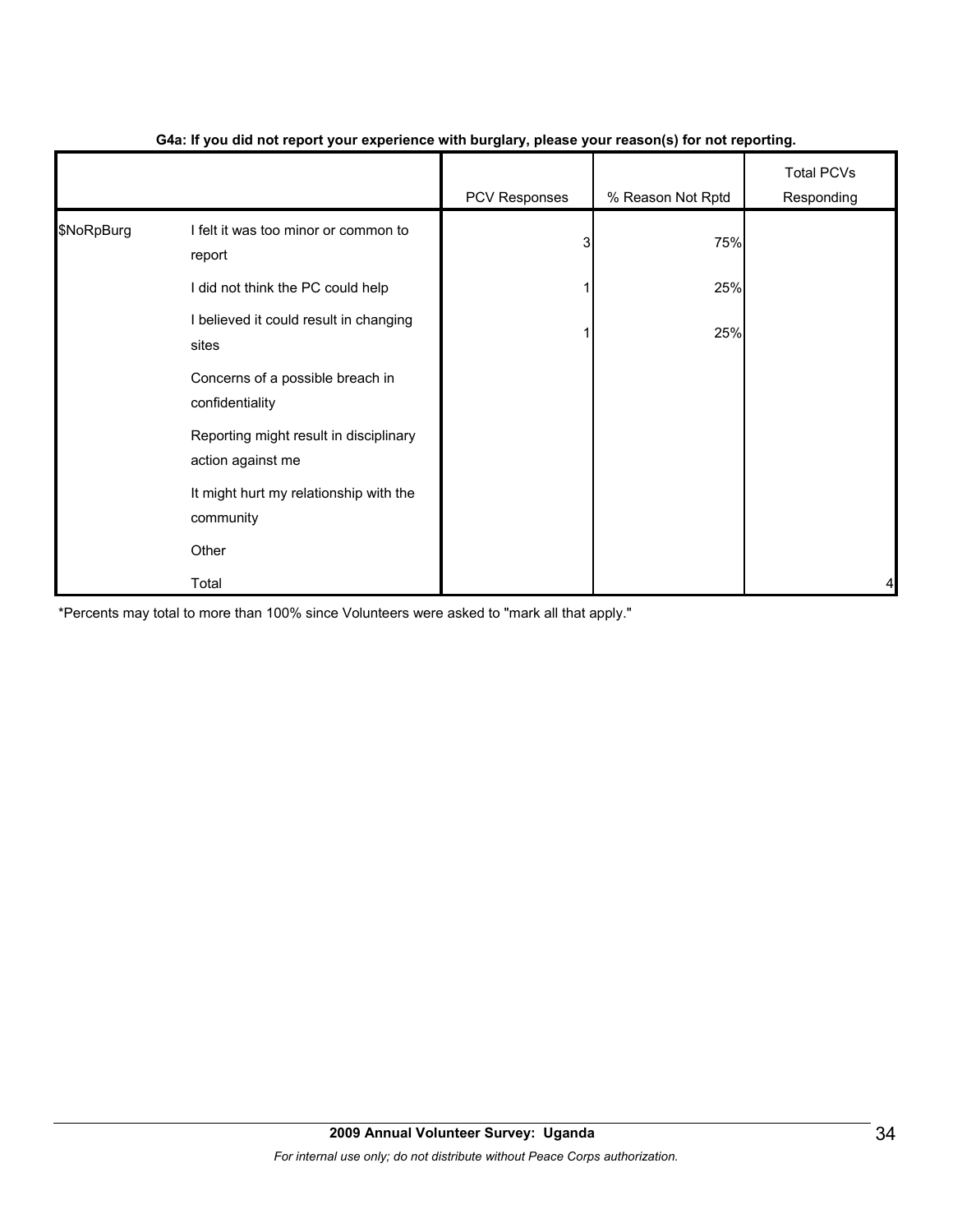|             |                                                             | - 1           | $\mathbf{v}$      |                                 |
|-------------|-------------------------------------------------------------|---------------|-------------------|---------------------------------|
|             |                                                             | PCV Responses | % Reason Not Rptd | <b>Total PCVs</b><br>Responding |
| \$NoRpTheft | I felt it was too minor or common to<br>report              | 8             | 80%               |                                 |
|             | I did not think the PC could help                           | 6             | 60%               |                                 |
|             | Other                                                       |               | 10%               |                                 |
|             | I believed it could result in changing<br>sites             |               |                   |                                 |
|             | Concerns of a possible breach in<br>confidentiality         |               |                   |                                 |
|             | Reporting might result in disciplinary<br>action against me |               |                   |                                 |
|             | It might hurt my relationship with the<br>community         |               |                   |                                 |
|             | Total                                                       |               |                   | 10                              |

## **G4b: If you did not report your experience with theft, please your reason(s) for not reporting.**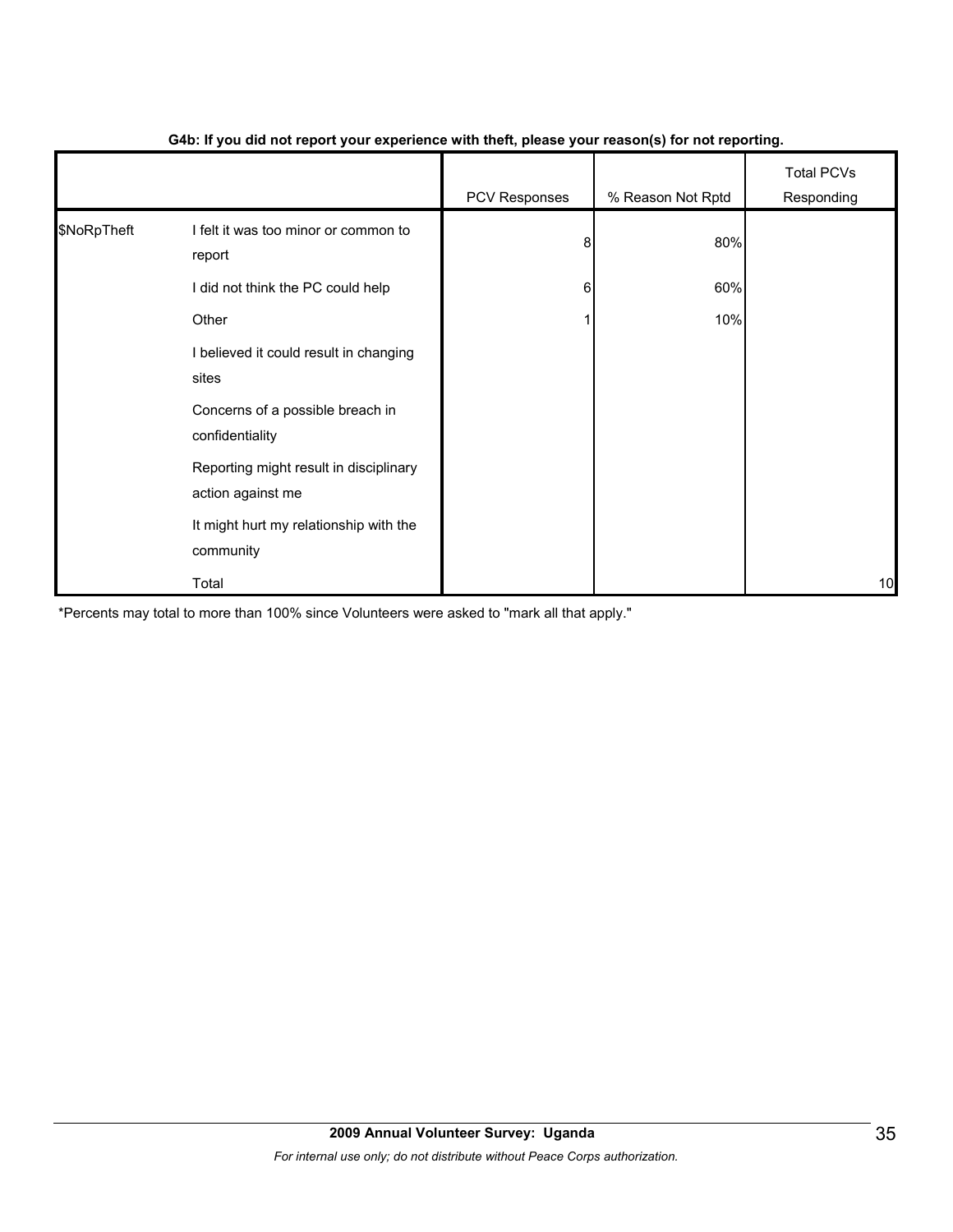|            |                                                             | PCV Responses | % Reason Not Rptd | <b>Total PCVs</b><br>Responding |
|------------|-------------------------------------------------------------|---------------|-------------------|---------------------------------|
| \$NoRpRobb | I felt it was too minor or common to<br>report              |               | 100%              |                                 |
|            | I did not think the PC could help                           |               | 50%               |                                 |
|            | Other                                                       |               | 50%               |                                 |
|            | I believed it could result in changing<br>sites             |               |                   |                                 |
|            | Concerns of a possible breach in<br>confidentiality         |               |                   |                                 |
|            | Reporting might result in disciplinary<br>action against me |               |                   |                                 |
|            | It might hurt my relationship with the<br>community         |               |                   |                                 |
|            | Total                                                       |               |                   | $\overline{a}$                  |

## **G4c: If you did not report your experience with robbery, please your reason(s) for not reporting.**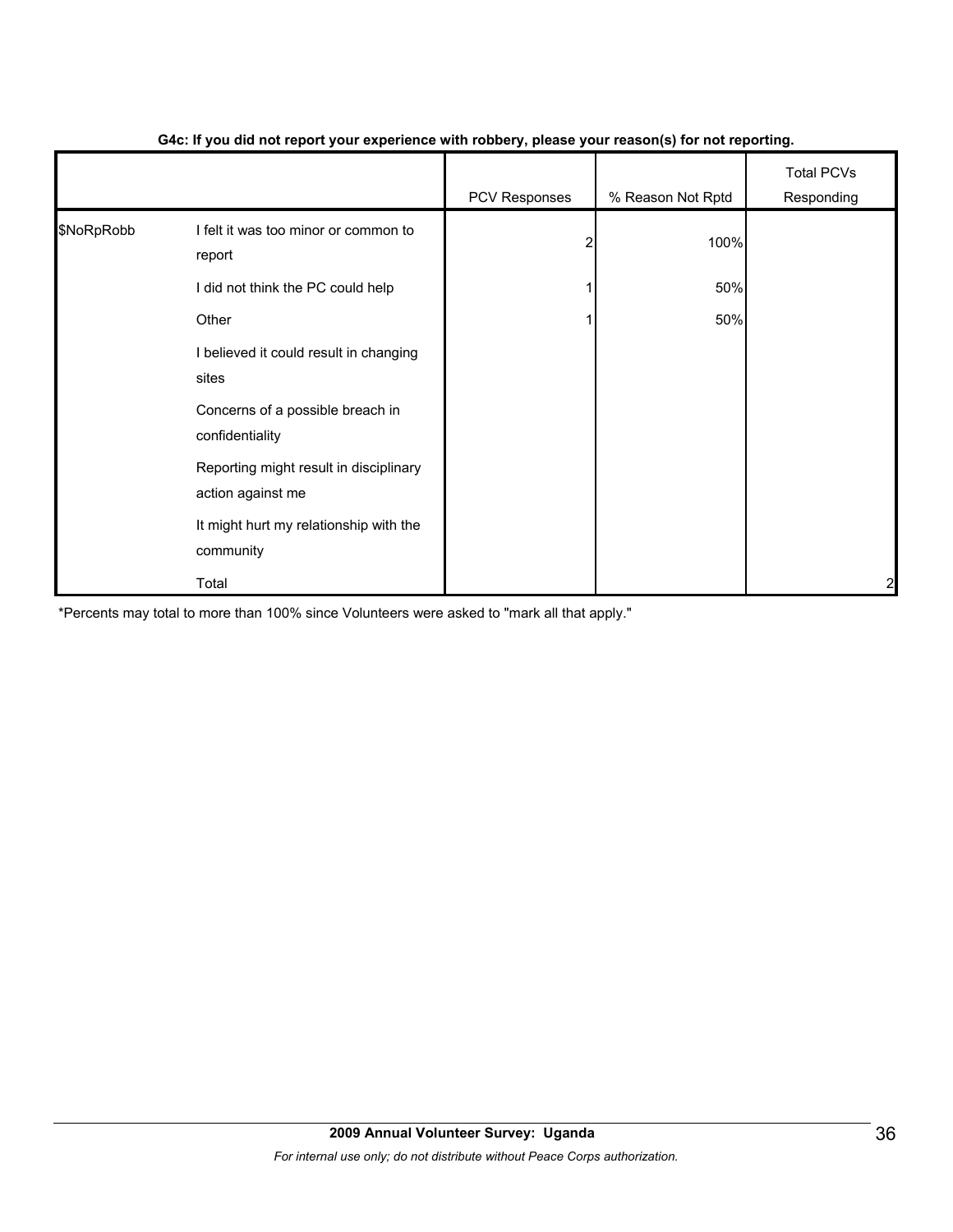|            |                                                             | - 1           | $\mathbf{v}$      |                                 |
|------------|-------------------------------------------------------------|---------------|-------------------|---------------------------------|
|            |                                                             | PCV Responses | % Reason Not Rptd | <b>Total PCVs</b><br>Responding |
| \$NoRpPhAs | I did not think the PC could help                           |               | 100%              |                                 |
|            | I believed it could result in changing<br>sites             |               |                   |                                 |
|            | I felt it was too minor or common to<br>report              |               |                   |                                 |
|            | Concerns of a possible breach in<br>confidentiality         |               |                   |                                 |
|            | Reporting might result in disciplinary<br>action against me |               |                   |                                 |
|            | It might hurt my relationship with the<br>community         |               |                   |                                 |
|            | Other                                                       |               |                   |                                 |
|            | Total                                                       |               |                   |                                 |

### **G4d: If you did not report your experience with physical assault, please your reason(s) for not reporting.**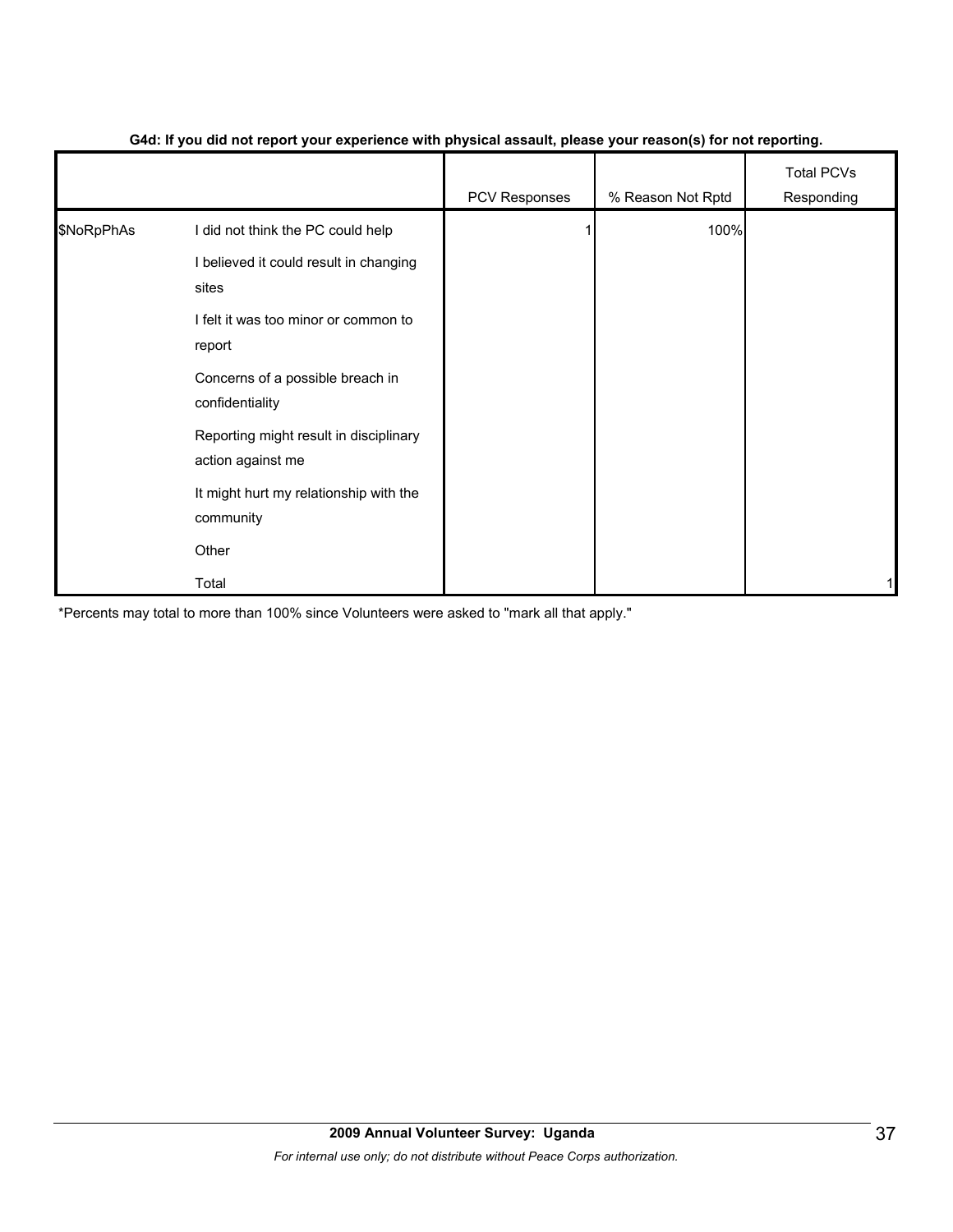|            |                                                             | ັ<br>- 1      | $\mathbf{v}$      |                                 |
|------------|-------------------------------------------------------------|---------------|-------------------|---------------------------------|
|            |                                                             | PCV Responses | % Reason Not Rptd | <b>Total PCVs</b><br>Responding |
| \$NoRpAgAs | I did not think the PC could help                           |               |                   |                                 |
|            | I believed it could result in changing<br>sites             |               |                   |                                 |
|            | I felt it was too minor or common to<br>report              |               |                   |                                 |
|            | Concerns of a possible breach in<br>confidentiality         |               |                   |                                 |
|            | Reporting might result in disciplinary<br>action against me |               |                   |                                 |
|            | It might hurt my relationship with the<br>community         |               |                   |                                 |
|            | Other                                                       |               |                   |                                 |
|            | Total                                                       |               |                   |                                 |

## **G4: If you did not report your experience with aggravated assault, please your reason(s) for not reporting.**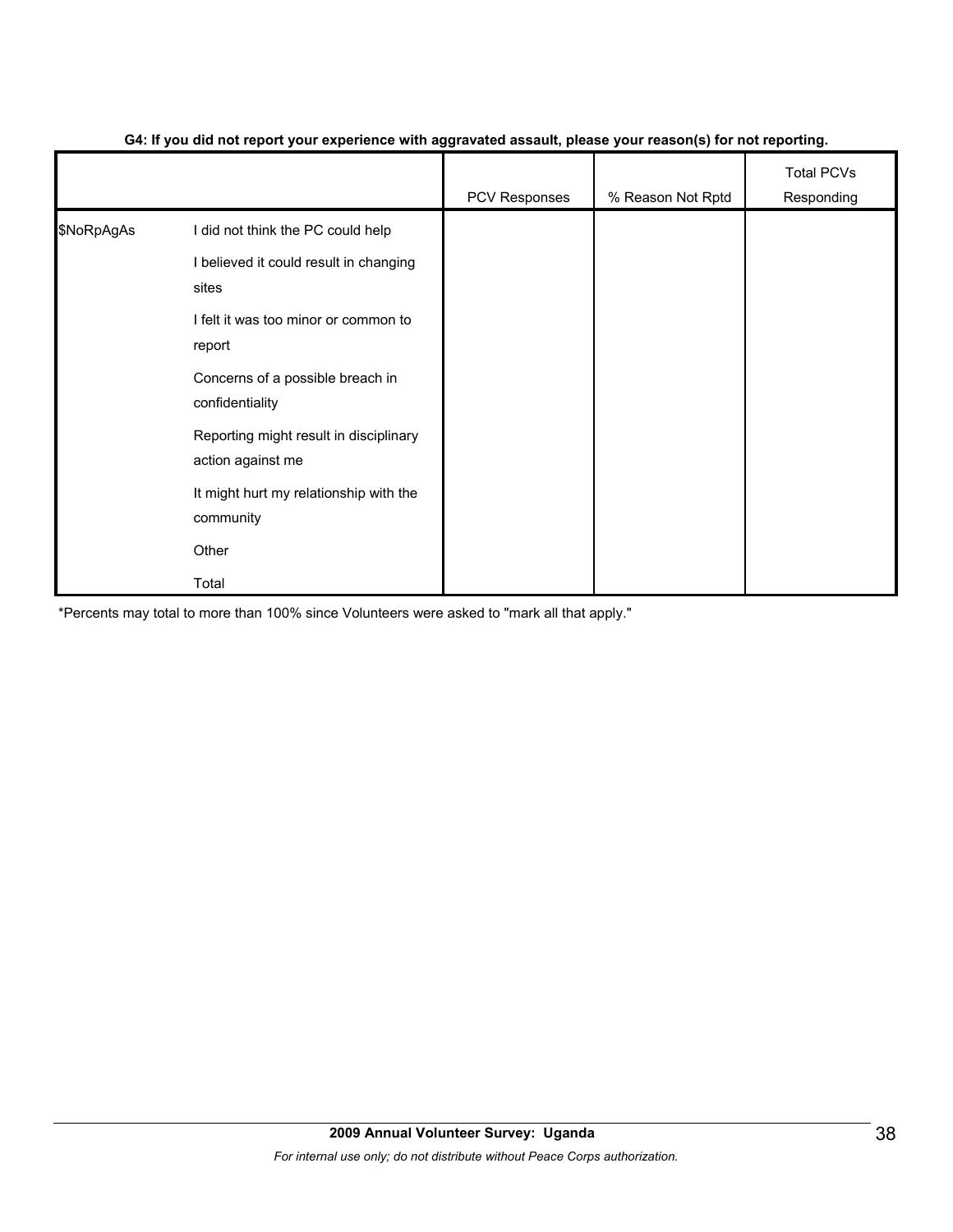|            |                                                                             | PCV Responses | % Reason Not Rptd | <b>Total PCVs</b><br>Responding |
|------------|-----------------------------------------------------------------------------|---------------|-------------------|---------------------------------|
| \$NoRpSxAs | I did not think the PC could help<br>I believed it could result in changing |               | 100%              |                                 |
|            | sites<br>I felt it was too minor or common to<br>report                     |               |                   |                                 |
|            | Concerns of a possible breach in<br>confidentiality                         |               |                   |                                 |
|            | Reporting might result in disciplinary<br>action against me                 |               |                   |                                 |
|            | It might hurt my relationship with the<br>community                         |               |                   |                                 |
|            | Other                                                                       |               |                   |                                 |
|            | Total                                                                       |               |                   |                                 |

## **G4e: If you did not report your experience with sexual assault, please your reason(s) for not reporting.**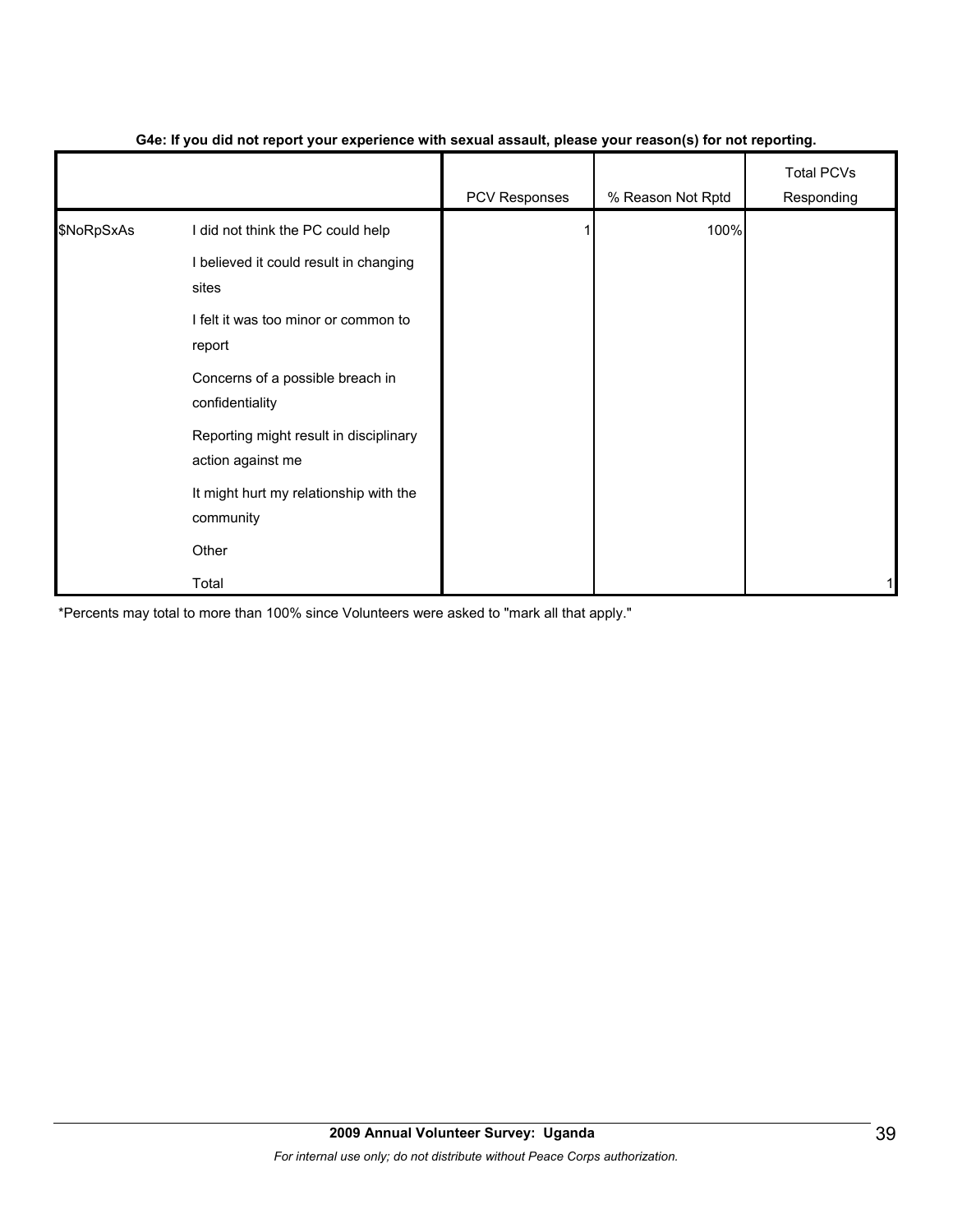|            |                                                             | .             | $\cdot$ $\cdot$   |                                 |
|------------|-------------------------------------------------------------|---------------|-------------------|---------------------------------|
|            |                                                             | PCV Responses | % Reason Not Rptd | <b>Total PCVs</b><br>Responding |
| \$NoRpRape | I believed it could result in changing<br>sites             |               | 100%              |                                 |
|            | Concerns of a possible breach in<br>confidentiality         |               | 100%              |                                 |
|            | Reporting might result in disciplinary<br>action against me |               | 100%              |                                 |
|            | It might hurt my relationship with the<br>community         |               | 100%              |                                 |
|            | Other                                                       |               | 100%              |                                 |
|            | I did not think the PC could help                           |               |                   |                                 |
|            | I felt it was too minor or common to<br>report              |               |                   |                                 |
|            | Total                                                       |               |                   | 1                               |

## **G4f: If you did not report your experience with rape, please your reason(s) for not reporting.**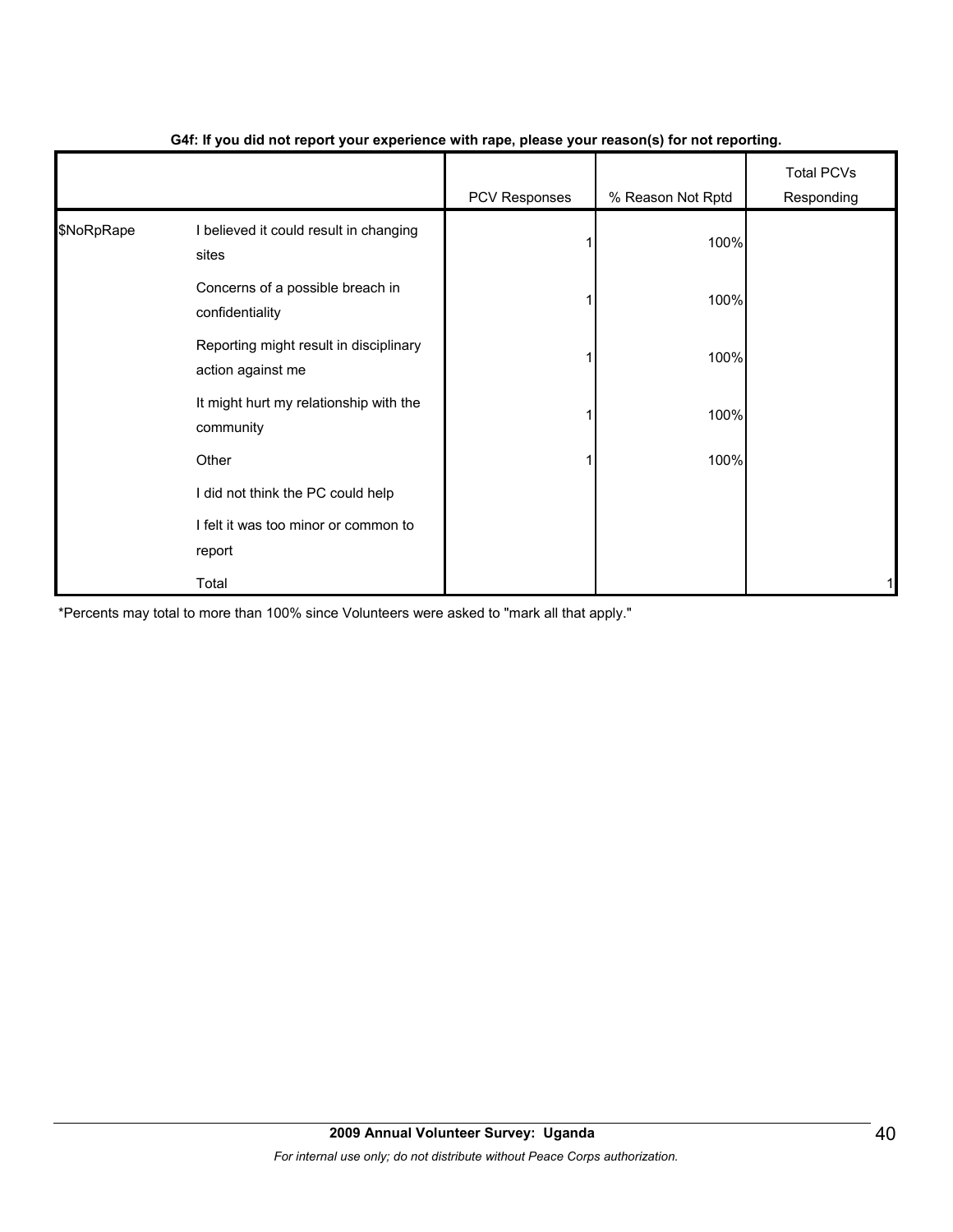# **H. Volunteers Working in HIV/AIDS**

*This section reports Volunteers' involvement in HIV/AIDS and their perceived effectiveness of their HIV/AIDS related activities.* 

## **H1: Which of the following best describes your involvement in HIV/AIDS activities?**

|                 |                     |                       | Involved in HIV/AIDS |                     |       |
|-----------------|---------------------|-----------------------|----------------------|---------------------|-------|
|                 |                     | HIV/AIDS work is part | efforts, not         | Not involved in any |       |
|                 | HIV/AIDS work is my | of my secondary       | primary/secondary    | HIV/AIDS related    |       |
|                 | primary assignment. | activities.           | work                 | activities          | Total |
| IH <sub>1</sub> | 31%                 | 31%                   | 17%                  | 21%                 | 42    |

## **H2: How well has PC training prepared you to undertake your HIV/AIDS activities?**

|                | Not at all | Poorly | Adequately | Well | Very well | <b>NA</b> | Total |
|----------------|------------|--------|------------|------|-----------|-----------|-------|
| H <sub>2</sub> |            | 15%    | 45%        | 24%  | 12%       | 3%        | 33    |

## **H3: In working with HC individuals or groups, how would you rate the effectiveness of your specific HIV/AIDS activities? (Including the "Don't Know" responses)**

|                 |                  | Sometimes |                 | Almost always |            |       |
|-----------------|------------------|-----------|-----------------|---------------|------------|-------|
|                 | Seldom effective | effective | Often effective | effective     | Don't know | Total |
| IH <sub>3</sub> |                  | 39%       | 39%             | 3%            | 18%        | 33    |

## **H3: In working with HC individuals or groups, how would you rate the effectiveness of your specific HIV/AIDS activities? (Excluding the "Don't Know" responses)**

|            |                  |                     |                 | Almost always |       |
|------------|------------------|---------------------|-----------------|---------------|-------|
|            | Seldom effective | Sometimes effective | Often effective | effective     | Total |
| <b>IH3</b> |                  | 48%                 | 48%             | 4%            | 27    |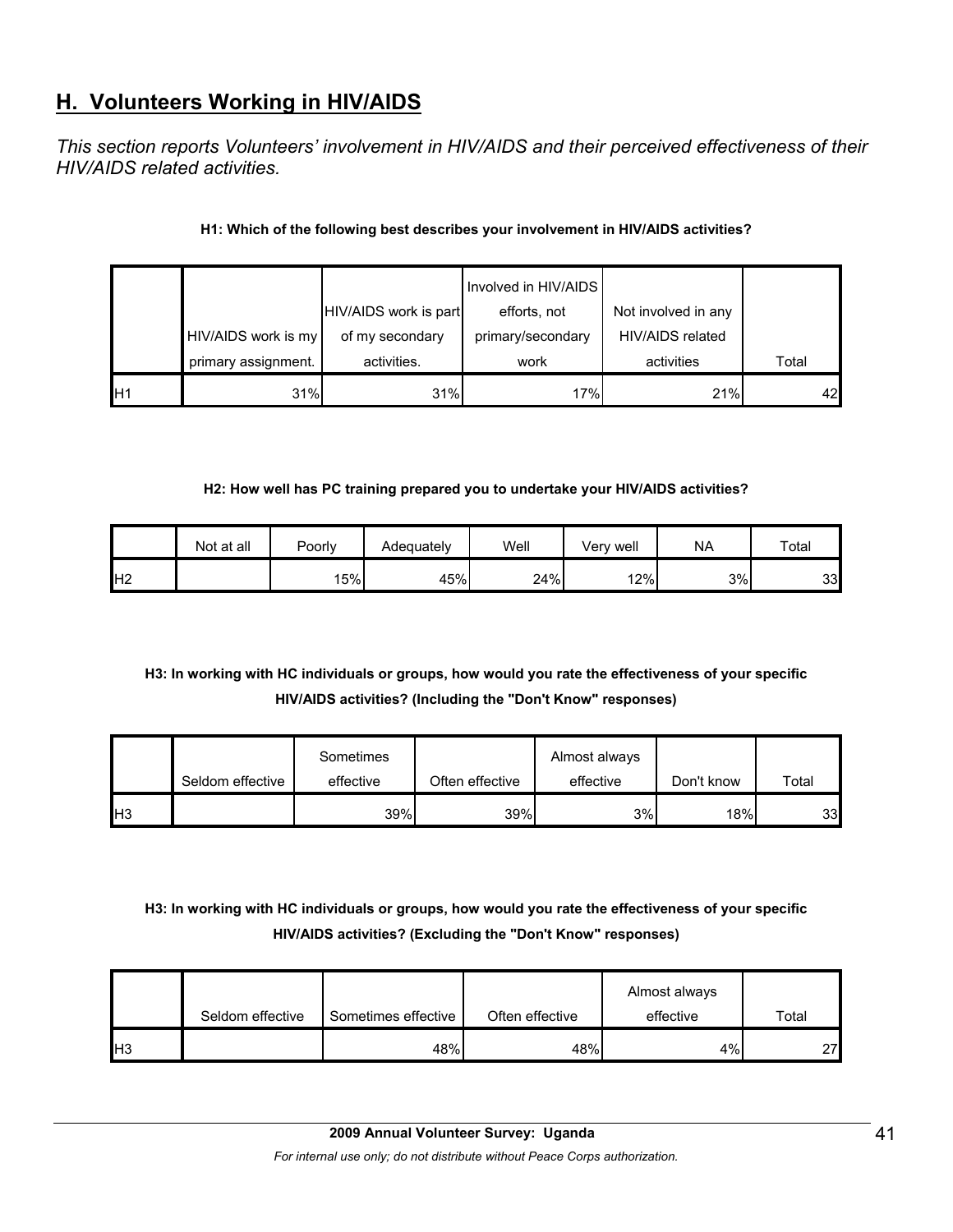# **I. Your Life in the Peace Corps**

*This section reports on Volunteers' descriptions of and adjustments to their living conditions, including stress factors and how Volunteers cope with stress.* 

|    | Never lived with a<br>host country | Yes, I lived with a<br>host country<br>individual or family | Yes, in my<br>community (not | Yes, both during PST<br>and later in my |       |    |
|----|------------------------------------|-------------------------------------------------------------|------------------------------|-----------------------------------------|-------|----|
|    | individual or family               | only                                                        | during PST).                 | community.                              | Total |    |
| 11 | 2%                                 | 81%                                                         |                              | 17%                                     |       | 42 |

## **I1: Have you lived with a host country individual or family?**

## **I2: How often do you interact with HCNs in community/family social events?**

|    |       | Several times a |        | Several times a |         | Less than once a |       |
|----|-------|-----------------|--------|-----------------|---------|------------------|-------|
|    | Dailv | week            | Weeklv | month           | Monthly | month            | Total |
| 12 | 33%   | $7\%$           | 14%    | 12%             | 12%     | 12%              | 42    |

## **I3: How well can you communicate in the language used by most people in your community?**

|                | Not at all | Poorly | Adequately | Well | Verv well | Total |
|----------------|------------|--------|------------|------|-----------|-------|
| $\mathsf{II}3$ | 5%         | 36%    | 52%        | 5%   | 2%        | 42    |

#### **I4: Do you have the following at your worksite?**

|               | Never | Sometimes or more often | Total |
|---------------|-------|-------------------------|-------|
| Electricity   | 10%   | 90%                     | 42    |
| Running water | 50%   | 50%                     | 42    |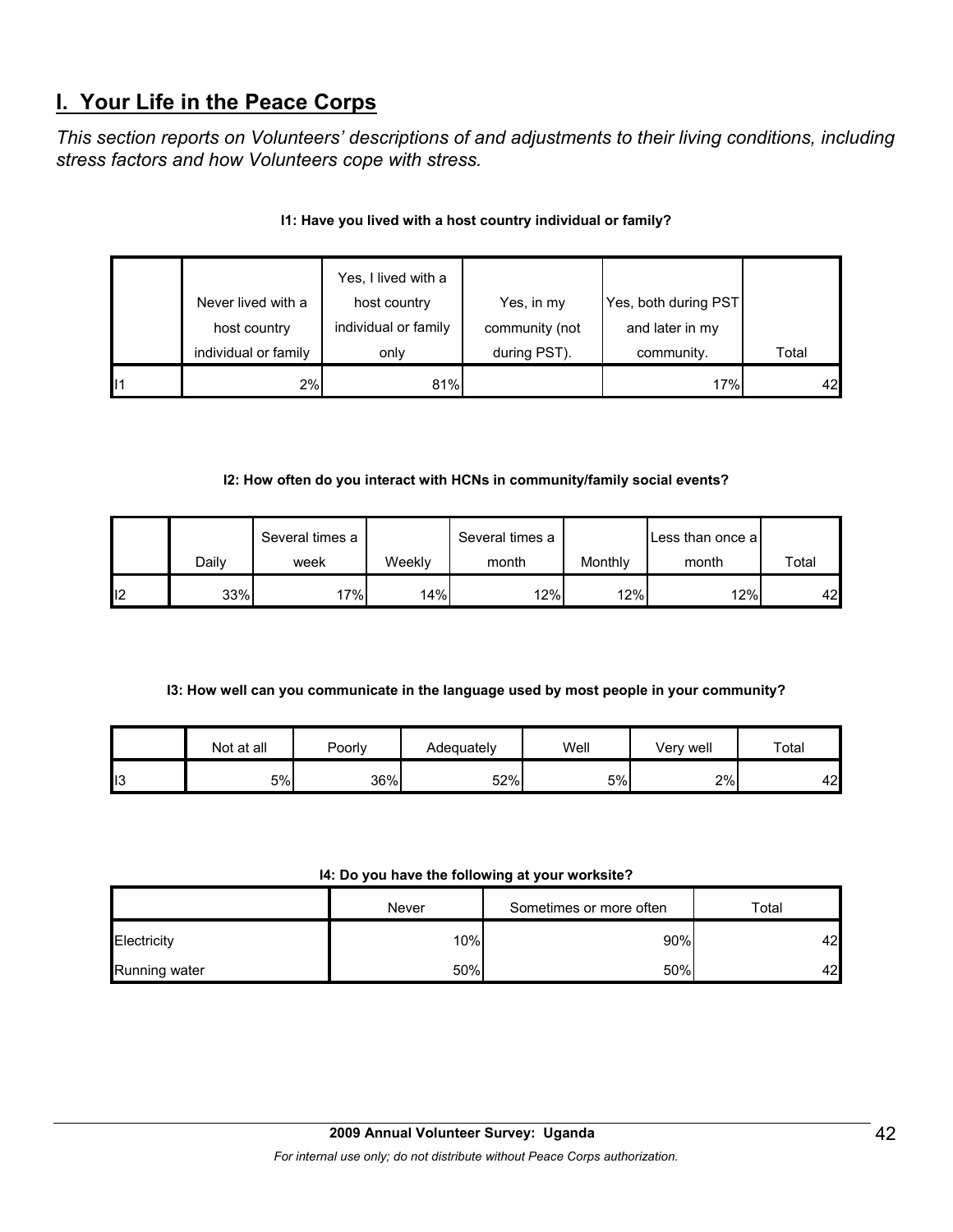## **I4: Do you have the following at your residence?**

|               | Never | Sometimes or more often | Total |
|---------------|-------|-------------------------|-------|
| Electricity   | 15%   | 85%                     | 34    |
| Running water | 47%   | 53%                     | 36    |

#### **I5: How well do your PC experiences match the expectations you had before you became a Volunteer?**

|     | Not at all | Minimally | Moderately | Considerablv | Exceptionally | $\tau$ otal |
|-----|------------|-----------|------------|--------------|---------------|-------------|
| ll5 | 5%         | $ 2\% $   | 45%        | 33%          | 5%            | 42          |

### **I7: To what extent do the following create stress and/or emotional health issues for you?**

|                                                                                                        | Not at all<br>stressful 1 | $\overline{2}$ | $\mathfrak{S}$ | 4     | Exceptionally<br>stressful 5 | <b>NA</b> | Total |
|--------------------------------------------------------------------------------------------------------|---------------------------|----------------|----------------|-------|------------------------------|-----------|-------|
| <b>Cultural issues</b>                                                                                 | 10%                       | 21%            | 36%            | 31%   | 2%                           |           | 42    |
| Dealing with violence in<br>country (e.g., civil unrest,<br>domestic violence, corporal<br>punishment) | 24%                       | 21%            | 38%            | 14%   |                              | 2%        | 42    |
| Health/medical problems                                                                                | 10%                       | 50%            | 19%            | 17%   | 5%                           |           | 42    |
| Issues including family,<br>friends, loved ones in U.S.                                                | 12%                       | 27%            | 32%            | 10%   | 17%                          | 2%        | 41    |
| Isolation/loneliness                                                                                   | 15%                       | 32%            | 39%            | 5%    | 10%                          |           | 41    |
| Local language                                                                                         | 24%                       | 21%            | 36%            | 17%   | 2%                           |           | 42    |
| Primary assignment                                                                                     | 14%                       | 14%            | 21%            | 33%   | 17%                          |           | 42    |
| Romantic relationships in-<br>country                                                                  | 38%                       | 21%            | 5%             | 12%   |                              | 24%       | 42    |
| Interactions with other<br><b>Volunteers</b>                                                           | 38%                       | 38%            | 12%            | 7%    | 2%                           | 2%        | 42    |
| Interactions with PC Staff                                                                             | 43%                       | 33%            | 14%            | 5%    | 2%                           | 2%        | 42    |
| Safety and security                                                                                    | 27%                       | 44%            | 22%            | $5\%$ | 2%                           |           | 41    |
| Other: Please specify below                                                                            |                           |                | 9%             |       | 55%                          | 36%       | 11    |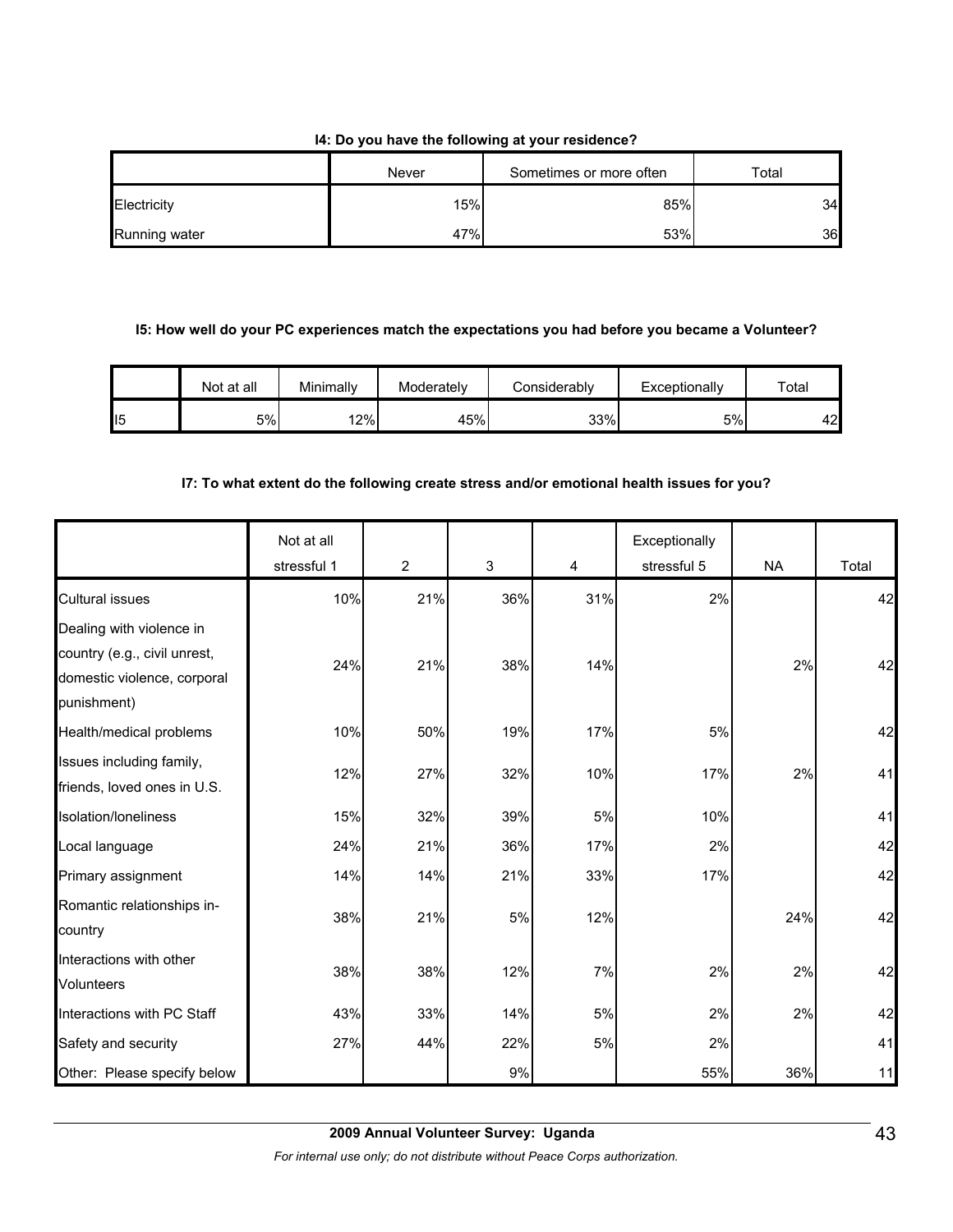|                |                                               | PCV Responses | % Using This Stress<br>Reducer | <b>Total PCVs</b><br>Responding |
|----------------|-----------------------------------------------|---------------|--------------------------------|---------------------------------|
| \$I8LessStress | Pursue personal hobbies                       | 33            | 79%                            |                                 |
|                | Leave the community for a time                | 33            | 79%                            |                                 |
|                | Talk with PCVs outside my community           | 31            | 74%                            |                                 |
|                | Talk with friends and family in US            | 31            | 74%                            |                                 |
|                | Talk with PCVs in my community                | 30            | 71%                            |                                 |
|                | Do sports                                     | 22            | 52%                            |                                 |
|                | Talk with co-workers or friends (not<br>PCVs) | 21            | 50%                            |                                 |
|                | Get involved in other projects                | 19            | 45%                            |                                 |
|                | Talk with PC in-country staff                 | 18            | 43%                            |                                 |
|                | Meditate                                      | 16            | 38%                            |                                 |
|                | Pray                                          | 16            | 38%                            |                                 |
|                | Do other activity (specify)                   | 5             | 12%                            |                                 |
|                | Talk with Office of Special Services<br>staff |               | 2%                             |                                 |
|                | Talk with my host family                      |               | 2%                             |                                 |
|                | Total                                         |               |                                | 42                              |

## **I8: Please mark all of the typical ways in which you cope with stress.**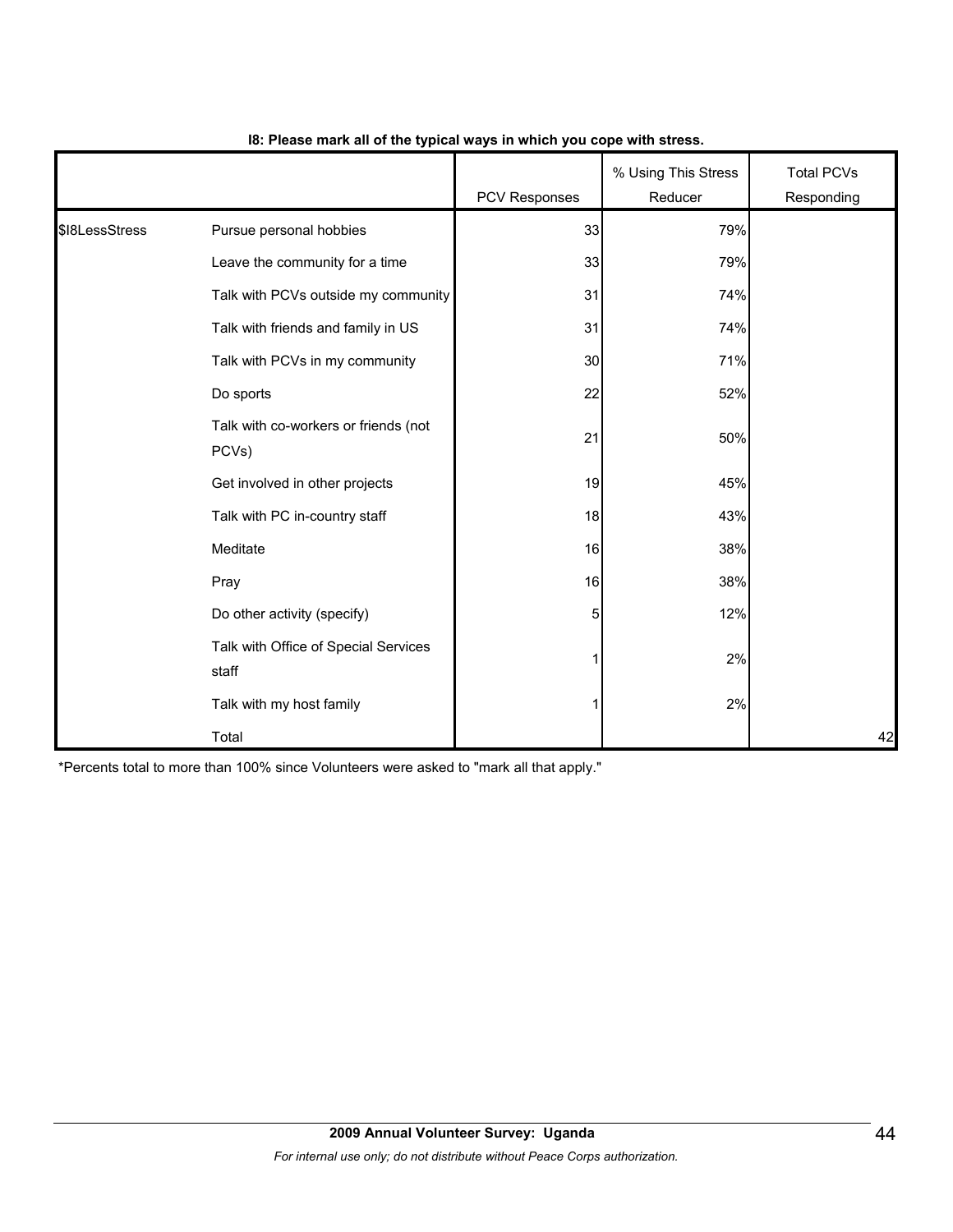| 18: Others I talk with to reduce stress |  |  |  |
|-----------------------------------------|--|--|--|
|-----------------------------------------|--|--|--|

|                      |                                                | Percent | Number |
|----------------------|------------------------------------------------|---------|--------|
| <b>I8.OTHRS.TEXT</b> | Open-ended results. Not responsive to request. |         |        |
|                      |                                                |         |        |
|                      |                                                |         |        |
|                      |                                                |         |        |
|                      |                                                |         |        |
|                      |                                                |         |        |
|                      |                                                |         |        |
|                      | Total                                          | 100%    | 43     |

|                         | <b>18: Other activities to reduce stress</b>   |         |        |  |
|-------------------------|------------------------------------------------|---------|--------|--|
| <b>I8.OTHRACT.TEXT2</b> | Open-ended results. Not responsive to request. | Percent | Number |  |
|                         | Total                                          | 100%    | 43     |  |

## **I8: When asked about ways of coping with stress, Volunteers who answered "No stress"**

|                    | No   | Yes, i<br>l have no stress | $\tau$ otal |
|--------------------|------|----------------------------|-------------|
| <b>IB.NOSTRESS</b> | 100% |                            | 43          |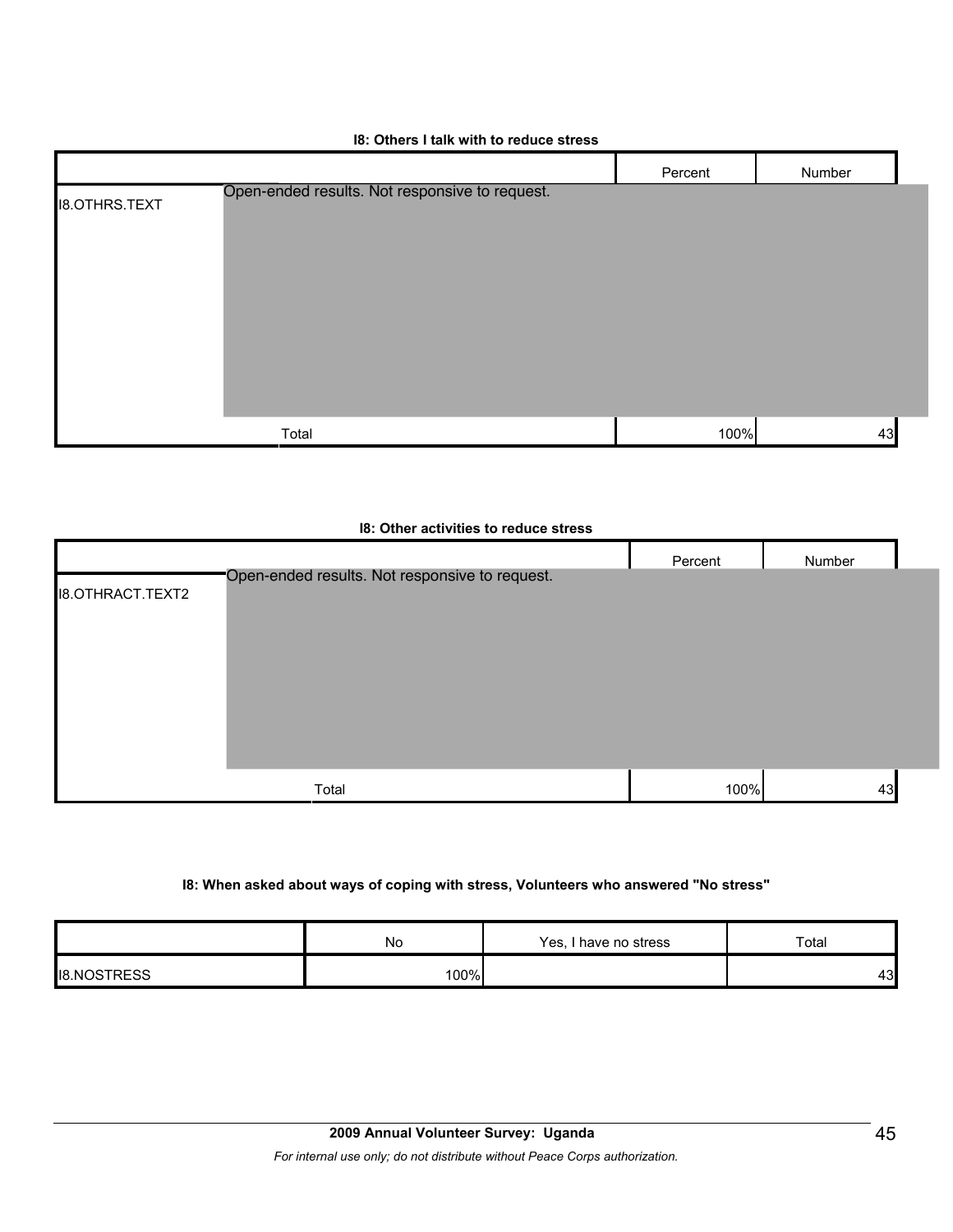# **J. Overall Assessment of Peace Corps Service**

*This section reports Volunteers' level of satisfaction with their Peace Corps service and their expectations about completing their service.* 

|     | Not at all | Minimally | Moderately | Considerably | Exceptionally | $\tau$ otal |
|-----|------------|-----------|------------|--------------|---------------|-------------|
| J1A |            | 5%        | 7%.        | 46%          | 32%           | 44.         |

**J1a: How personally rewarding do you find your overall Peace Corps service?**



service?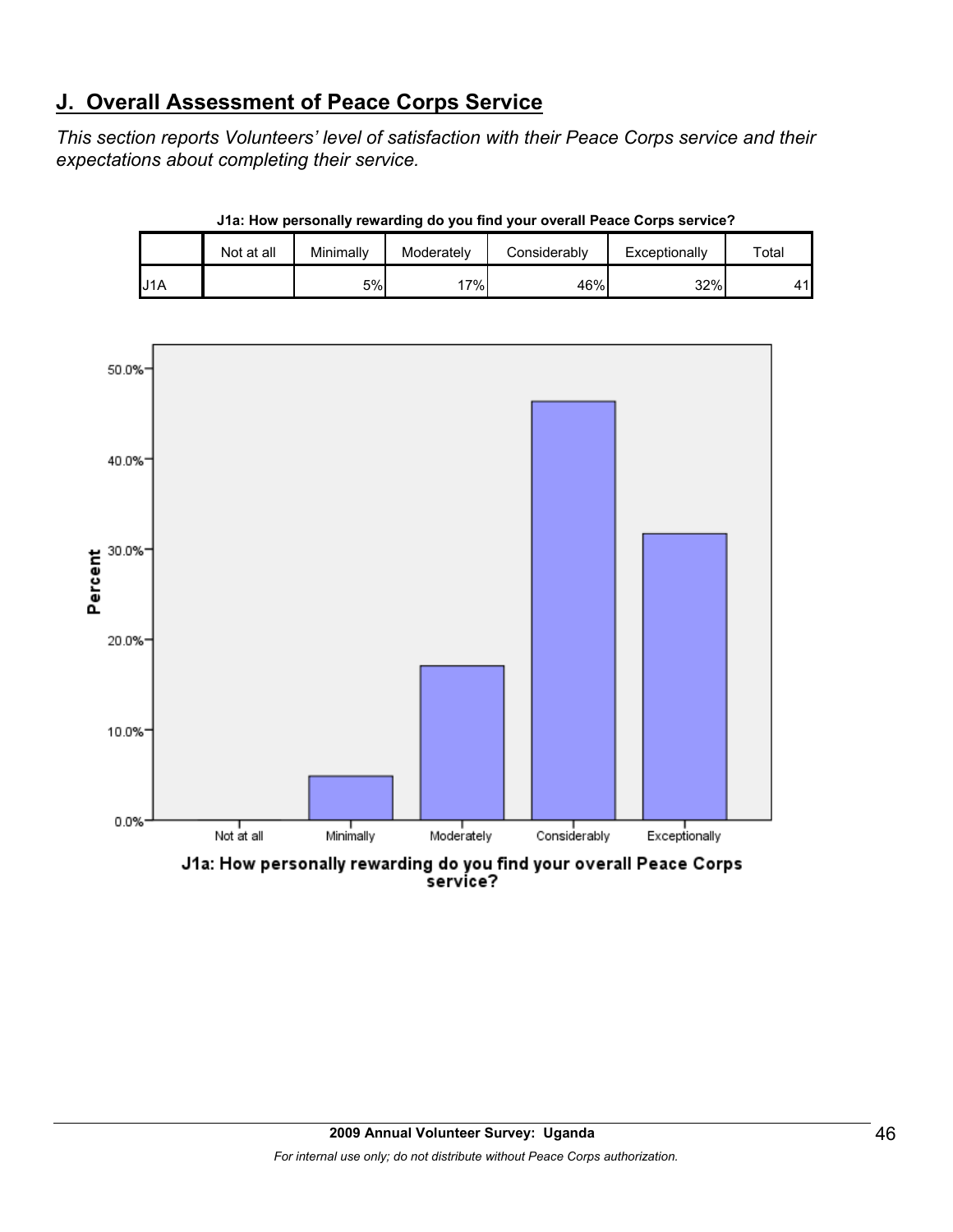





J1b: How personally rewarding do you find your community involvement?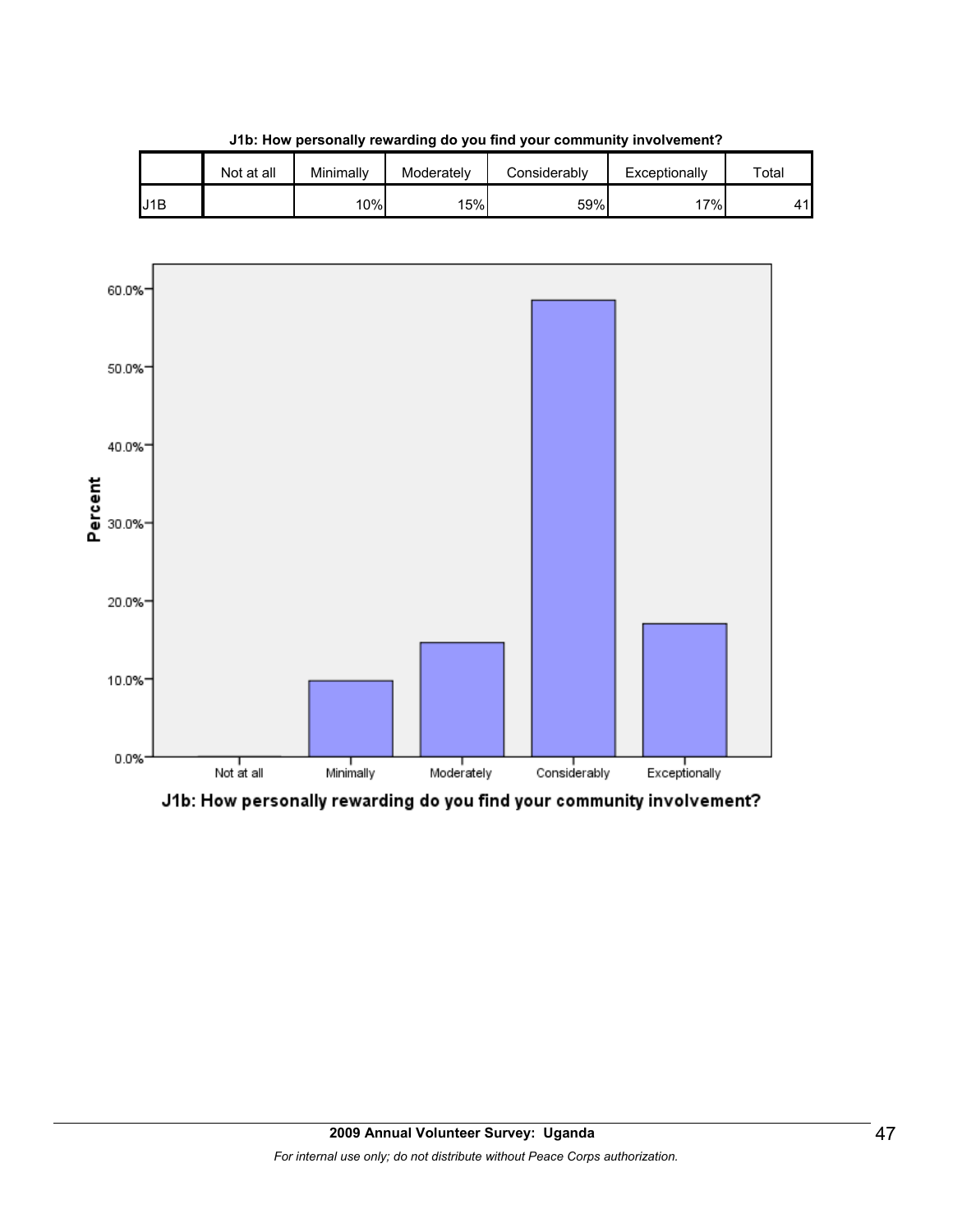|     | Not at all | Minimally | Moderately | Considerablv | Exceptionally | Total |
|-----|------------|-----------|------------|--------------|---------------|-------|
| J1C | 2%         |           | 22%        | 41%          | 34%           | A 1   |





J1c: How personally rewarding do you find your experience with other<br>Volunteers?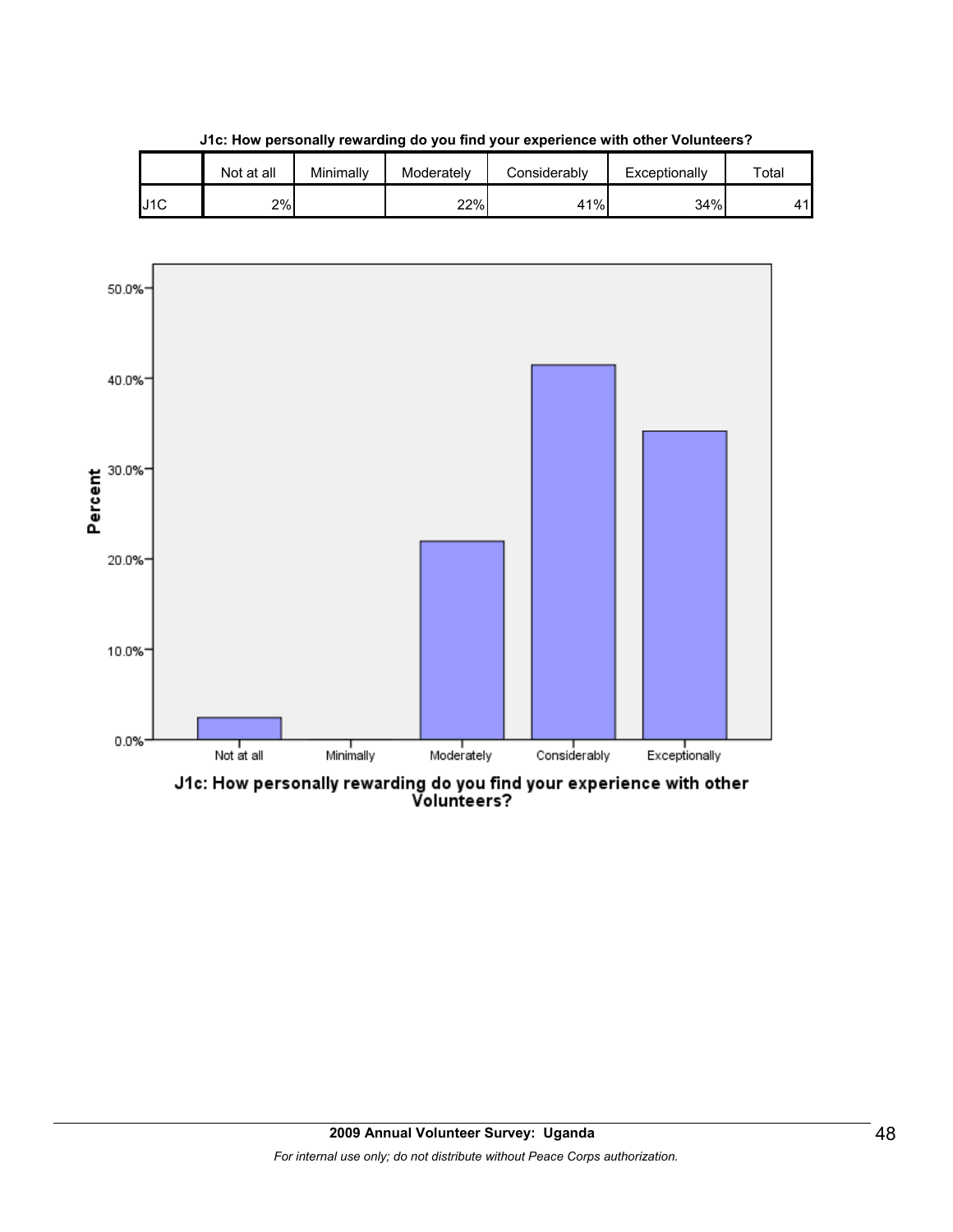

**J1d: How personally rewarding do you find your work with counterparts/community partners?**

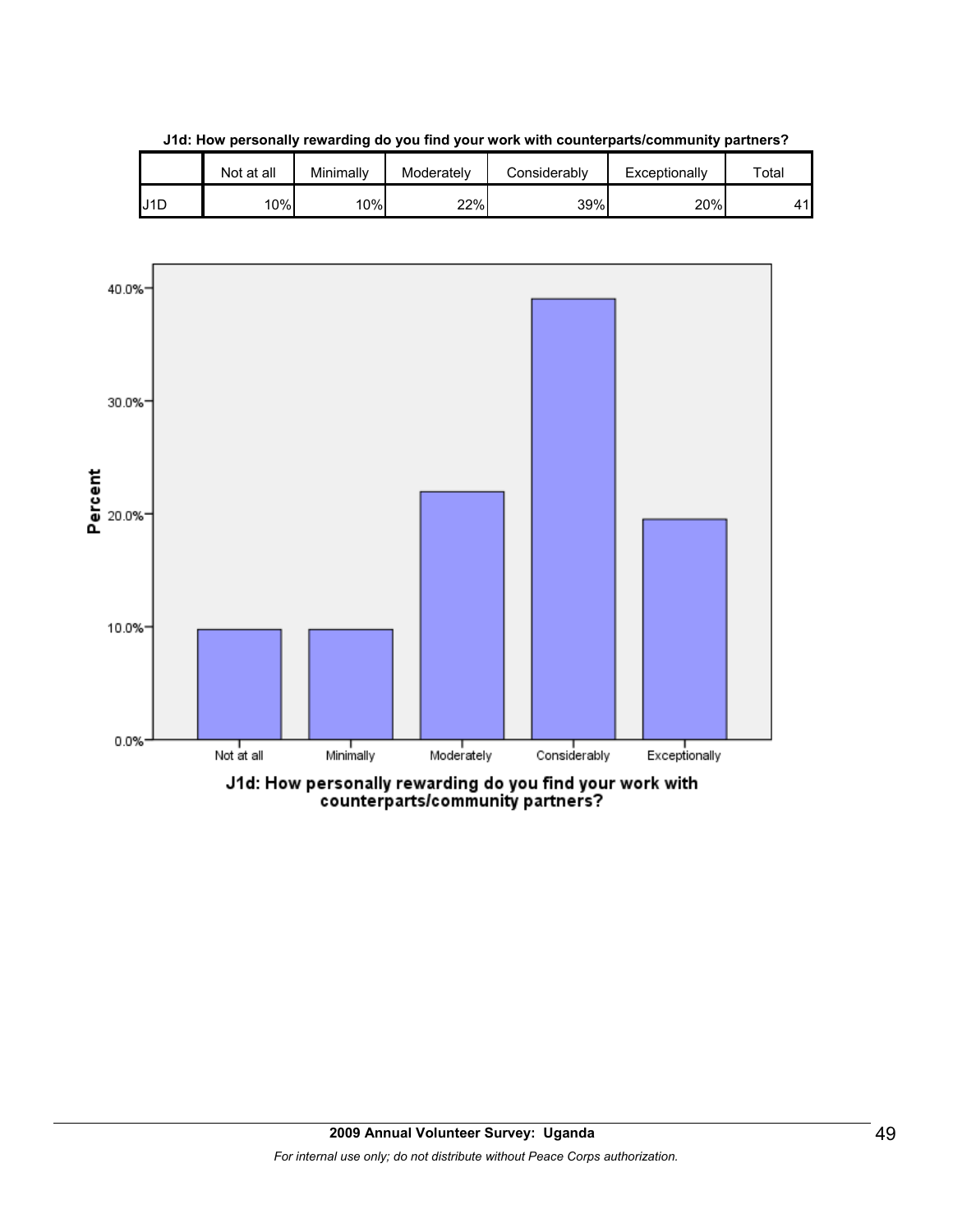

**J1e: How personally rewarding do you find your experience with other HCNs?**



J1e: How personally rewarding do you find your experience with other<br>HCNs?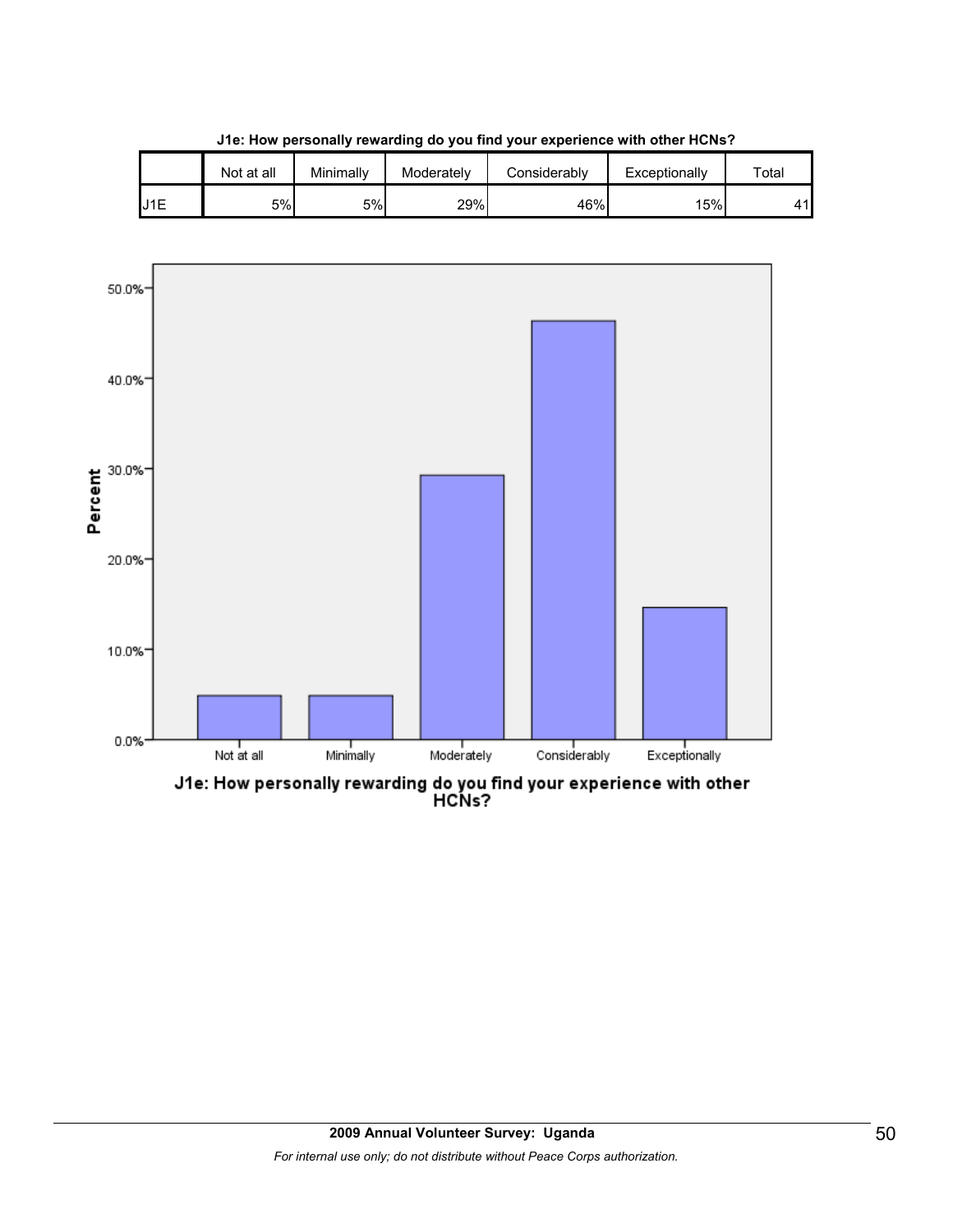





J2a (PCVs at post 9 months+ months): Rate how well you think you<br>achieved Goal 1.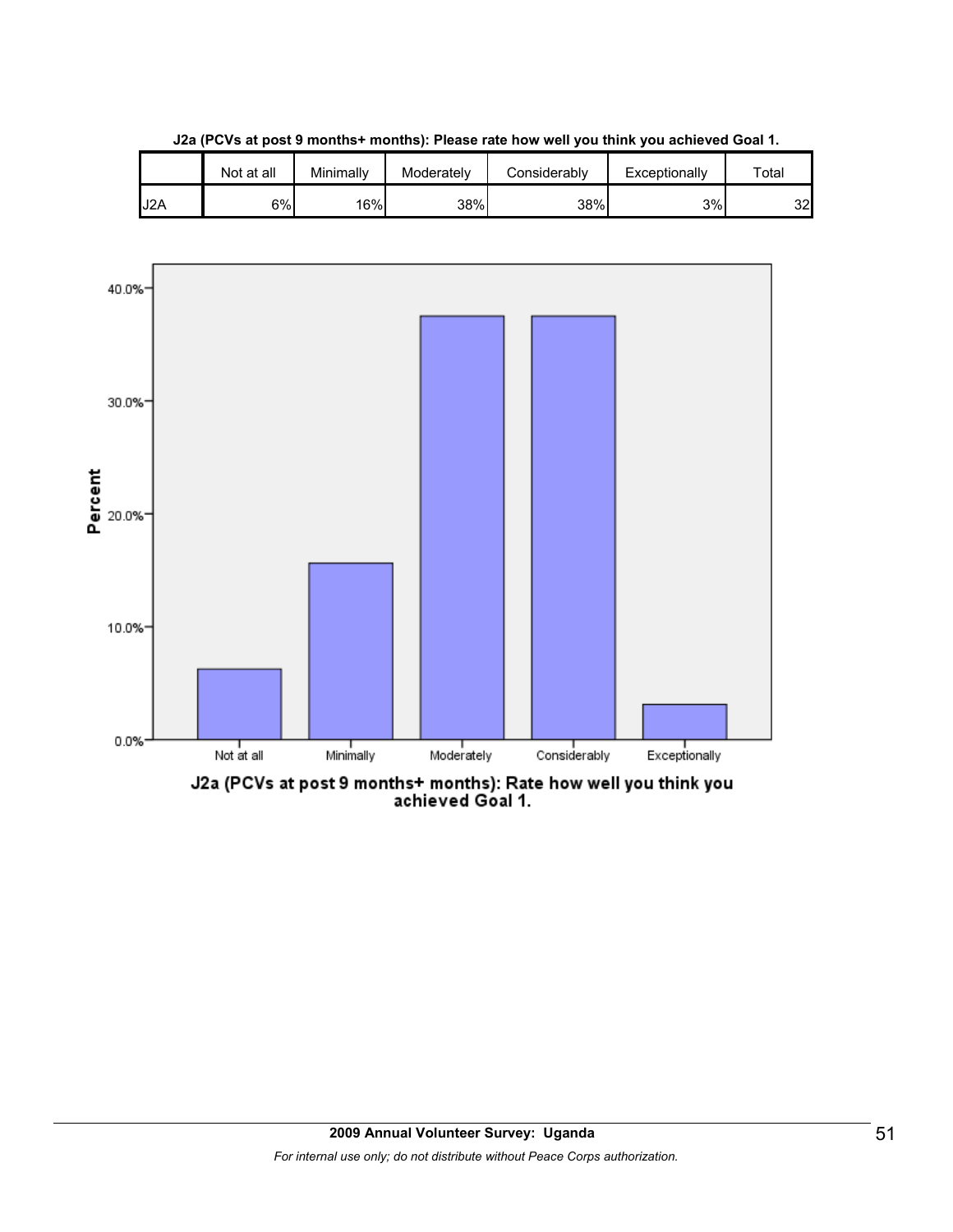

**J2b: (PCVs at post 9 months+ months): Please rate how well you think you achieved Goal 2.**



J2b (PCVs at post 9 months+ months): Rate how well you think you<br>achieved Goal 2.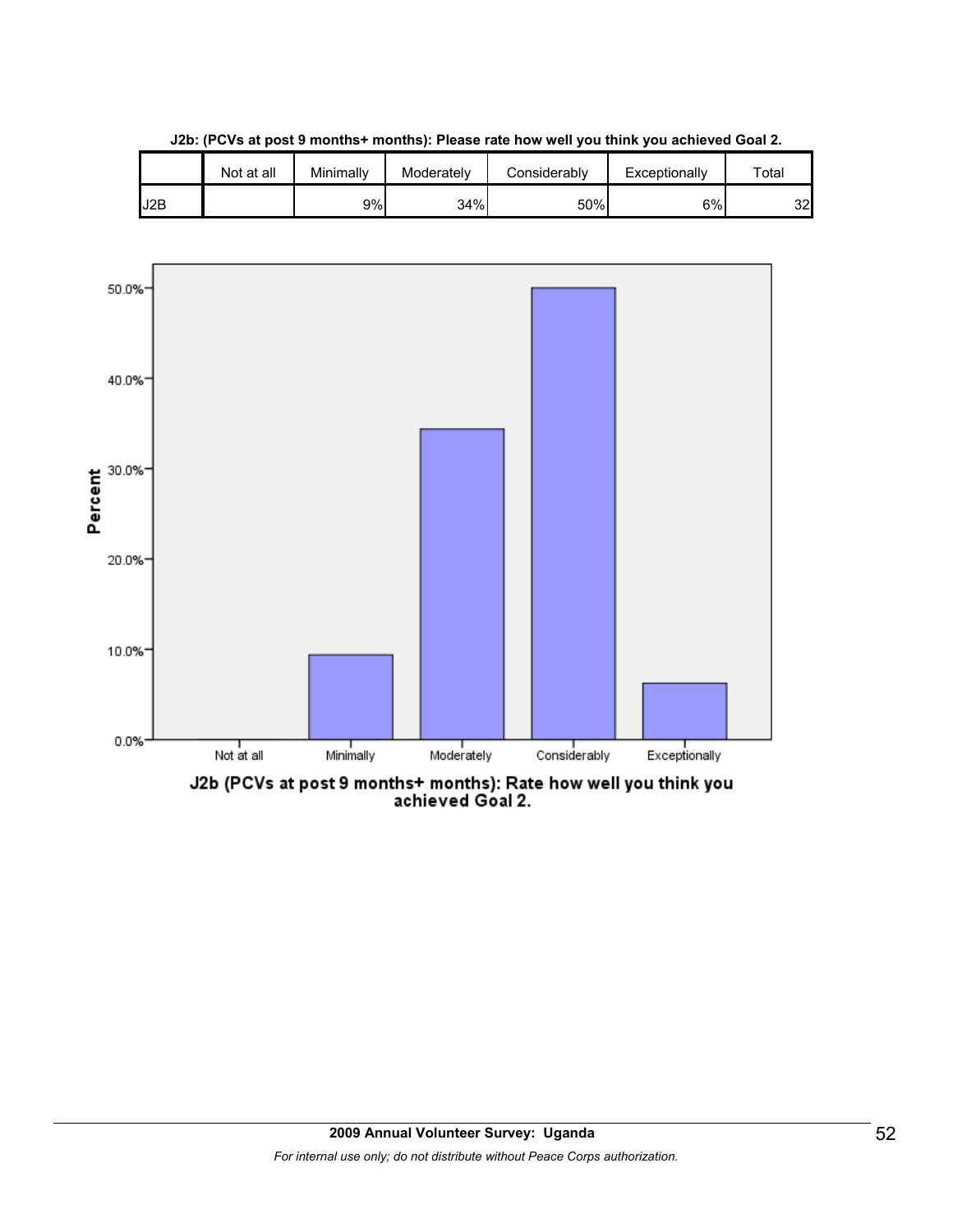





J2c (PCVs at post 9 months+ months): Please rate how well you think you<br>achieved Goal 3.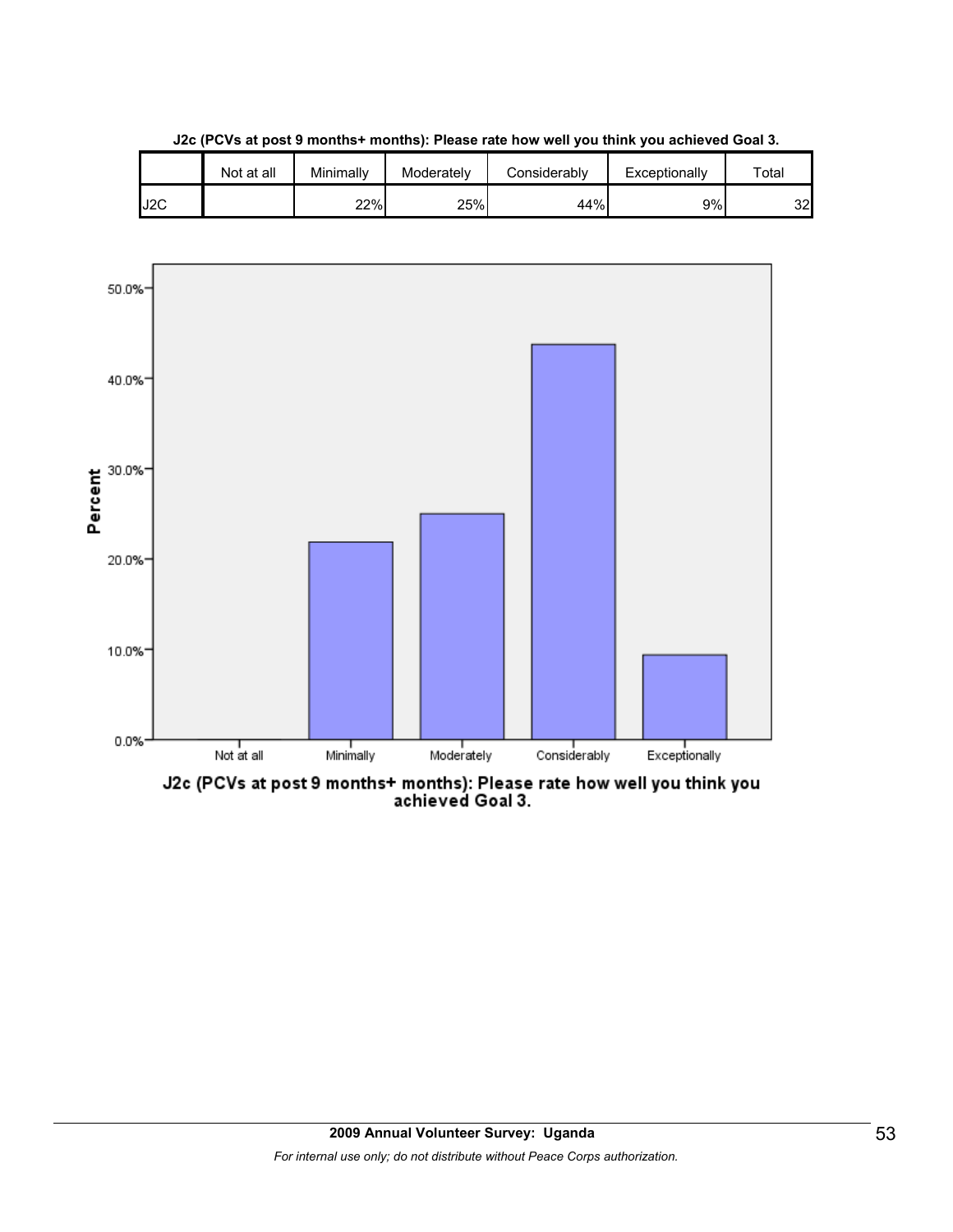|     | . . |            |                 |          |            |             |
|-----|-----|------------|-----------------|----------|------------|-------------|
|     | No  | Not likely | <b>Possibly</b> | Probably | Definitely | $\tau$ otal |
| IJЗ |     | 2%         | 5%              | 22%      | 71%        | 41          |

**J3: Today, would you make the same decision to join the Peace Corps?**

### **J4: Would you recommend Peace Corps service to others you think are qualified?**

|    | No | Not likely | Possibly | Probably | Definitely | Total |
|----|----|------------|----------|----------|------------|-------|
| J4 |    |            | 10%      | $7\%$    | 73%        | A 1   |

**J5: Do you intend to complete your Peace Corps service?**

|                 | Nο | Not sure | Yes | Might extend | Total |
|-----------------|----|----------|-----|--------------|-------|
| $_{\text{LJ}5}$ |    | 5%       | 80% | 15%          | 11    |

## **J6: Would your host country benefit most if the Peace Corps program was---?**

|    |              |         | Refocused/redesi |                  |          |       |
|----|--------------|---------|------------------|------------------|----------|-------|
|    | Discontinued | Reduced | qned             | Maintained as is | Expanded | Total |
| J6 |              | $7\%$   | 59%              | 22%              | 12%      | 41    |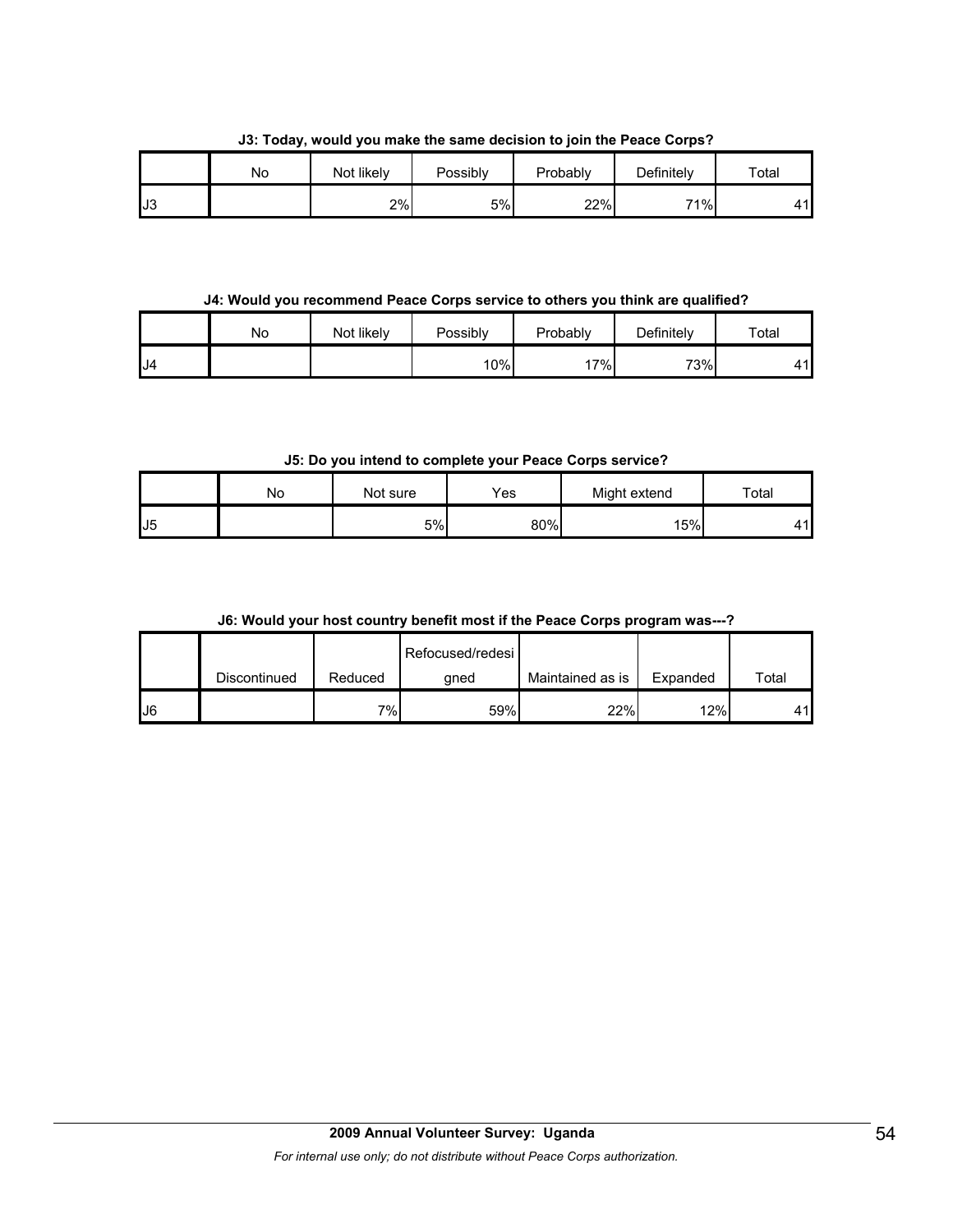# **K. Activities After Peace Corps Service**

*This section reports on Volunteers' plans for after they have completed their Peace Corps Service.* 

| Government    |                      |                    |   |  |  |  |
|---------------|----------------------|--------------------|---|--|--|--|
| In the $U.S.$ | In your host country | In another country | N |  |  |  |
| 100%          | 0%                   | 0%                 |   |  |  |  |

## **K1a: What are your plans after your Peace Corps service? Work in government.**

\* Percent of cases was used. Percentages will be greater than 100 since Volunteers were asked to select all that applied.

### **K1b: What are your plans after your Peace Corps service? Work in the private sector.**

| <b>Private Sector</b>                                          |     |    |              |  |  |  |
|----------------------------------------------------------------|-----|----|--------------|--|--|--|
| In the U.S.<br>In your host country<br>In another country<br>N |     |    |              |  |  |  |
| 100%                                                           | 0%l | 0% | $\mathbf{D}$ |  |  |  |

\* Percent of cases was used. Percentages will be greater than 100 since Volunteers were asked to select all that applied.

## **K1c: What are your plans after your Peace Corps service? Work for an NGO.**

| <b>NGO</b>    |     |    |  |  |  |  |
|---------------|-----|----|--|--|--|--|
| In the $U.S.$ | N   |    |  |  |  |  |
| 0%I           | 0%l | 0% |  |  |  |  |

\* Percent of cases was used. Percentages will be greater than 100 since Volunteers were asked to select all that applied.

#### **K1d: What are your plans after your Peace Corps service? Work for PC Response.**

| Peace Corps Response                                        |    |    |    |  |  |
|-------------------------------------------------------------|----|----|----|--|--|
| In the $U.S.$<br>In your host country<br>In another country |    |    |    |  |  |
| 2%                                                          | 0% | 0% | 01 |  |  |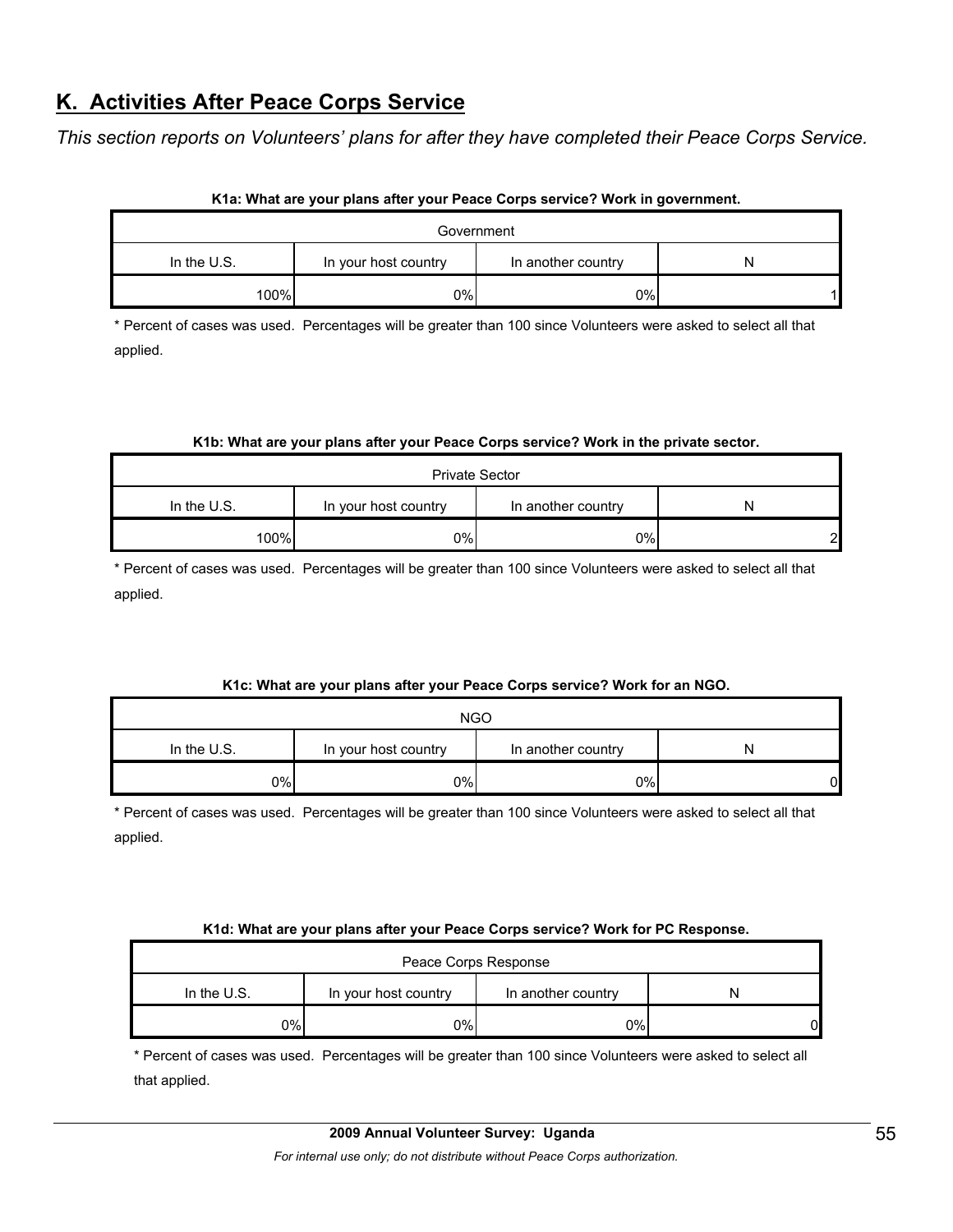## **K1e: What are your plans after your Peace Corps service? Continue to participate in volunteer activities.**

| <b>Volunteer Activities</b>                               |     |    |  |  |  |
|-----------------------------------------------------------|-----|----|--|--|--|
| In the U.S.<br>In your host country<br>In another country |     |    |  |  |  |
| 100%                                                      | 0%l | 0% |  |  |  |

\* Percent of cases was used. Percentages will be greater than 100 since Volunteers were asked to select all that applied.

## **K1f: What are your plans after your Peace Corps service? Graduate school/academic credentialing.**

| Graduate School                                             |    |     |   |  |  |  |
|-------------------------------------------------------------|----|-----|---|--|--|--|
| In the $U.S.$<br>In another country<br>In your host country |    |     |   |  |  |  |
| 100%                                                        | 0% | 0%l | 4 |  |  |  |

\* Percent of cases was used. Percentages will be greater than 100 since Volunteers were asked to select all that applied.

## **K1g: What are your plans after your Peace Corps service? Travel.**

| Travel                                                           |    |     |   |  |  |
|------------------------------------------------------------------|----|-----|---|--|--|
| In the $U.S.$<br>In your host country<br>In another country<br>N |    |     |   |  |  |
| 80%                                                              | 0% | 40% | 5 |  |  |

\* Percent of cases was used. Percentages will be greater than 100 since Volunteers were asked to select all that applied.

## **K1h: What are your plans after your Peace Corps service? Other.**

| Other                                                          |    |    |  |  |  |  |
|----------------------------------------------------------------|----|----|--|--|--|--|
| In the U.S.<br>In your host country<br>In another country<br>N |    |    |  |  |  |  |
| 100%                                                           | 0% | 0% |  |  |  |  |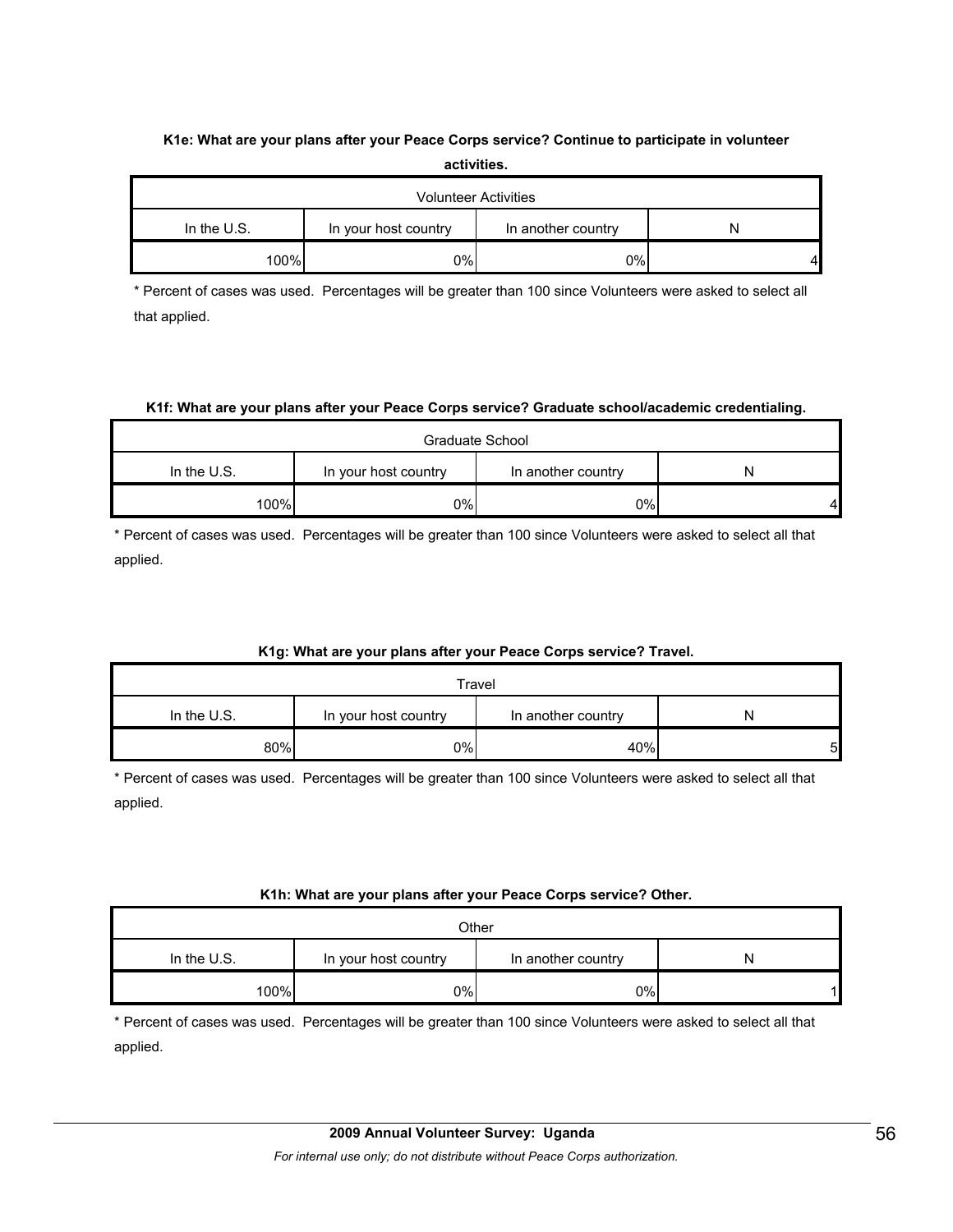## **K2:How prepared do you feel to share your Peace Corps experience and knowledge of your host country with others in the**

|                                        | Not at all | Minimally | Moderately | Considerably | Total |
|----------------------------------------|------------|-----------|------------|--------------|-------|
| How prepared do you feel to share your | 0%         | 0%        | 67%        | 33%          |       |
| Peace Corps experience and             |            |           |            |              |       |
| knowledge of your host country with    |            |           |            |              |       |
| others in the United States when you   |            |           |            |              | 61    |
| return?                                |            |           |            |              |       |

## **United States when you return?**

## **K3: How well do you feel Peace Corps has prepared you for life in the U. S. after you return?**

|                                    | Not at all | Minimally | Moderately | Considerably | Exceptionally | Total |
|------------------------------------|------------|-----------|------------|--------------|---------------|-------|
| How well do you feel Peace         | 0%         | 17%       | 67%        | 0%           | 17%           |       |
| Corps has prepared you for life in |            |           |            |              |               |       |
| the U. S. after your return?       |            |           |            |              |               | 6     |

## **K6: Have your life/career goals changed because of your Peace Corps service?**

|                                                     | No  | Yes | $\tau$ otal |
|-----------------------------------------------------|-----|-----|-------------|
| Have your life/career goals changed because of your | 67% | 33% |             |
| Peace Corps service?                                |     |     | 61          |

## **K7: How well informed are you about the following opportunities for returned Volunteers:**

|                                           | Not informed | Somewhat informed | Well informed | N  |
|-------------------------------------------|--------------|-------------------|---------------|----|
| Peace Corps Response                      | 0%           | 33%               | 67%           | 61 |
| Peace Corps' Fellows/USA program          | 0%           | 33%               | 67%           | 61 |
| Noncompetitive eligibility                | 0%           | 50%               | 50%           | 6  |
| RPCV Career Center in Washington,<br>D.C. | 33%          | 17%               | 50%           | 61 |
| <b>Returned Volunteer Services</b>        | 33%          | 17%               | 50%           | 61 |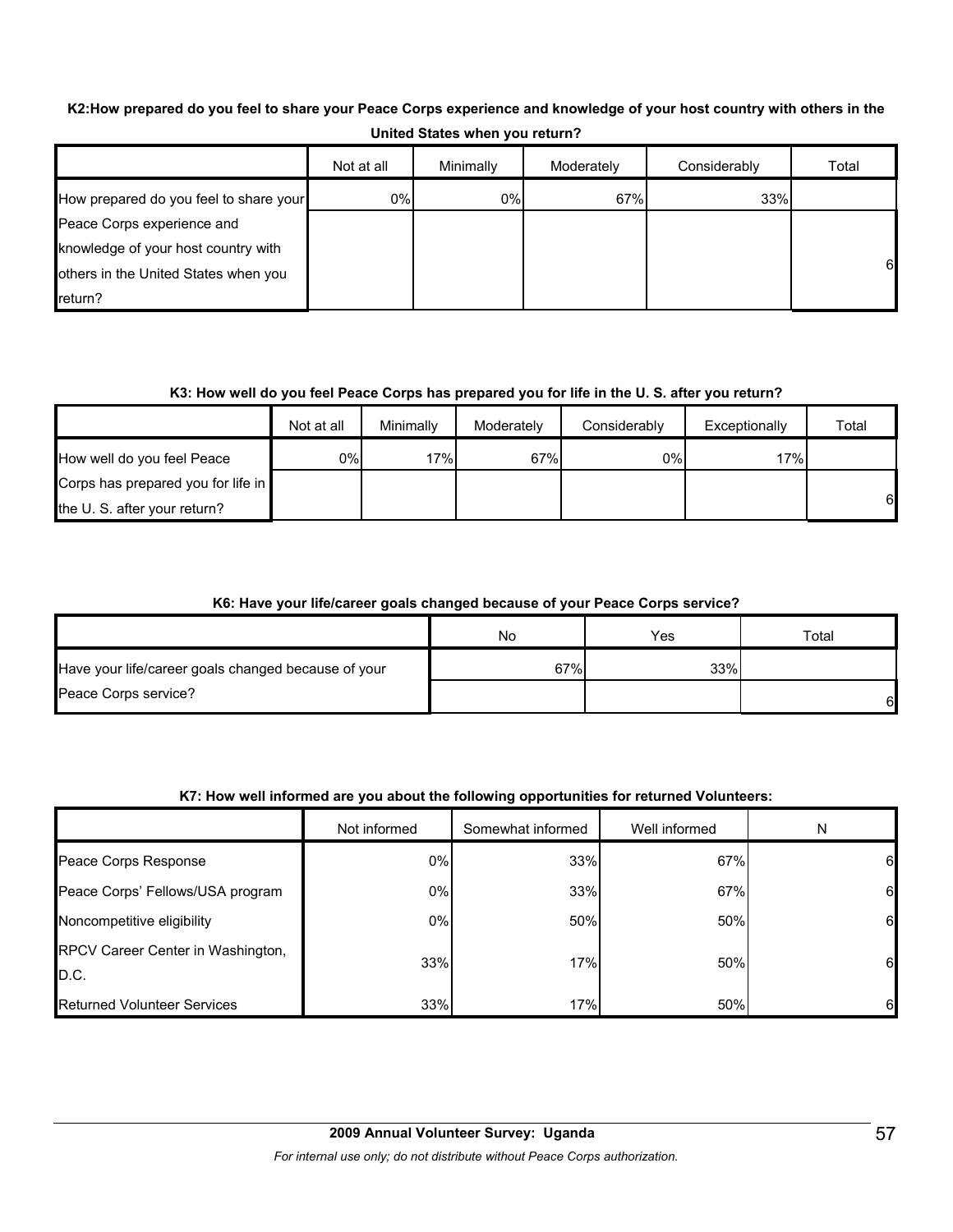| Learn about Fellows/USA program | At COS Conference                          | 40%   |   |
|---------------------------------|--------------------------------------------|-------|---|
|                                 | PC Website                                 | 40%   |   |
|                                 | From a recruiter                           | 20%   |   |
|                                 | Word of mouth                              | 20%   |   |
|                                 | Hotline                                    | 0%    |   |
|                                 | At PST                                     | $0\%$ |   |
|                                 | At IST                                     | $0\%$ |   |
|                                 | Mid-service mailing from PC                | 0%    |   |
|                                 | University website                         | 0%    |   |
|                                 | At post's information resource center      | 0%    |   |
|                                 | From staff in the host country's PC office | $0\%$ |   |
|                                 | Other                                      | $0\%$ |   |
|                                 | N                                          |       | 5 |

#### **K8: How did you first learn about the Fellows/USA program?**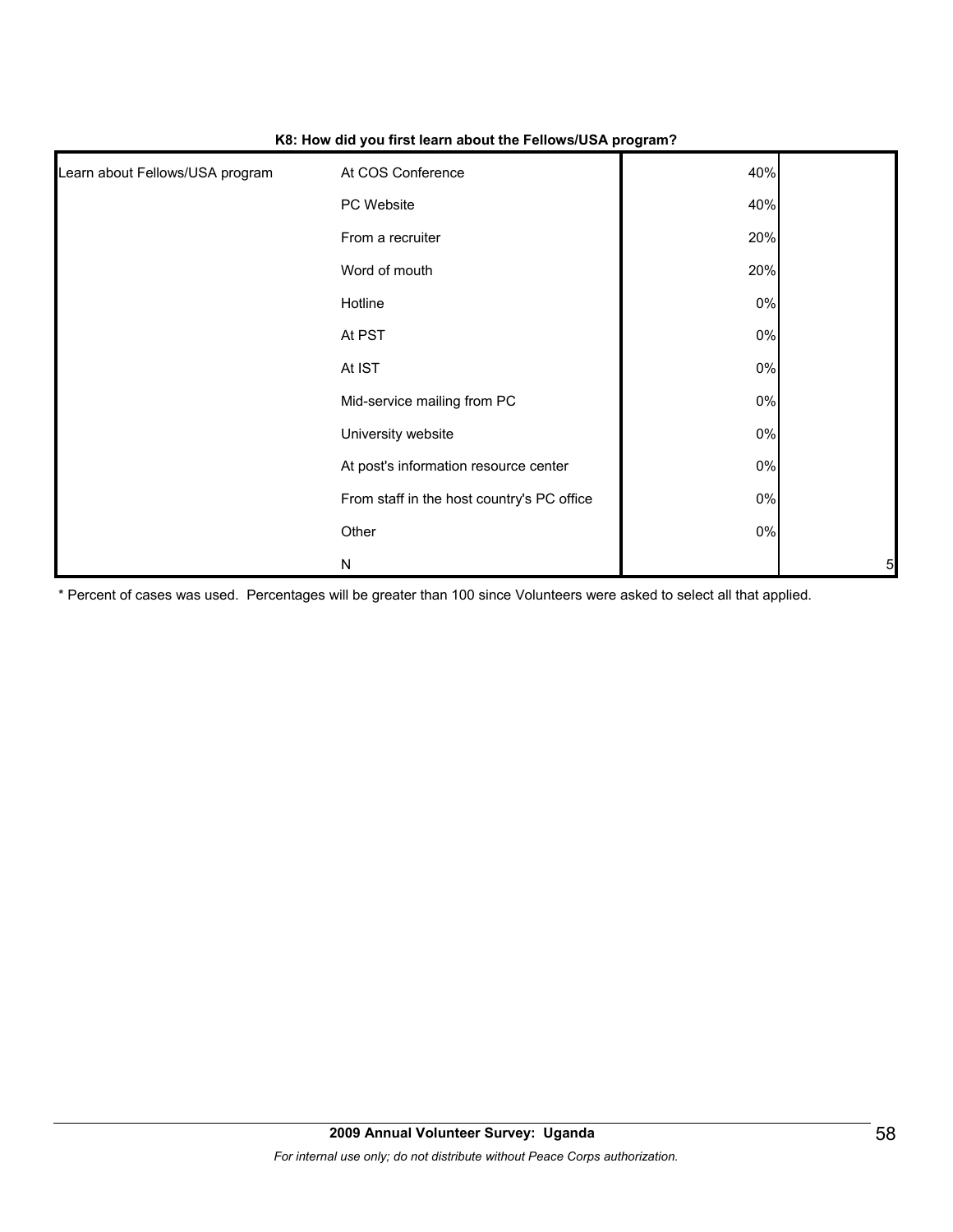| K9 Resources | RPCV Handbook                                                          | 83% |    |
|--------------|------------------------------------------------------------------------|-----|----|
|              | <b>Career Resource Manual</b>                                          | 50% |    |
|              | Applying to federal government with RPCV<br>noncompetitive eligibility | 50% |    |
|              | Electronic newsletter with job postings and career<br>advice           | 50% |    |
|              | List of RPCVs willing to talk to me about their<br>careers             | 33% |    |
|              | RPCV career conferences                                                | 33% |    |
|              | RPCV job search webinars                                               | 33% |    |
|              | Access to free job bulletins                                           | 33% |    |
|              | Self-assessment software (SIGI 3)                                      | 33% |    |
|              | Guide to speaking about my PC service to others<br>(third goal)        | 17% |    |
|              | Connection with RPCVs through a mentoring<br>program                   | 17% |    |
|              | <b>NOT SURE</b>                                                        | 17% |    |
|              | Other                                                                  | 0%  |    |
|              | N                                                                      |     | 61 |

#### **K9: Which of the following resources do you think will be helpful as you exit Peace Corps service?**